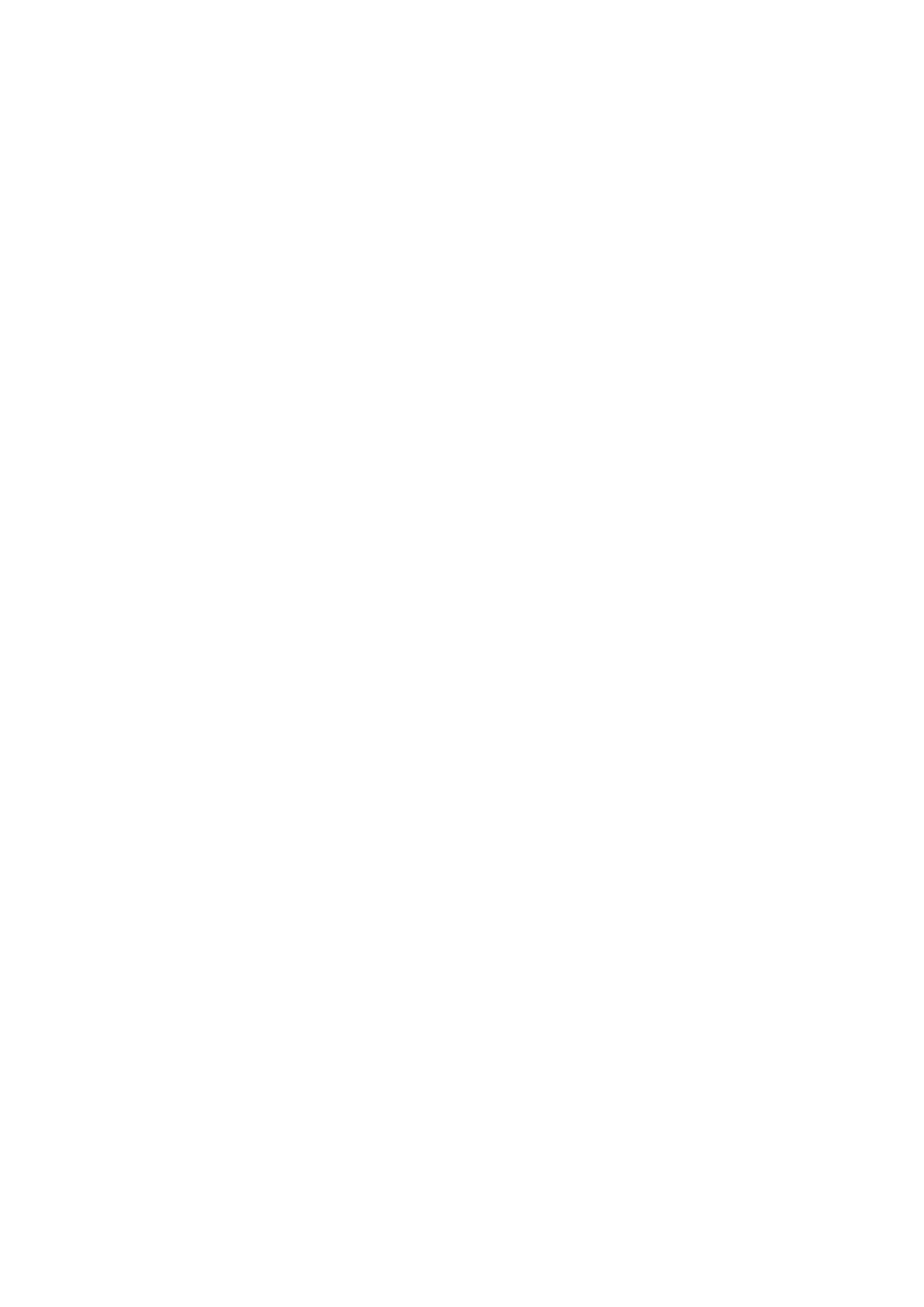## Western Australia

# **Infrastructure Western Australia Act 2019**

## **Contents**

# **Part 1 — Preliminary**

| 1.               | Short title                                       | $\overline{c}$                             |
|------------------|---------------------------------------------------|--------------------------------------------|
| 2.               | Commencement                                      | $\begin{array}{c} 2 \\ 2 \\ 5 \end{array}$ |
| 3.               | Terms used                                        |                                            |
| $\overline{4}$ . | <b>Act binds Crown</b>                            |                                            |
|                  | Part 2 — Infrastructure WA                        |                                            |
| 5.               | Infrastructure WA established                     | 6                                          |
| 6.               | <b>Agent of Crown</b>                             | 6                                          |
| 7.               | Principal objects                                 | 6                                          |
| 8.               | <b>Functions</b>                                  | 6                                          |
| 9.               | Advice and reports may be made publicly available | 9                                          |
| 10.              | Annual work programme                             | 9                                          |
| 11.              | Powers                                            | 9                                          |
| 12.              | Delegation                                        | 10                                         |
|                  | Part 3 — Infrastructure strategy and              |                                            |
|                  | planning                                          |                                            |
|                  | Division 1 - State Infrastructure Strategy        |                                            |
| 13.              | Preparation and submission to Premier             | 11                                         |
| 14.              | Content and preparation                           | 11                                         |
| 15.              | Acceptance, tabling and publication               | 12                                         |
| 16.              | Government response                               | 13                                         |
| 17.              | Amendment                                         | 14                                         |
|                  | Division 3 — Major infrastructure proposals       |                                            |
| 19.              | Infrastructure WA to assess major infrastructure  |                                            |
|                  | proposals prior to investment decision            | 14                                         |

As at 01 Jan 2022 Version 00-c0-00 Page i Published on www.legislation.wa.gov.au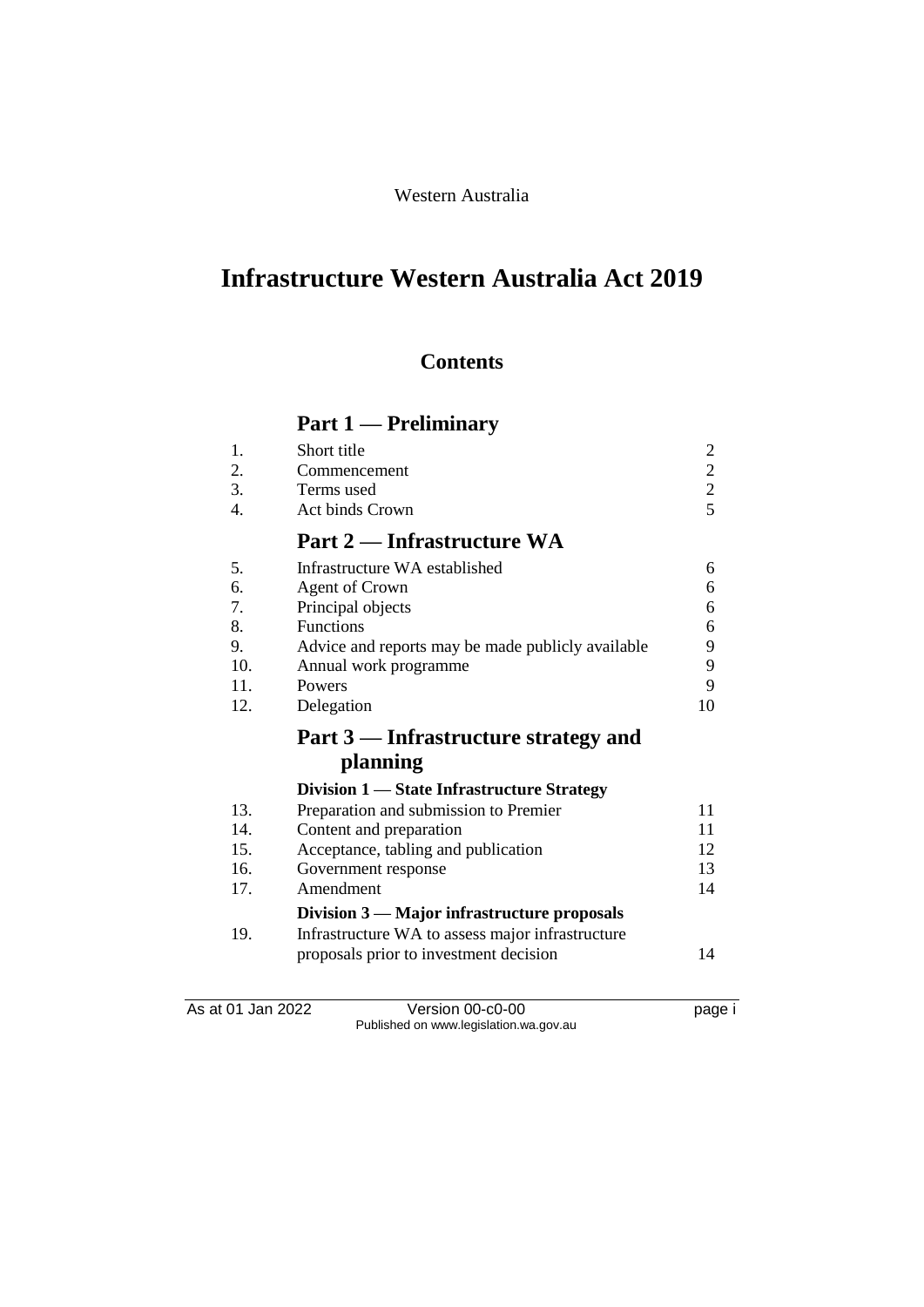#### **Contents**

| 20.        | Timing of assessment of major infrastructure                           |    |
|------------|------------------------------------------------------------------------|----|
|            | proposals                                                              | 15 |
| 21.        | Guidelines and summary reports                                         | 15 |
|            | Division 4 — Obligations of State agencies                             |    |
| 22.        | State agencies to provide information to                               |    |
|            | Infrastructure WA                                                      | 16 |
| 23.        | Obligations of State agencies                                          | 17 |
|            | Division 5 - Implementation of State<br><b>Infrastructure Strategy</b> |    |
| 24.        | Report on implementation of State Infrastructure<br>Strategy           | 18 |
|            | <b>Part 4 – Governance and</b>                                         |    |
|            | administration                                                         |    |
|            | Division 1 — The Board                                                 |    |
|            | Subdivision 1 - Board constituted                                      |    |
| 25.        | Board is governing body of Infrastructure WA                           | 19 |
| 26.        | Board membership                                                       | 19 |
| 27.        | Chairperson and deputy chairperson                                     | 20 |
| 28.        | Terms and conditions of appointment                                    | 20 |
| 29.        | Remuneration and expenses                                              | 21 |
| 30.        | Casual vacancies                                                       | 21 |
| 31.        | Extension of term of office                                            | 22 |
| 32.        | Leave of absence                                                       | 23 |
| 33.        | Alternate members                                                      | 23 |
|            | <b>Subdivision 2 — Board procedures</b>                                | 24 |
| 34.<br>35. | Holding meetings<br>Quorum                                             | 24 |
| 36.        | Balance of members at meetings                                         | 24 |
| 37.        | Presiding members                                                      | 24 |
| 38.        | Procedure at meetings                                                  | 25 |
| 39.        | Holding meetings remotely                                              | 25 |
| 40.        | Voting                                                                 | 25 |
| 41.        | Resolution without meeting                                             | 25 |
| 42.        | Minutes to be kept                                                     | 25 |
| 43.        | Committees                                                             | 26 |
|            | <b>Subdivision 3 — Disclosure of interests</b>                         |    |
| 44.        | Financial interest in a matter                                         | 26 |
|            |                                                                        |    |

page ii Version 00-c0-00 As at 01 Jan 2022 Published on www.legislation.wa.gov.au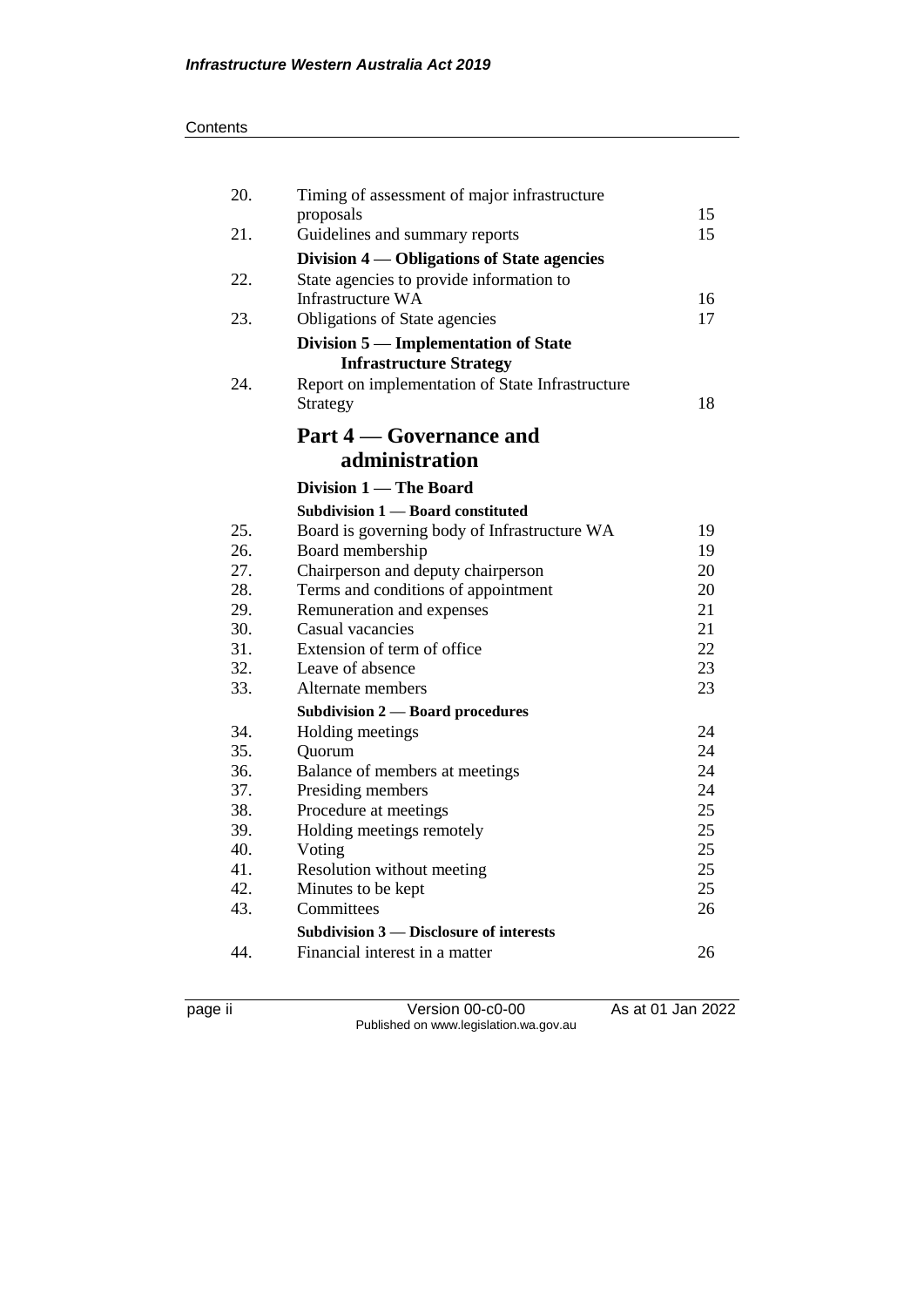| 45.<br>46.<br>47. | Disclosure of material personal interests<br>Participation by interested members<br>Section 46 may be declared inapplicable | 26<br>27<br>28 |
|-------------------|-----------------------------------------------------------------------------------------------------------------------------|----------------|
| 48.               | Quorum where section 46 applies                                                                                             | 28             |
|                   | Division 2 - Staff                                                                                                          |                |
|                   | Subdivision $1 -$ CEO                                                                                                       |                |
| 49.               | <b>CEO</b>                                                                                                                  | 29             |
| 50.               | Appointment of CEO                                                                                                          | 29             |
| 51.               | Terms and conditions of appointment                                                                                         | 30             |
| 52.               | Remuneration                                                                                                                | 30             |
| 53.               | Casual vacancies                                                                                                            | 31             |
| 54.               | Disclosure of material personal interests                                                                                   | 32             |
| 55.               | Entitlements of public service officer as CEO                                                                               | 32             |
| 56.               | No outside employment                                                                                                       | 33             |
| 57.               | Acting CEO                                                                                                                  | 33             |
|                   | <b>Subdivision 2 — Other staff</b>                                                                                          |                |
| 58.               | Other staff                                                                                                                 | 34             |
| 59.               | Use of government staff and facilities                                                                                      | 34             |
|                   | Division 3 — Accountability and financial                                                                                   |                |
|                   | provisions                                                                                                                  |                |
| 60.               | Premier may give directions                                                                                                 | 34             |
| 61.               | Premier to have access to information                                                                                       | 35             |
| 62.               | Application of Financial Management Act 2006                                                                                |                |
|                   | and Auditor General Act 2006                                                                                                | 36             |
| 63.               | Infrastructure WA's funds                                                                                                   | 36             |
| 64.               | Protection for disclosure or compliance with                                                                                |                |
|                   | directions                                                                                                                  | 36             |
|                   | Part 5 — General                                                                                                            |                |
|                   | Division 1 — Protection of information                                                                                      |                |
| 65.               | Confidentiality                                                                                                             | 37             |
| 66.               | Authorised use or disclosure of information                                                                                 | 37             |
| 67.               | Restrictions on disclosure of sensitive information                                                                         | 38             |
|                   | <b>Division 2 – Miscellaneous</b>                                                                                           |                |
| 68.               | <b>Execution of documents</b>                                                                                               | 39             |
| 69.               | Protection from liability for wrongdoing                                                                                    | 40             |
| 70.               | Making certain things publicly available                                                                                    | 40             |
| 71.               | Laying documents before Parliament not sitting                                                                              | 41             |
| 72.               | Regulations                                                                                                                 | 41             |
|                   |                                                                                                                             |                |

As at 01 Jan 2022 Version 00-c0-00 page iii Published on www.legislation.wa.gov.au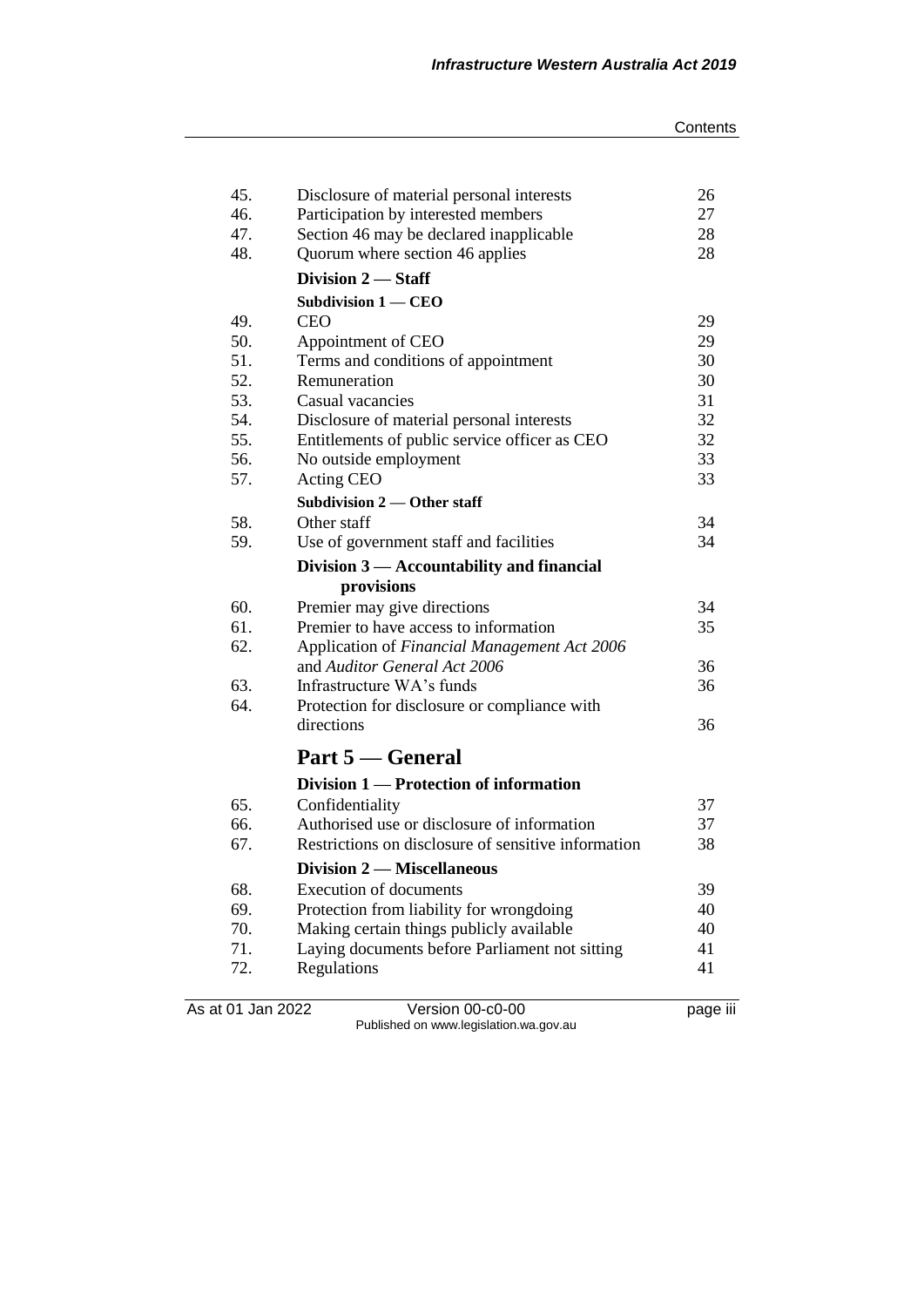#### **Contents**

| 73. | Review of Act                                      | 42 |
|-----|----------------------------------------------------|----|
|     | Part 6 — Consequential amendments<br>to other Acts |    |
| 74. | Constitution Acts Amendment Act 1899 amended       | 43 |
| 75. | Financial Management Act 2006 amended              | 43 |
| 76. | Planning and Development Act 2005 amended          | 43 |
| 77. | Public Sector Management Act 1994 amended          | 43 |
|     | <b>Notes</b>                                       |    |
|     | Compilation table                                  | 44 |
|     | Uncommenced provisions table                       | 44 |
|     | . .                                                |    |

## **Defined terms**

page iv Version 00-c0-00 As at 01 Jan 2022 Published on www.legislation.wa.gov.au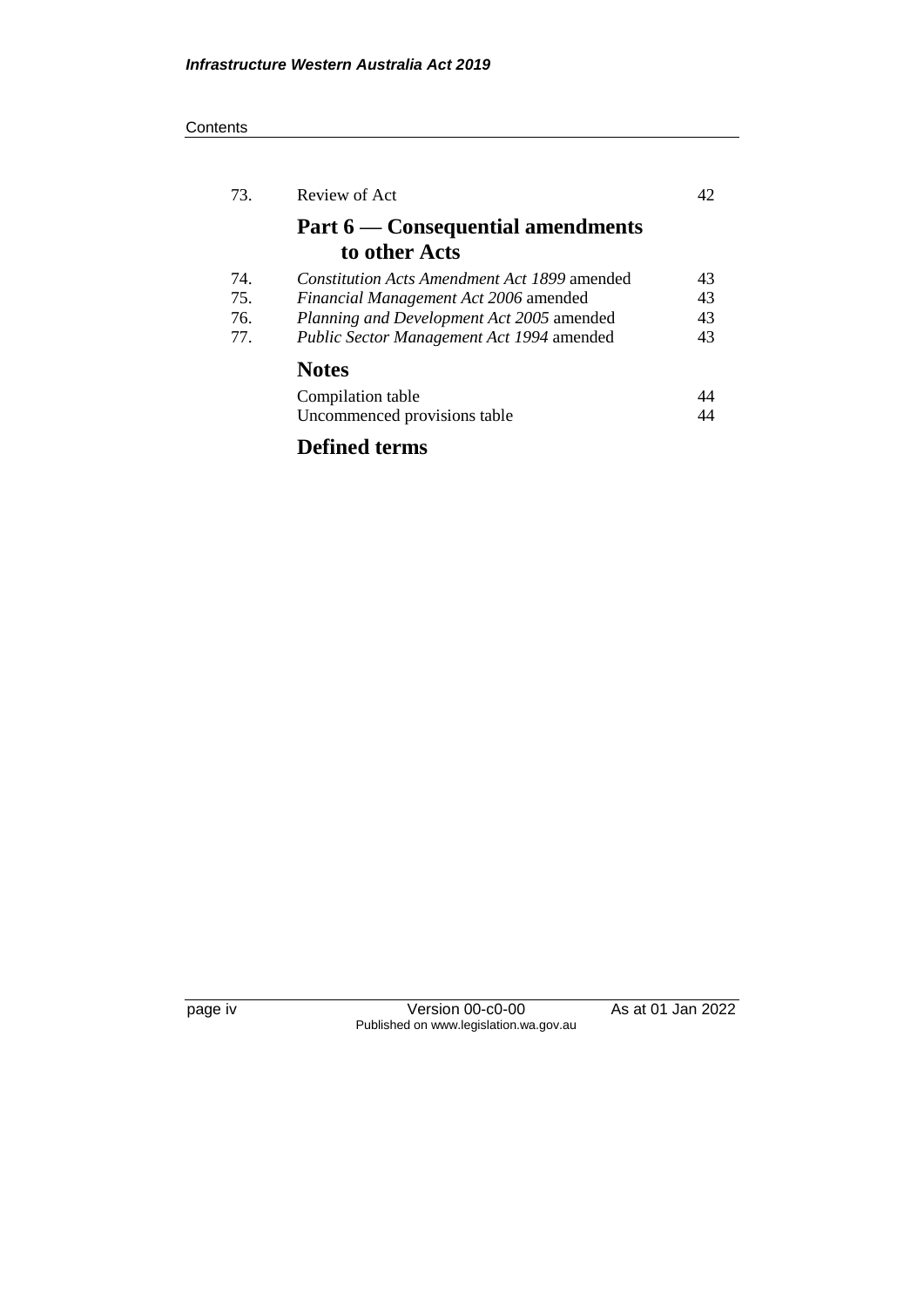Western Australia

# **Infrastructure Western Australia Act 2019**

#### **An Act —**

- **to establish Infrastructure WA for the principal purpose of providing advice and assistance to the Government on matters relating to infrastructure; and**
- **to amend certain other Acts consequentially; and**
- **for related purposes.**

As at 01 Jan 2022 Version 00-c0-00 Page 1 Published on www.legislation.wa.gov.au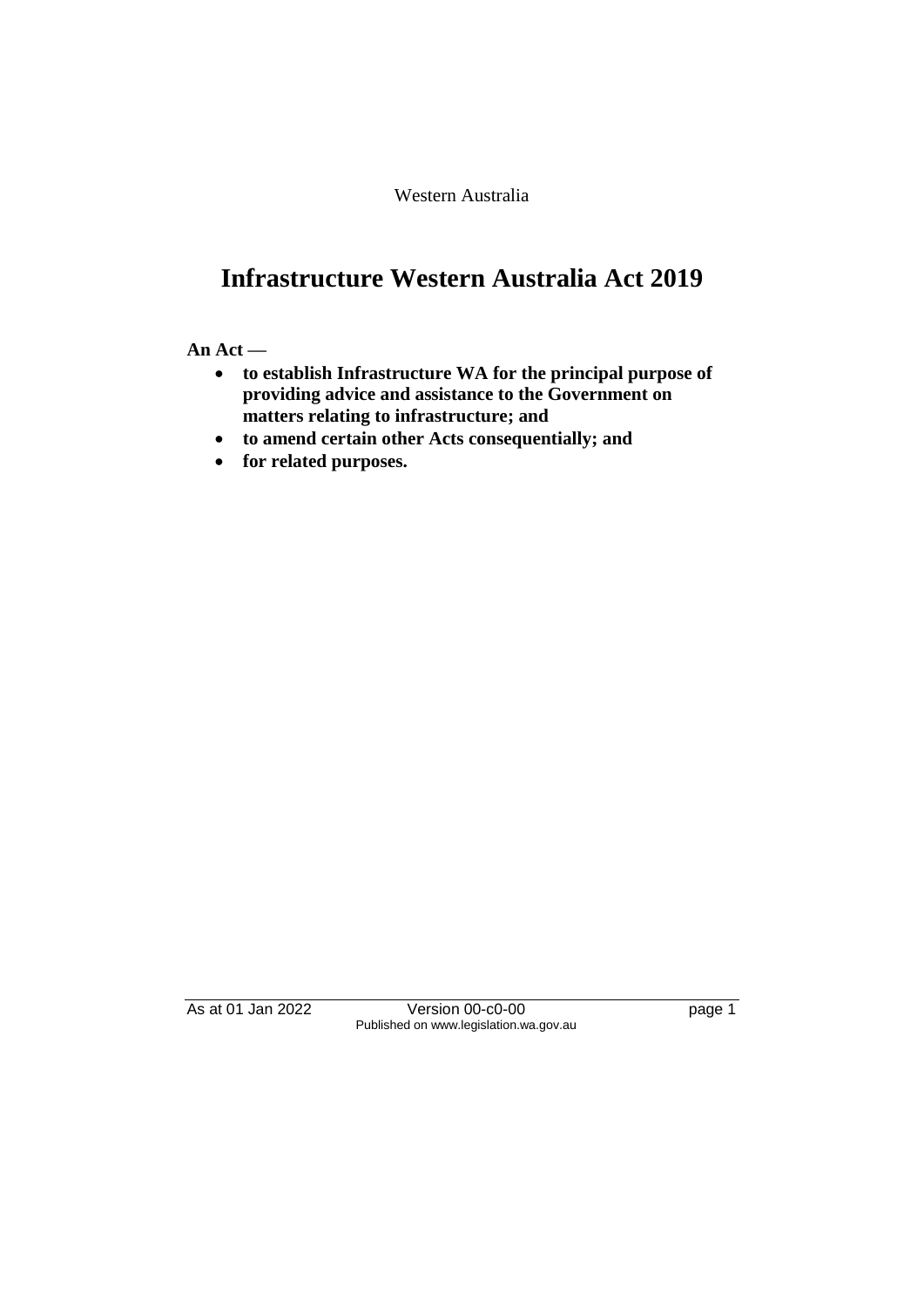**s. 1**

## **Part 1 — Preliminary**

#### **1. Short title**

This is the *Infrastructure Western Australia Act 2019*.

#### **2. Commencement**

This Act comes into operation as follows —

- (a) Part  $1$  on the day on which this Act receives the Royal Assent (*assent day*);
- (b) section  $8(1)(b)$  and Part 3 Divisions 2 and 3 on a day fixed by proclamation, and different days may be fixed for different provisions;
- (c) the rest of the Act on the day after the period of 1 month beginning on assent day.

## **3. Terms used**

In this Act —

*appointed Board member* means a Board member appointed under section 26(2);

*Board* means Infrastructure WA's Board referred to in section 25;

*Board member* means a member of the Board;

*CEO* has the meaning given in section 49;

*committee* means a committee appointed under section 43;

*Department of the Premier and Cabinet* means the department of the Public Service principally assisting the Premier;

*employing authority* has the meaning given in the *Public Sector Management Act 1994* section 3(1);

*ex-officio Board member* means a person who is a Board member under section 26(3);

page 2 Version 00-c0-00 As at 01 Jan 2022 Published on www.legislation.wa.gov.au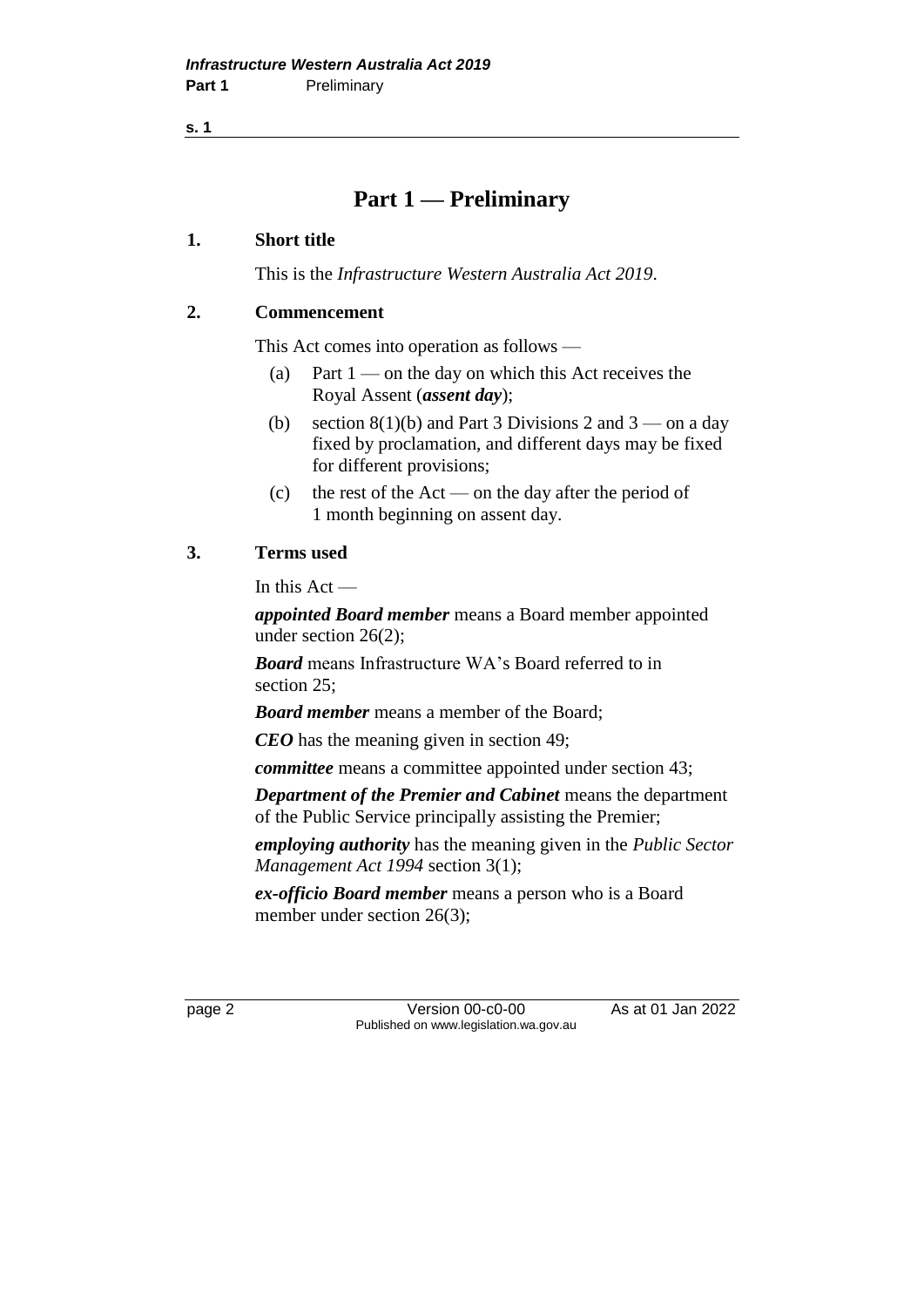*government employee* means any of the following —

- (a) a person employed in the Public Sector by or under an employing authority;
- (b) a person who is an employee of a public authority;

*Government response* means a response to the State Infrastructure Strategy prepared by the Premier under section 16;

*government trading enterprise* means any of the following —

- (a) a body established by the *Electricity Corporations Act 2005* section 4(1);
- (b) a port authority established by the *Port Authorities Act 1999* section 4(1);
- (c) a body established by or under the *Water Corporations Act 1995* section 4;
- (d) the body established by the *Western Australian Land Authority Act 1992* section 5(1);
- (e) a body prescribed for the purposes of this definition;
- (f) a subsidiary of a body referred to in one of paragraphs (a) to (e);

*infrastructure* includes infrastructure that has, or is intended to have, economic, social or environmental value;

*Infrastructure Australia* means the body established by the *Infrastructure Australia Act 2008* (Commonwealth) section 4;

*major infrastructure proposal* means a proposal, for an infrastructure project or for a programme of infrastructure projects, if —

- (a) the project has or the projects have an estimated capital cost of \$100 million or more, or another amount prescribed for the purposes of this paragraph; or
- (b) the proposal is nominated by the Premier for the purposes of this definition; or

As at 01 Jan 2022 Version 00-c0-00 Page 3 Published on www.legislation.wa.gov.au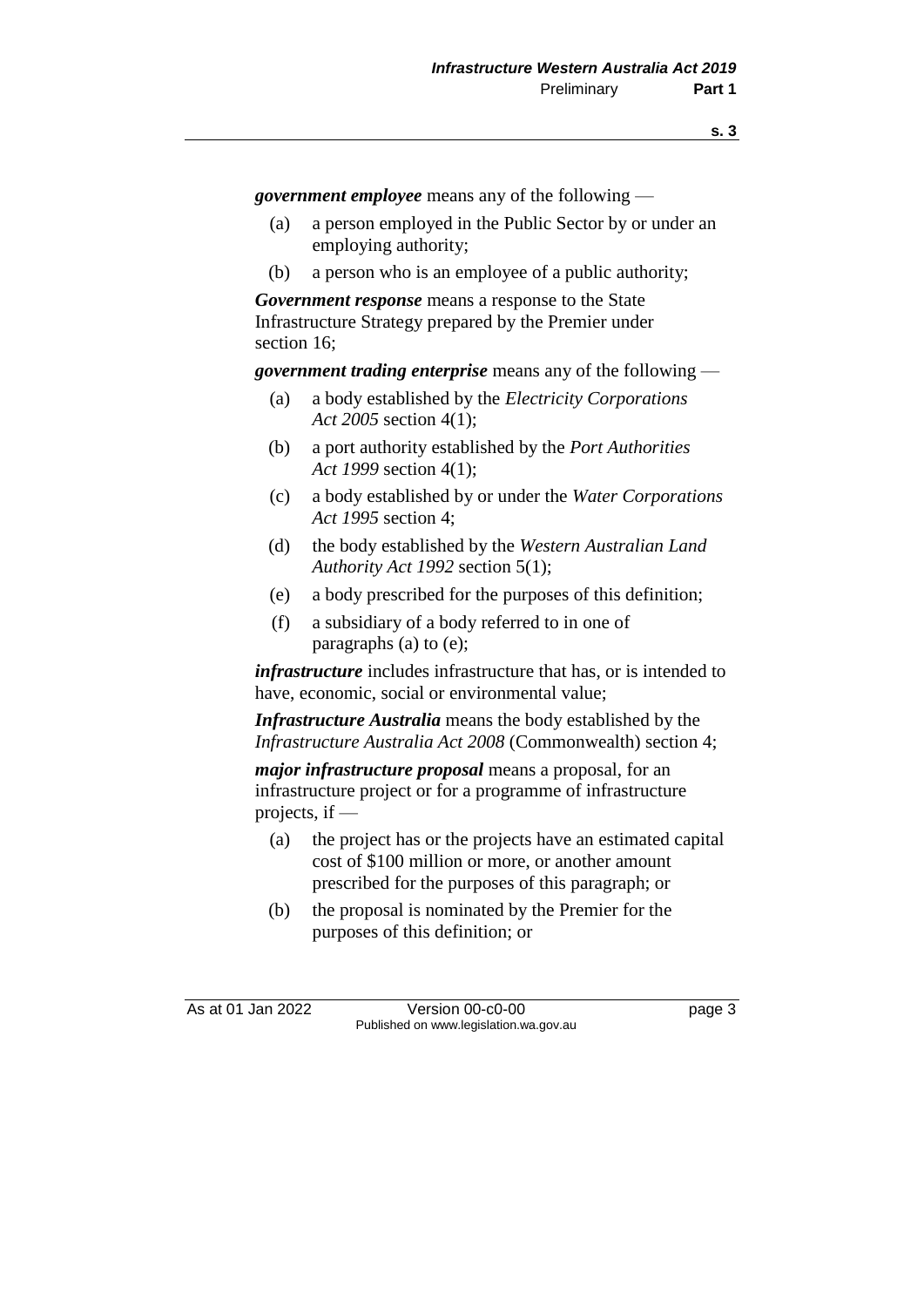(c) the project is or the projects are prescribed, or in a class of infrastructure project prescribed, for the purposes of this definition;

*misconduct*, in relation to an office holder, includes conduct that renders the office holder unfit to hold office even though the conduct does not relate to a duty of the office;

*public authority* means any of the following —

- (a) a Minister of the Crown;
- (b) an agency or an organisation as those terms are defined in the *Public Sector Management Act 1994* section 3(1);
- (c) a body, whether incorporated or not, or the holder of an office, that is established or continued for a public purpose under a written law and that, under the authority of a written law, performs a statutory function on behalf of the Crown;

*Public Sector* has the meaning given in the *Public Sector Management Act 1994* section 3(1);

*remuneration* has the meaning given in the *Salaries and Allowances Act 1975* section 4(1);

*staff member* means the CEO or a person referred to in section 57, 58 or 59;

*State agency* means any of the following —

- (a) an agency as defined in the *Financial Management Act 2006* section 3;
- (b) a government trading enterprise;

*State Infrastructure Programme* means the State Infrastructure Programme in effect under Part 3 Division 2 for the time being;

*State Infrastructure Strategy* means the State Infrastructure Strategy in effect under Part 3 Division 1 for the time being;

*unable to act*, in relation to an office holder, includes, without limitation, that the office holder is on leave, whether extended or not and whether for illness or not.

page 4 Version 00-c0-00 As at 01 Jan 2022 Published on www.legislation.wa.gov.au

**s. 3**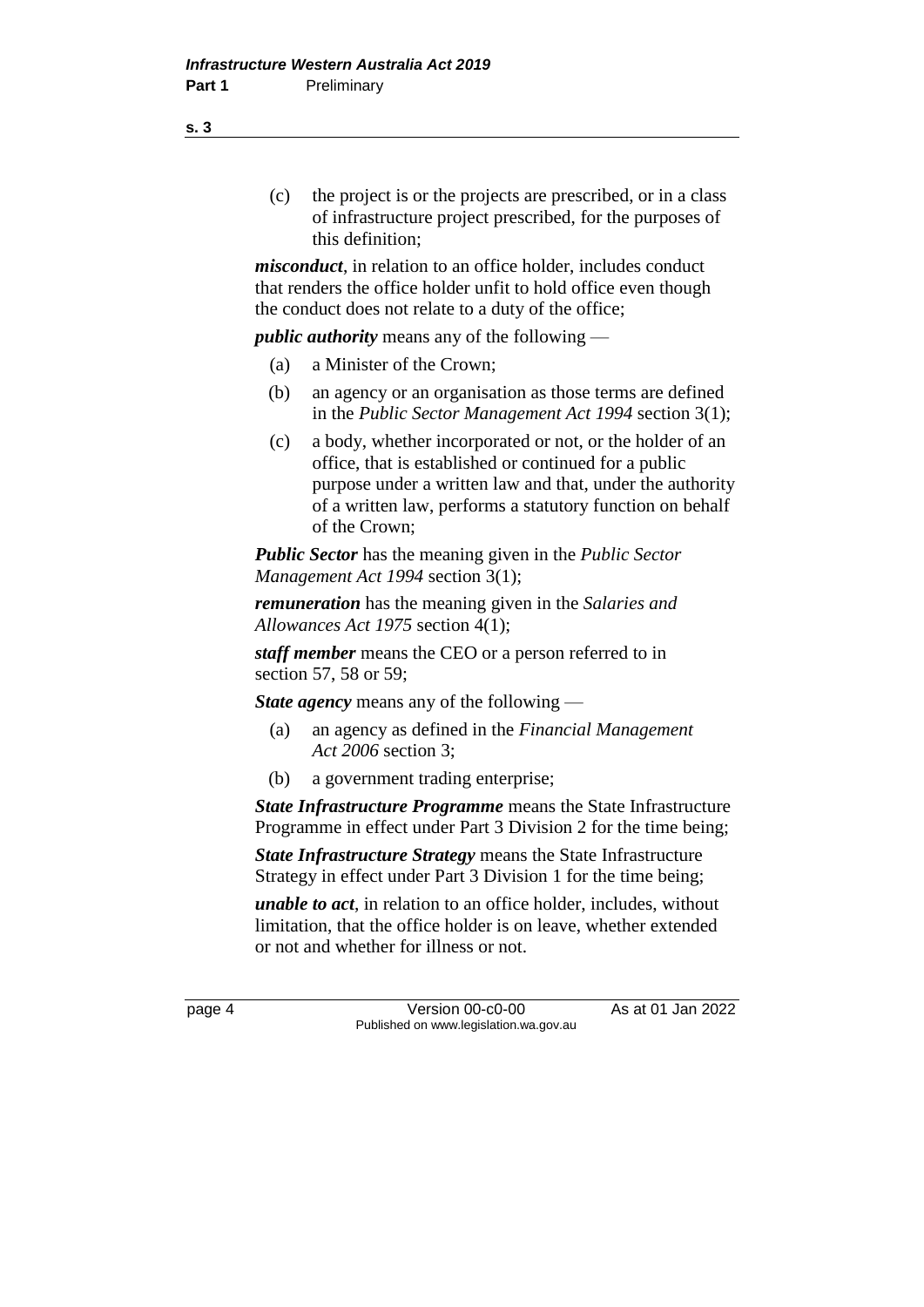#### **s. 4**

## **4. Act binds Crown**

This Act binds the Crown in right of Western Australia and, so far as the legislative power of the Parliament permits, the Crown in all its other capacities.

As at 01 Jan 2022 Version 00-c0-00 Page 5 Published on www.legislation.wa.gov.au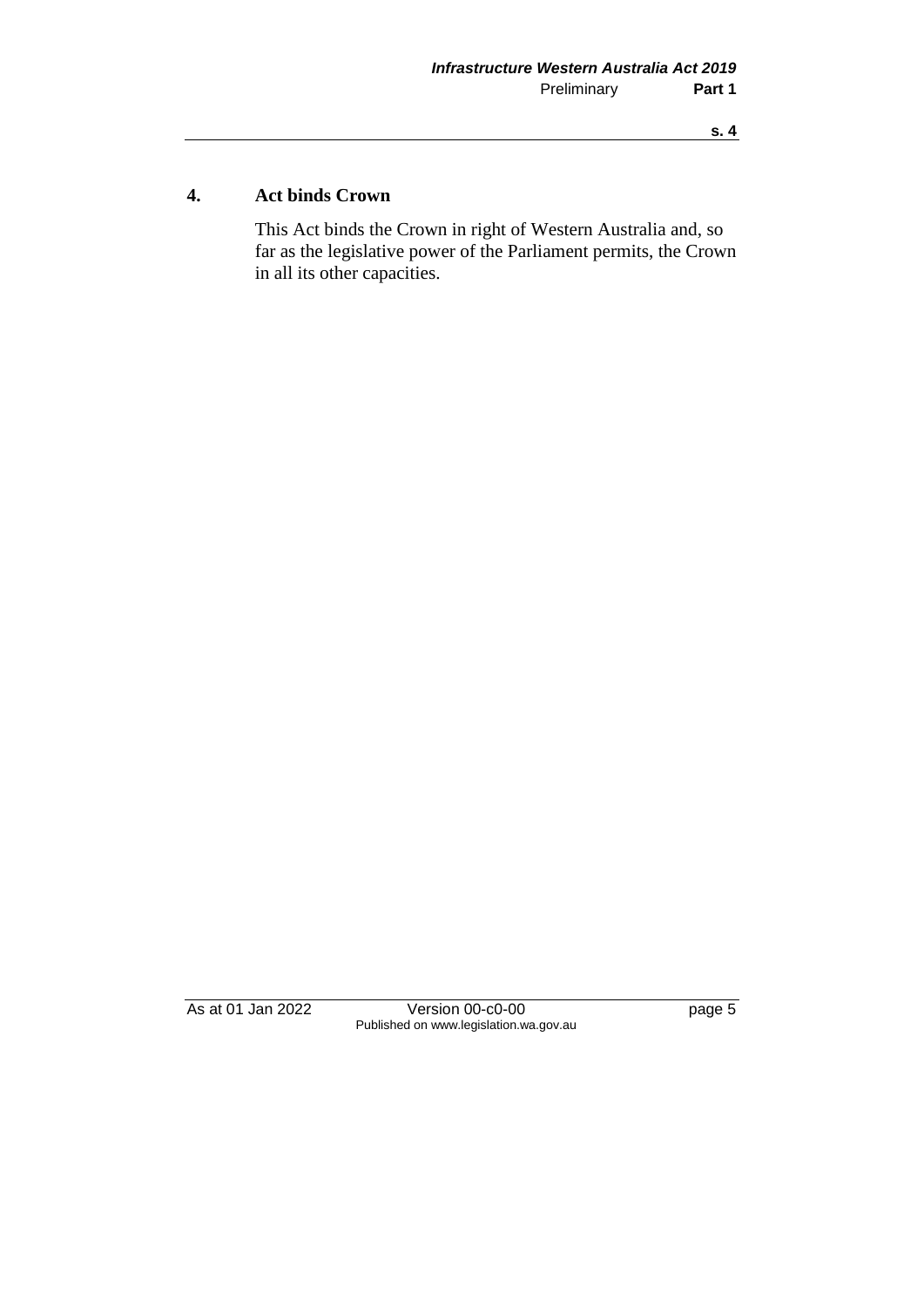**s. 5**

## **Part 2 — Infrastructure WA**

## **5. Infrastructure WA established**

- (1) Infrastructure WA is established.
- (2) Infrastructure WA
	- (a) is a body corporate; and
	- (b) has perpetual succession; and
	- (c) has a common seal; and
	- (d) may sue and be sued in its corporate name.

## **6. Agent of Crown**

Infrastructure WA is an agent of the Crown and has the status, immunity and privileges of the Crown.

## **7. Principal objects**

Infrastructure WA's principal objects are —

- (a) to provide advice and assistance to the Government on matters relating to infrastructure;
- (b) to assist in enhancing the efficiency and effectiveness of infrastructure planning and coordination;
- (c) to promote the adoption and use of policies, practices, information and analysis to support sound decision-making in relation to infrastructure.

## **8. Functions**

- (1) Infrastructure WA's functions are
	- (a) to prepare and submit to the Premier State Infrastructure Strategies, in accordance with Part 3 Division 1;
	- (b) to assess and report to the Premier on major infrastructure proposals, in accordance with Part 3 Division 3;

page 6 Version 00-c0-00 As at 01 Jan 2022 Published on www.legislation.wa.gov.au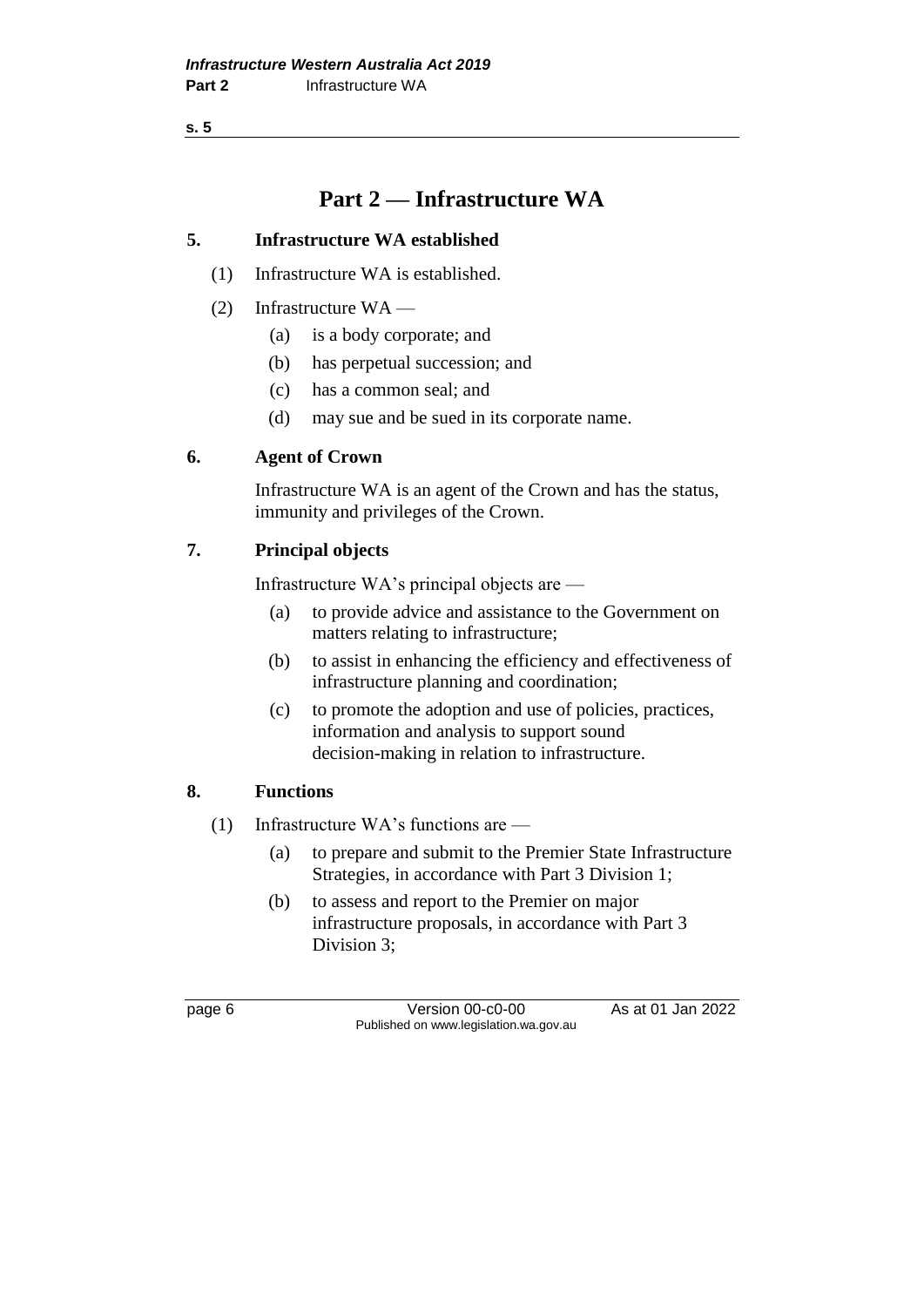| (c) | to provide advice and assistance to State agencies in the<br>preparation of infrastructure strategies, plans and<br>policies, including by preparing, at the request of the<br>Premier, strategies, plans and policies on behalf of State<br>agencies; |  |  |
|-----|--------------------------------------------------------------------------------------------------------------------------------------------------------------------------------------------------------------------------------------------------------|--|--|
| (d) | to provide advice to State agencies on the preparation of<br>infrastructure proposals;                                                                                                                                                                 |  |  |
| (e) | to review and report to the Premier on infrastructure<br>proposals prior to their submission to Infrastructure<br>Australia:                                                                                                                           |  |  |
| (f) | under the direction of the Premier, to coordinate the<br>provision of information and submissions to<br>Infrastructure Australia:                                                                                                                      |  |  |
| (g) | to monitor and report on progress in implementing the<br>State Infrastructure Strategy, in accordance with Part 3<br>Division 5:                                                                                                                       |  |  |
| (h) | to provide advice to the Premier on —                                                                                                                                                                                                                  |  |  |
|     | infrastructure priorities;<br>(i)                                                                                                                                                                                                                      |  |  |
|     | funding and financing of infrastructure;<br>(ii)                                                                                                                                                                                                       |  |  |
|     | (iii)<br>any other matter relating to infrastructure;                                                                                                                                                                                                  |  |  |
| (i) | to review and report to the Premier on completed<br>infrastructure projects;                                                                                                                                                                           |  |  |
| (i) | to promote public awareness of matters relating to<br>infrastructure;                                                                                                                                                                                  |  |  |
| (k) | to perform the other functions conferred on<br>Infrastructure WA under this Act;                                                                                                                                                                       |  |  |
| (1) | to perform, at the request of the Premier, any other<br>function relating to infrastructure.                                                                                                                                                           |  |  |
|     |                                                                                                                                                                                                                                                        |  |  |

As at 01 Jan 2022 Version 00-c0-00 page 7 Published on www.legislation.wa.gov.au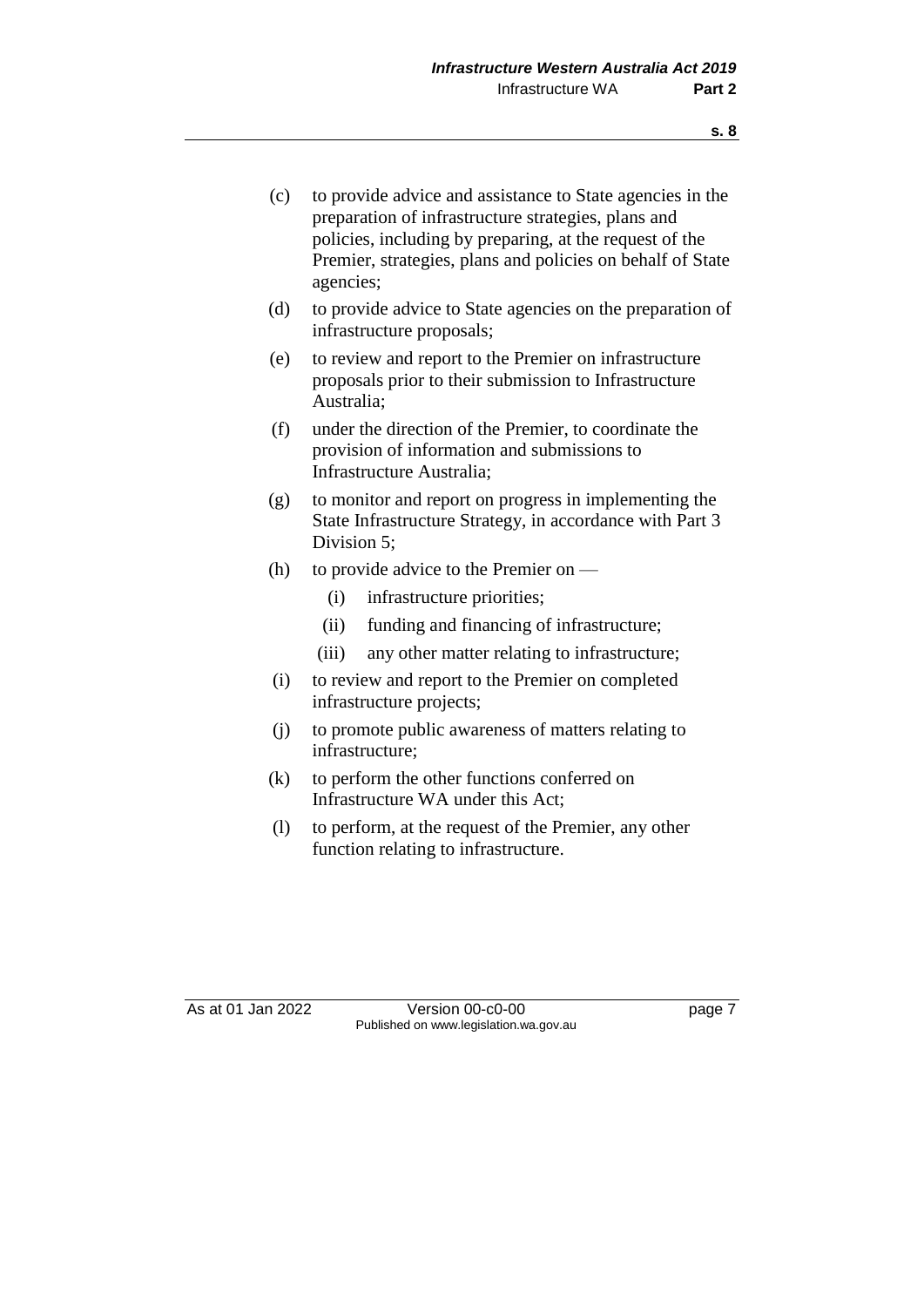| (2) | When performing its functions, Infrastructure WA must |
|-----|-------------------------------------------------------|
|     | consider the following $-$                            |

- (a) current relevant Government strategies, plans, policies, priorities and forecasts, including —
	- (i) population, economic, financial and environmental forecasts;
	- (ii) land use plans;
	- (iii) strategies, plans and policies relating to the various infrastructure sectors;
	- (iv) any other social, economic or environmental policies;
- (b) the economic, social and environmental value of infrastructure;
- (c) the infrastructure needs of the non-metropolitan regions;
- (d) the needs of a broad range of users of infrastructure;
- (e) the complete lifecycle of infrastructure;
- (f) how existing infrastructure can be used more efficiently and effectively;
- (g) technological advances and trends;
- (h) social and demographic trends;
- (i) the financial implications for the Crown (if any) of its advice and recommendations;
- (j) any other relevant matter.
- (3) When performing its functions Infrastructure WA is, where relevant, appropriate and practicable, to consult with interested persons, including (without limitation) the Regional Development Commissions, established under the *Regional Development Commissions Act 1993*, and other persons with knowledge of or an interest in the infrastructure needs of the non-metropolitan regions.

page 8 Version 00-c0-00 As at 01 Jan 2022 Published on www.legislation.wa.gov.au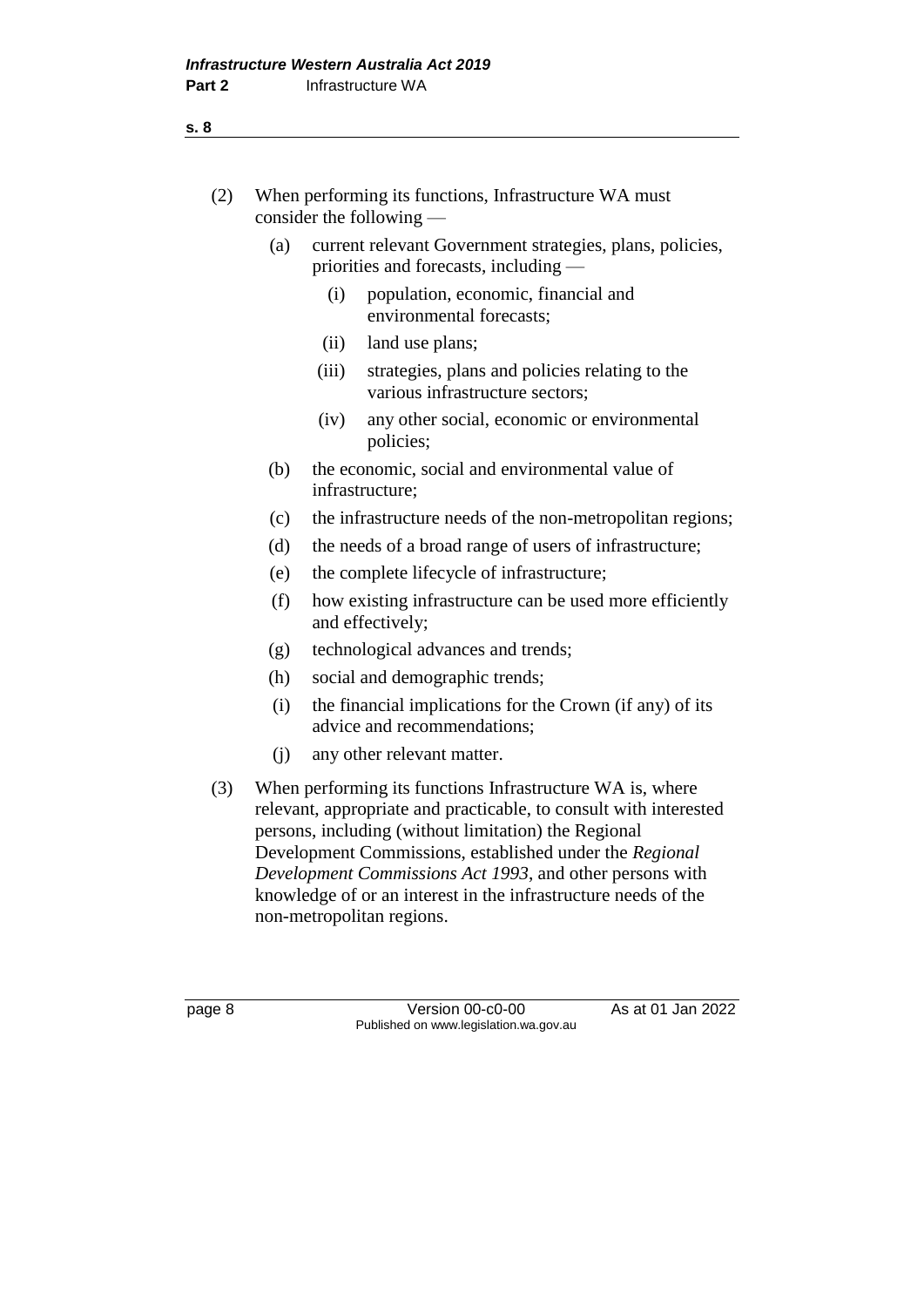#### **9. Advice and reports may be made publicly available**

- (1) Infrastructure WA may, with the approval of the Premier, make advice or a report prepared in the performance of a function under this Act publicly available.
- (2) This section does not apply to a report or other thing that must or may be made publicly available under another provision of this Act.

#### **10. Annual work programme**

- (1) Infrastructure WA must, in consultation with the Premier, prepare an annual work programme.
- (2) Each programme must be submitted to the Premier before the beginning of the financial year to which it relates.
- (3) Each programme must cover the key activities that Infrastructure WA proposes to undertake in the year to which it relates.
- (4) Infrastructure WA must inform the Premier, in writing, of any key activity that it proposes to undertake in a year that is not covered by the work programme for the year.
- (5) Infrastructure WA must make its annual work programme publicly available.
- (6) Infrastructure WA may remove from an annual work programme any information that it considers to be confidential or otherwise not suitable to be made publicly available, prior to making the programme publicly available.

#### **11. Powers**

(1) Infrastructure WA has all the powers it needs to perform its functions.

As at 01 Jan 2022 Version 00-c0-00 Page 9 Published on www.legislation.wa.gov.au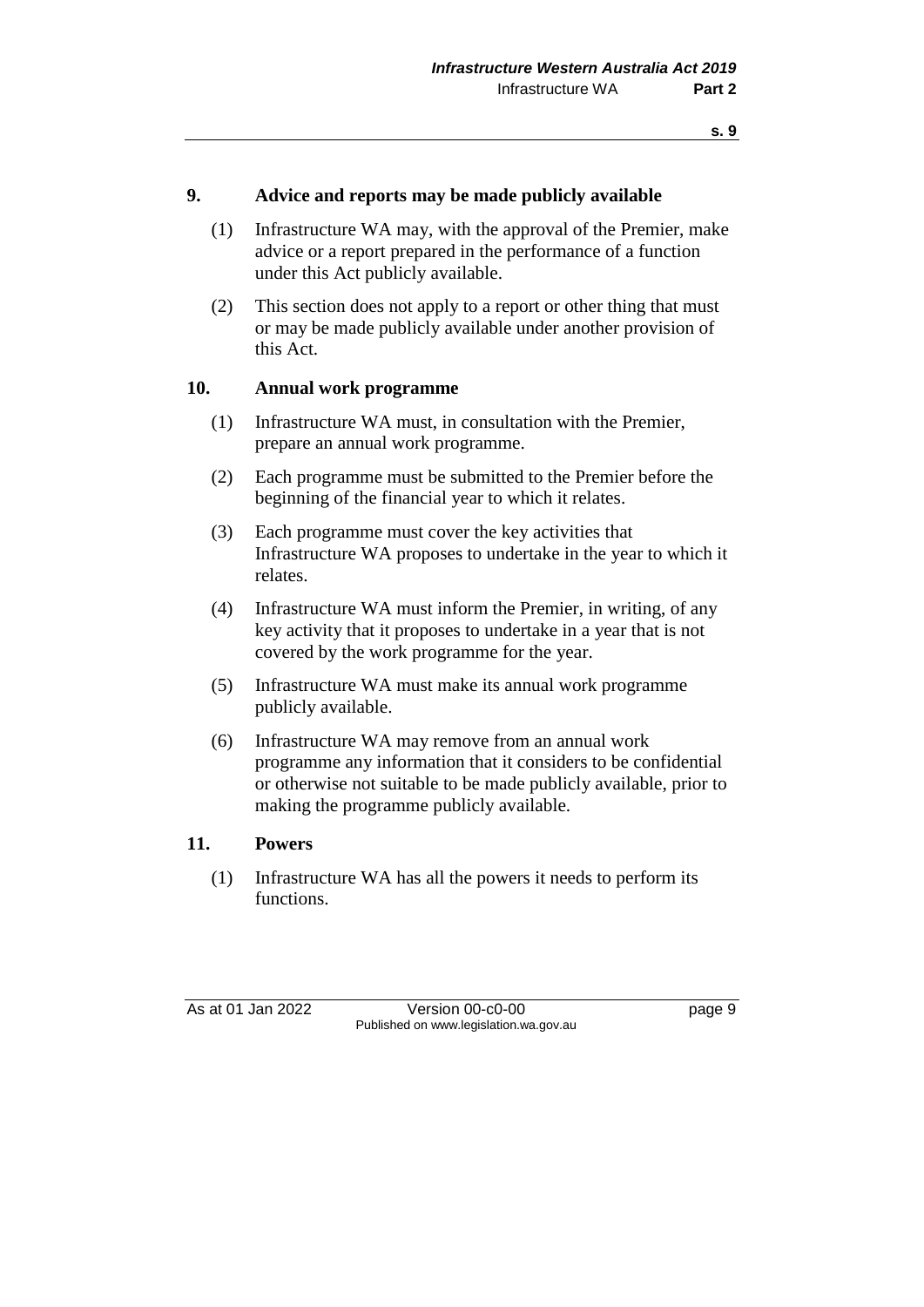- (2) Without limiting subsection (1), Infrastructure WA may, for the purpose of performing any of its functions, but subject to any limitation imposed by this Act —
	- (a) enter into a contract or other arrangement, including a contract or arrangement for the provision of services to Infrastructure WA;
	- (b) develop and turn to account any technology, software or other intellectual property that relates to its functions and, for that purpose, apply for, hold, exploit and dispose of any intellectual property;
	- (c) acquire, dispose of and otherwise deal with real or personal property.

## **12. Delegation**

- (1) Infrastructure WA may delegate to a Board member, staff member or government employee any power or duty of Infrastructure WA under another provision of this Act.
- (2) The delegation must be in writing executed by Infrastructure WA.
- (3) A person to whom a power or duty is delegated under this section cannot delegate that power or duty.
- (4) A person exercising or performing a power or duty that has been delegated to the person under this section is taken to do so in accordance with the terms of the delegation unless the contrary is shown.
- (5) Nothing in this section limits Infrastructure WA's ability to perform a function through an officer or agent.
- (6) This section does not apply to the execution of documents.

Note for this subsection:

Authority to execute documents on Infrastructure WA's behalf can be given under section 68.

page 10 Version 00-c0-00 As at 01 Jan 2022 Published on www.legislation.wa.gov.au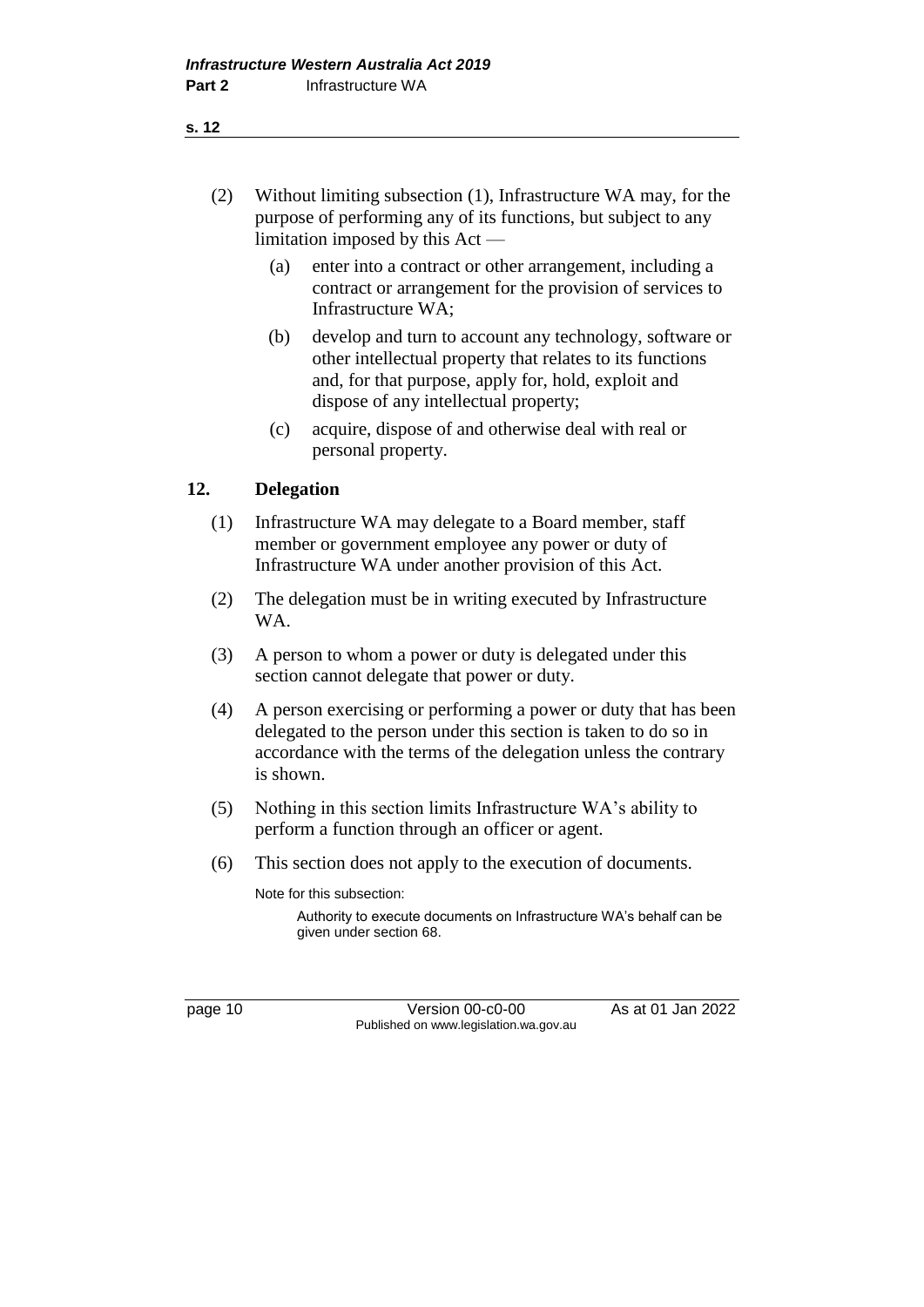## **Part 3 — Infrastructure strategy and planning**

## **Division 1 — State Infrastructure Strategy**

## **13. Preparation and submission to Premier**

- (1) Infrastructure WA must, from time to time, prepare and submit to the Premier a State Infrastructure Strategy.
- (2) Each strategy, other than the first, must be prepared and submitted within 5 years of the previous one having been laid before Parliament under section 15.
- (3) The Premier may direct that a strategy be prepared and submitted within a lesser period.
- (4) Prior to submitting a State Infrastructure Strategy to the Premier, Infrastructure WA must make a draft of the proposed strategy publicly available, and undertake public consultation on the proposed strategy.

## **14. Content and preparation**

- (1) Infrastructure WA must include in the State Infrastructure Strategy —
	- (a) the identification of Western Australia's significant infrastructure needs and priorities over at least the next 20 years; and
	- (b) the economic, social and environmental objectives against which Western Australia's infrastructure needs were assessed; and
	- (c) recommendations about
		- (i) significant projects or programmes, or other options, intended to meet those infrastructure needs and priorities; and

As at 01 Jan 2022 Version 00-c0-00 Page 11 Published on www.legislation.wa.gov.au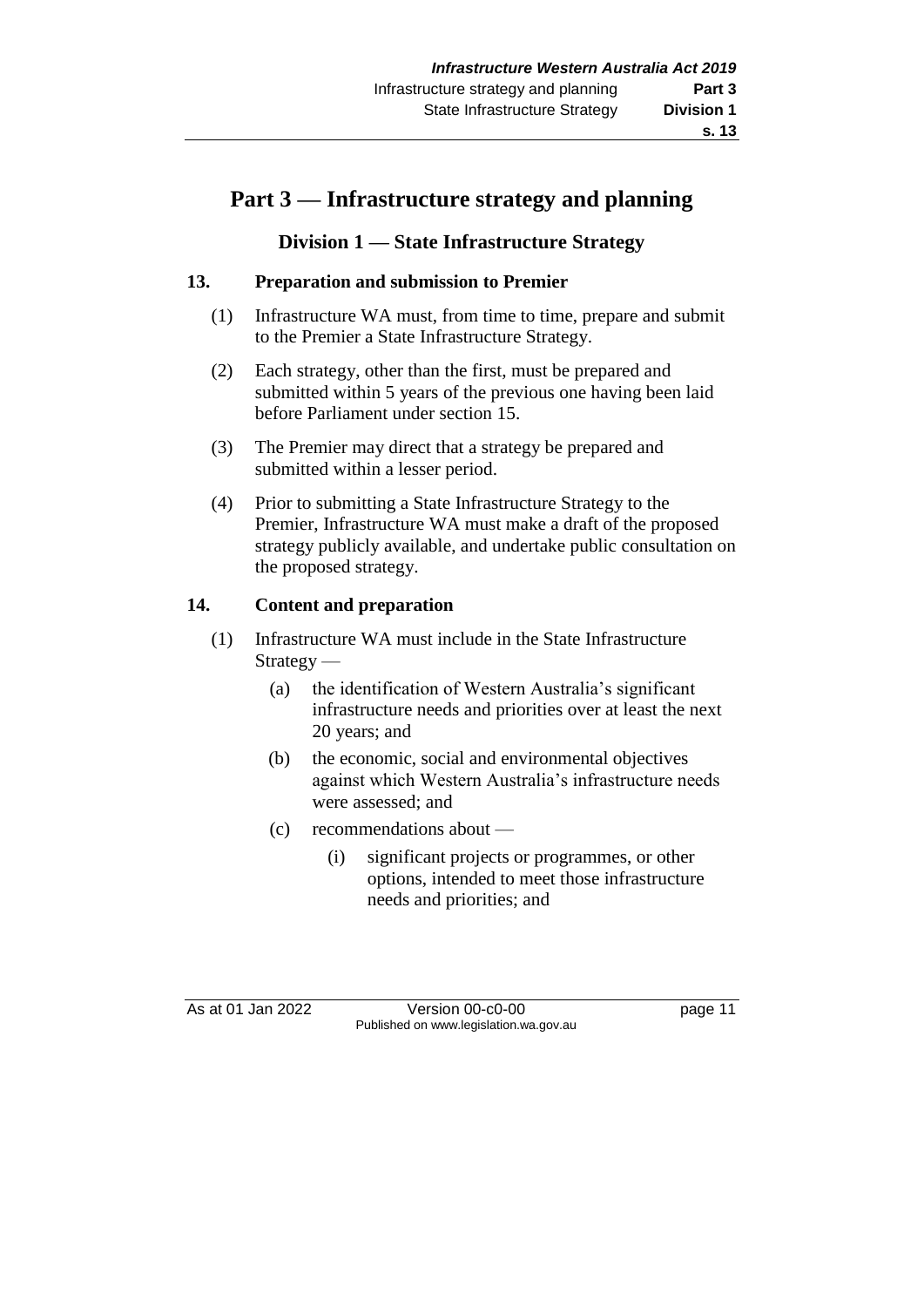(ii) funding and financing options, when appropriate, for the projects, programmes and options;

and

- (d) the relative priority of the recommendations.
- (2) When preparing a State Infrastructure Strategy, Infrastructure WA must do the following —
	- (a) assess the current state of infrastructure in Western Australia;
	- (b) identify significant current, and expected future, deficiencies in Western Australia's infrastructure;
	- (c) identify the areas in which those deficiencies are contributing to, or may contribute to, significant economic, social or environmental costs;
	- (d) assess the short, medium and long-term options available to meet Western Australia's infrastructure needs and priorities, including reform of policy, pricing, regulation and technology;
	- (e) consider both investing in new infrastructure and making better use of existing infrastructure;
	- (f) consider the affordability of the recommendations in subsection  $(1)(c)$ , including by reference to the financial targets set out in the most recently released Government Financial Strategy Statement under the *Government Financial Responsibility Act 2000*.

## **15. Acceptance, tabling and publication**

- (1) If a State Infrastructure Strategy is submitted to the Premier, the Premier must consider the strategy and, within 60 days of receipt of it, either accept it or return it to Infrastructure WA for further consideration and re-submission to the Premier.
- (2) The Premier cannot return a strategy to Infrastructure WA more than once.

page 12 Version 00-c0-00 As at 01 Jan 2022 Published on www.legislation.wa.gov.au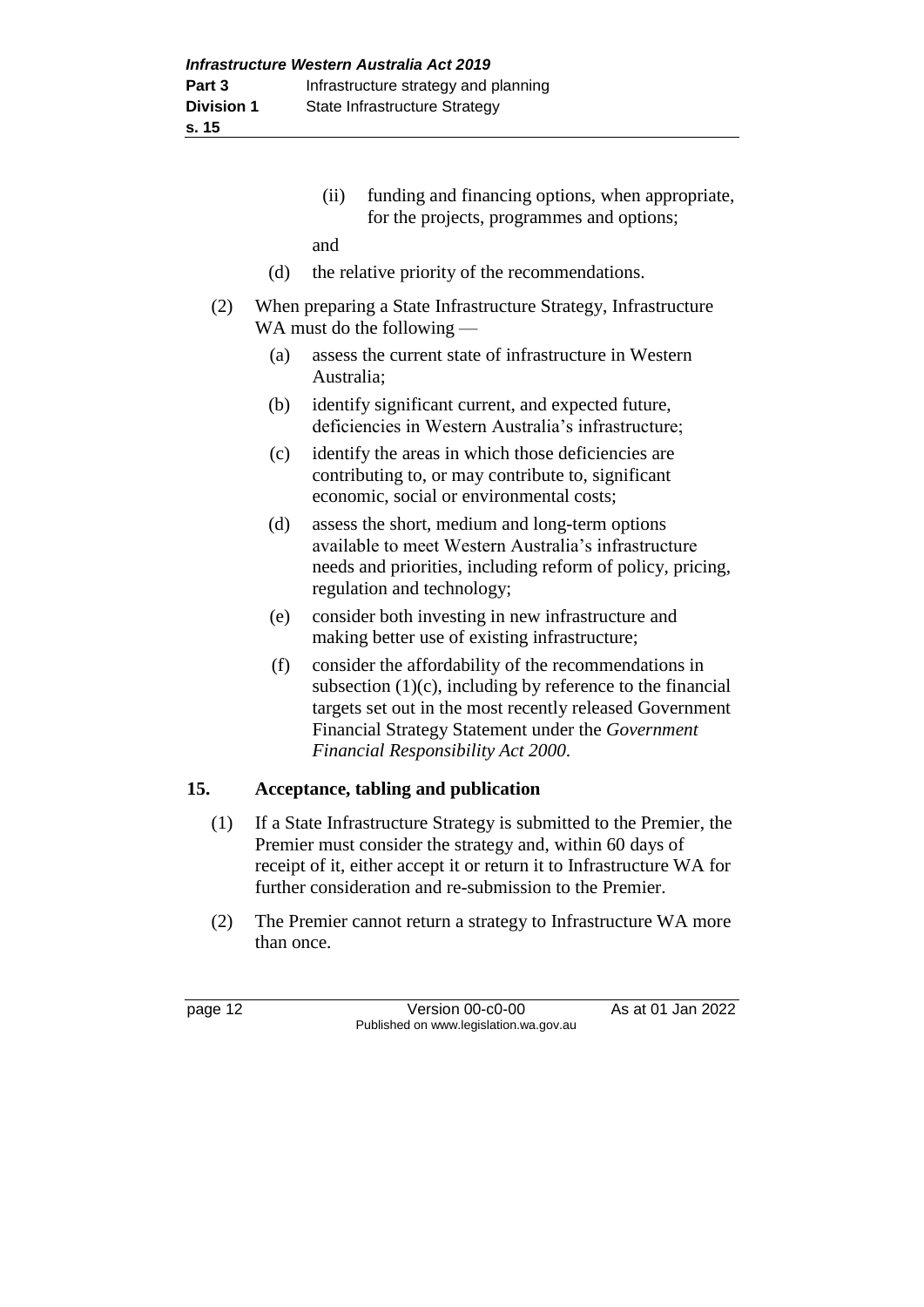- (3) If the Premier returns a strategy to Infrastructure  $WA$ 
	- (a) the Premier must provide in writing the Premier's feedback on the strategy; and
	- (b) Infrastructure WA must respond to the feedback, either in the re-submitted strategy or in a separate document.
- (4) The Premier must, within 28 days of acceptance or re-submission of a strategy, cause the strategy to be —
	- (a) laid before each House of Parliament; and
	- (b) made publicly available.

#### **16. Government response**

- (1) The Premier must prepare a response to each State Infrastructure Strategy laid before Parliament.
- (2) The response must include
	- (a) an indication of the extent to which each recommendation in the strategy is supported by the Government; and
	- (b) for each recommendation that is not fully supported reasons why it is not fully supported.
- (3) The Premier must, within 6 months after the day on which the strategy is laid before Parliament, cause the response to be —
	- (a) laid before each House of Parliament; and
	- (b) made publicly available.
- (4) For the purposes of subsection (3), the day on which the strategy is laid before Parliament is —
	- (a) the day on which it is laid before both Houses; or
	- (b) if it is laid before the Houses on different days the  $2<sup>nd</sup>$ of those days.
- (5) The Premier may amend the response at any time after it is laid before Parliament.

As at 01 Jan 2022 Version 00-c0-00 page 13 Published on www.legislation.wa.gov.au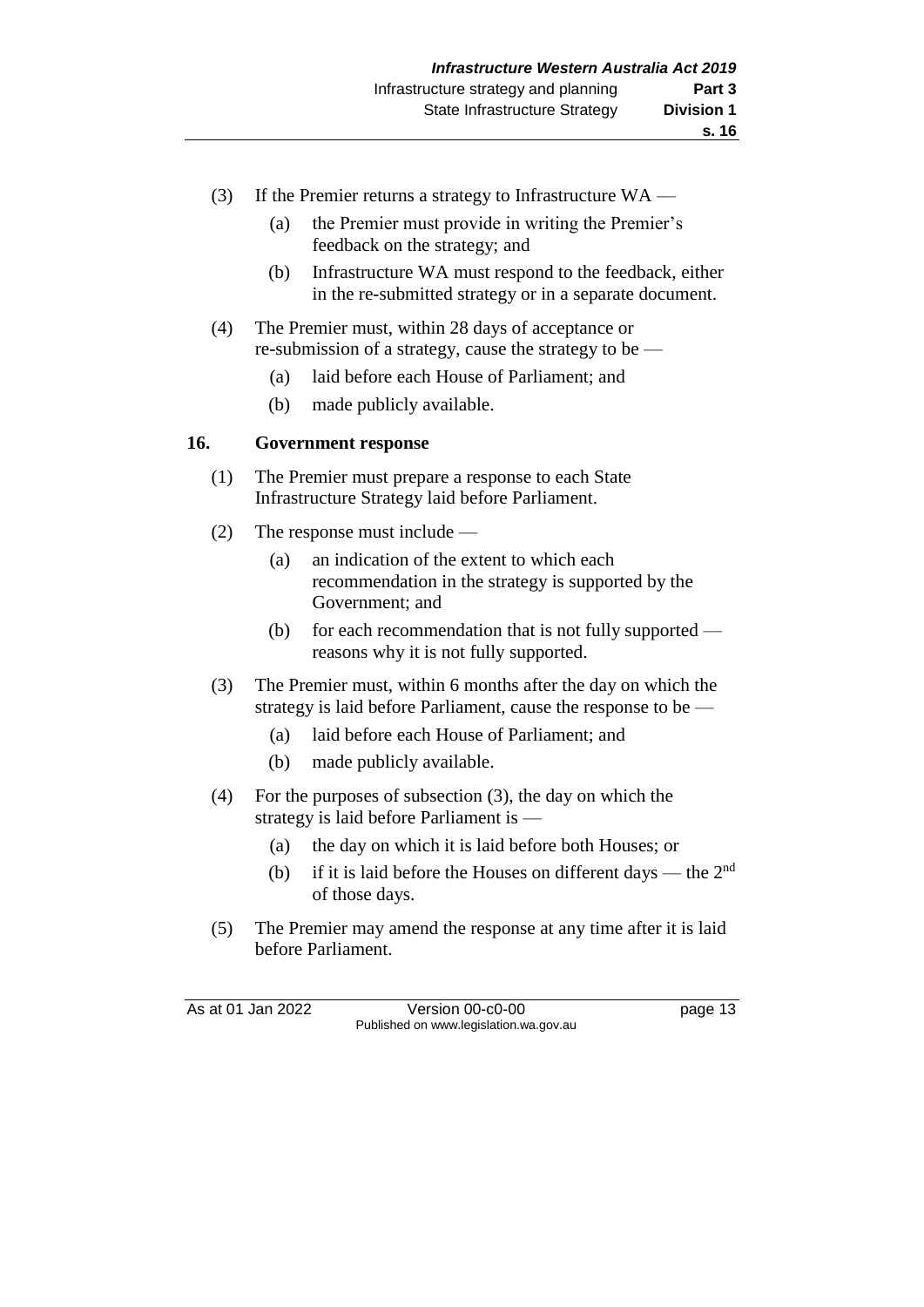- (6) An amendment cannot have effect until the amended response  $is$  —
	- (a) laid before each House of Parliament; and
	- (b) made publicly available.

## **17. Amendment**

- (1) Infrastructure WA may, from time to time, prepare and submit to the Premier amendments to the State Infrastructure Strategy.
- (2) Sections 13(4), 15 and 16 apply with the necessary modifications.

*[Division 2 has not come into operation.]*

## **Division 3 — Major infrastructure proposals**

#### **19. Infrastructure WA to assess major infrastructure proposals prior to investment decision**

- (1) This section applies to a major infrastructure proposal of a State agency, whether or not —
	- (a) funding for the proposal is or will be sought from the Crown or is to be provided by a State agency; or
	- (b) the proposal is intended to result in the infrastructure being held by the Crown or a State agency; or
	- (c) the proposal is a joint proposal.
- (2) The major infrastructure proposal must be submitted to Infrastructure WA, and Infrastructure WA's report on the proposal must be received by the Premier, prior to the investment decision for the proposal.
- (3) In subsection  $(2)$  —

*investment decision*, in relation to a proposal of a State agency, means the decision by the Government or the State agency to implement the proposal.

page 14 Version 00-c0-00 As at 01 Jan 2022 Published on www.legislation.wa.gov.au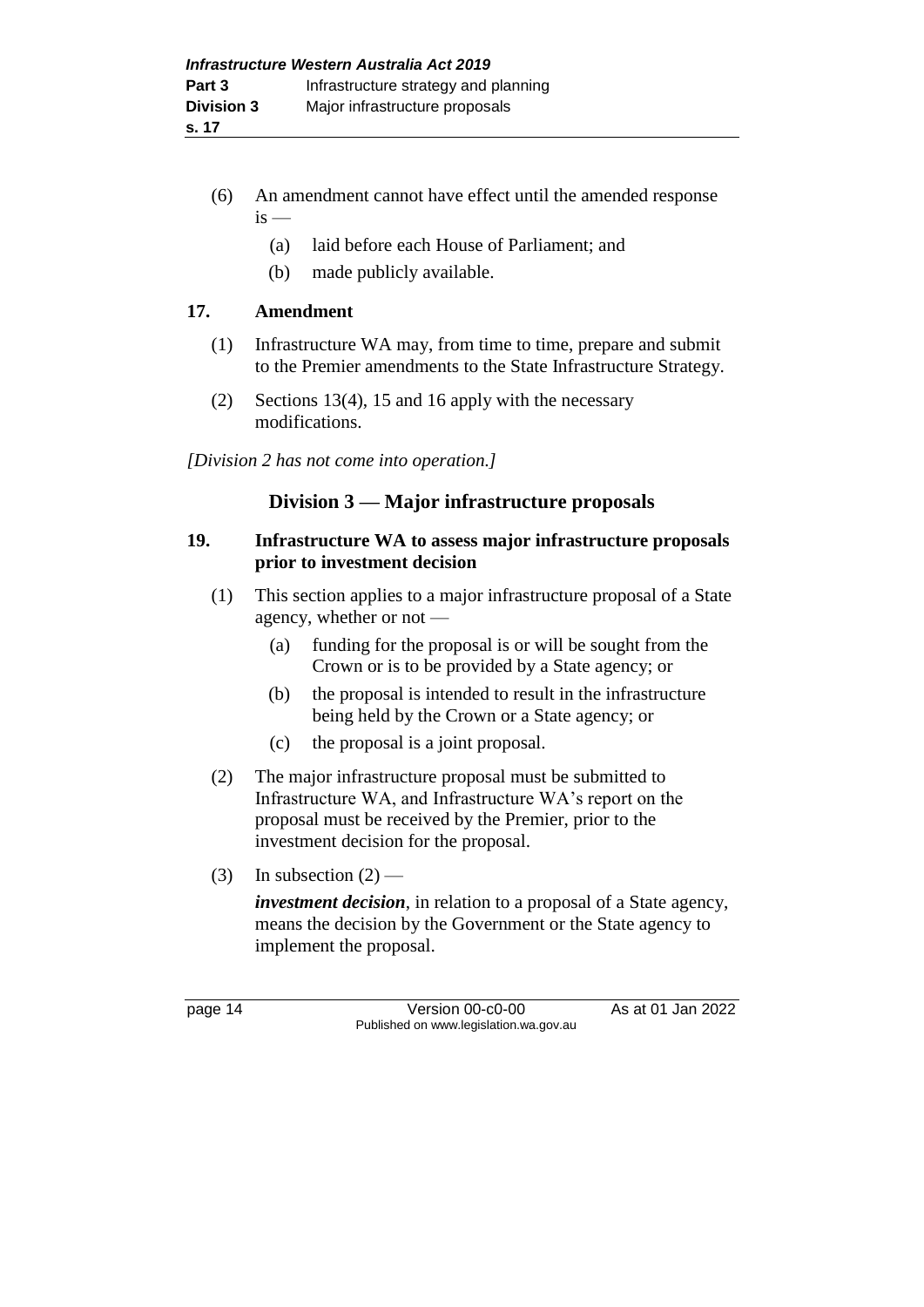- (4) Infrastructure WA must assess each proposal submitted to it in accordance with its assessment guidelines, and prepare, and give to the Premier, a report on the proposal and a high-level summary of the report.
- (5) This section has effect despite any other written law.
- (6) However, a failure to comply with this section does not affect the validity of any decision made or other thing done in relation to a proposal.
- (7) Infrastructure WA may exempt a proposal from the application of this section.

## **20. Timing of assessment of major infrastructure proposals**

- (1) In relation to a major infrastructure proposal to which section 19 applies, Infrastructure WA and the State agency must negotiate as to the timeframe for reporting on the proposal.
- (2) The regulations may deal with timeframes for reporting on major infrastructure proposals under section 19, including by —
	- (a) providing for and in relation to negotiated timeframes; and
	- (b) setting default timeframes.

## **21. Guidelines and summary reports**

- (1) Infrastructure WA must, in consultation with the Premier, prepare guidelines indicating how it will assess major infrastructure proposals.
- (2) Infrastructure WA must make the guidelines, as they have effect from time to time, publicly available.
- (3) For each report given to the Premier under section 19, the Premier must make the summary of the report publicly available within 6 months after the day on which the report is given to the Premier.

As at 01 Jan 2022 Version 00-c0-00 page 15 Published on www.legislation.wa.gov.au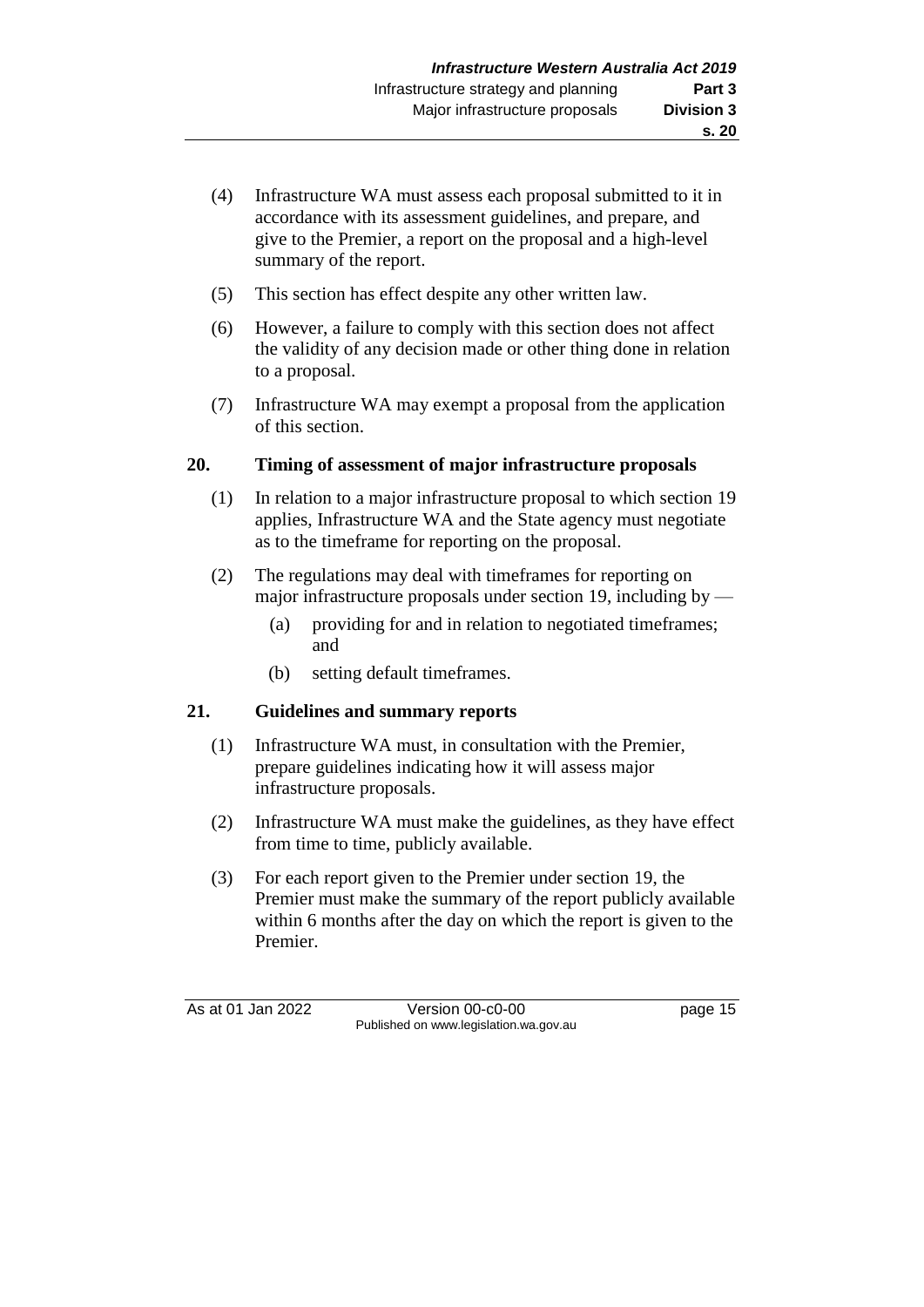(4) If the Premier does not make the summary publicly available within the 6 months, Infrastructure WA must make the summary publicly available.

## **Division 4 — Obligations of State agencies**

#### **22. State agencies to provide information to Infrastructure WA**

- (1) Infrastructure WA may request a State agency to give it any information it requires for the purposes of performing its functions under this Act.
- (2) A request must be in writing if the agency requests that.
- (3) When giving information to Infrastructure WA, a State agency may identify information that, in the opinion of the agency, is the subject of a duty of confidentiality or secrecy or is of a commercially sensitive nature.
- (4) When identifying information for the purposes of subsection (3), a State agency must —
	- (a) do so in writing; and
	- (b) be as specific as practicable; and
	- (c) give reasons.
- (5) A State agency is not required to give information if, in the opinion of the agency —
	- (a) the information relates to an investigative, law enforcement or complaints handling function of the agency; or
	- (b) the information is subject to legal professional privilege; or
	- (c) giving the information would be in contempt of court or contravene an order or direction of a person or body acting judicially.
- (6) A State agency that does not give information in reliance on subsection (5), must give written reasons.

page 16 Version 00-c0-00 As at 01 Jan 2022 Published on www.legislation.wa.gov.au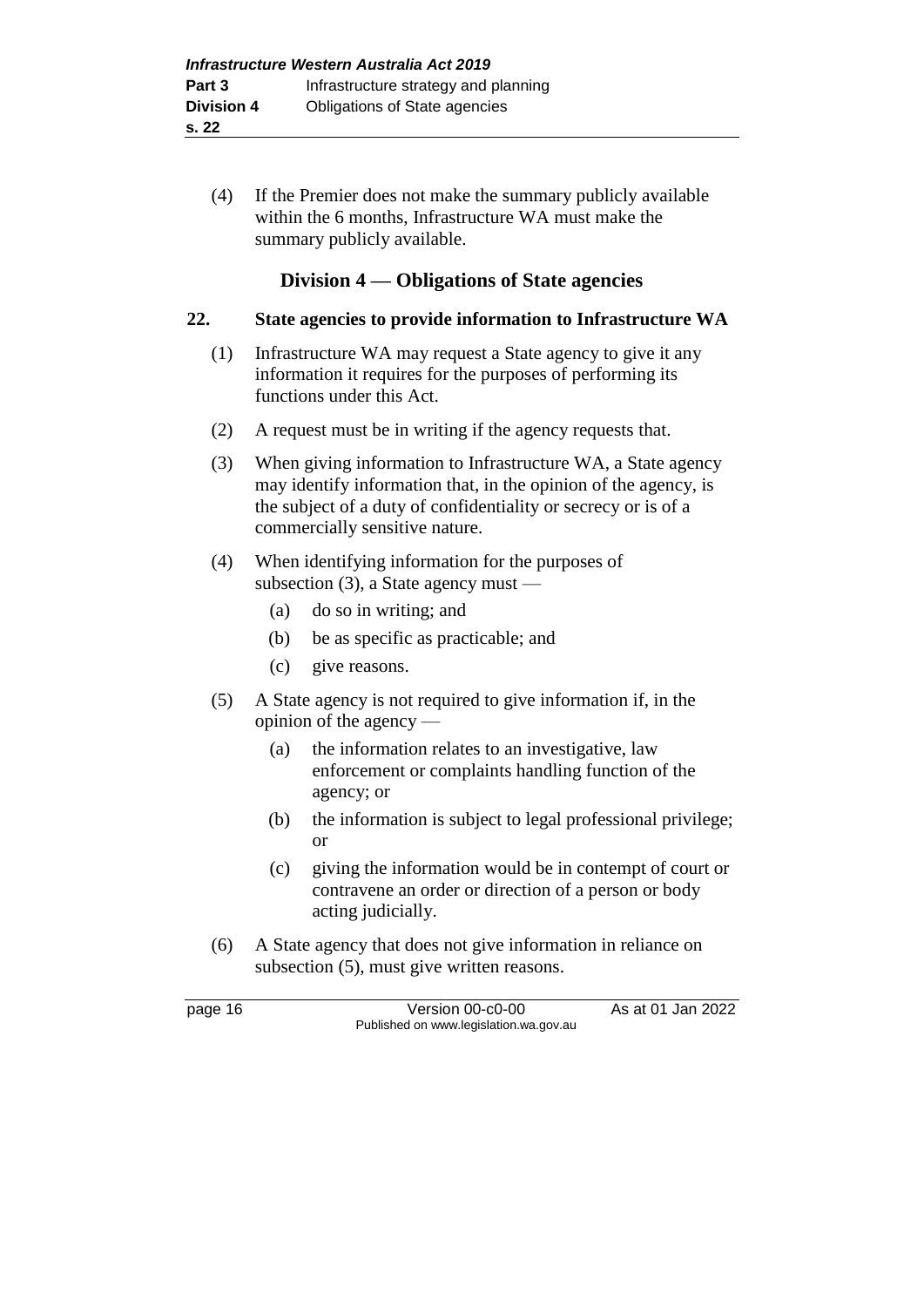(7) If a State agency that is a department of the Public Service has a function or may form an opinion under this section the chief executive officer of the department has the function or may form the opinion.

## **23. Obligations of State agencies**

- (1) A State agency has the following obligations
	- (a) to cooperate with Infrastructure WA in the performance of Infrastructure WA's functions;
	- (b) to comply in a timely manner with
		- (i) requests for information under section 22, subject to section 22(5); and
		- (ii) the requirements of section  $22(4)$  and (6), when relevant;
	- (c) to align its strategies, plans and policies with, and implement —
		- (i) the recommendations in the State Infrastructure Strategy that are relevant to the agency, to the extent to which the recommendations are supported by the current Government response; and
		- (ii) the relevant aspects of the State Infrastructure Programme.
- (2) To the extent to which there is inconsistency between the Government response and the State Infrastructure Programme, the more recent prevails for the purposes of subsection (1)(c).
- (3) If an obligation that a State agency has under this section conflicts or is inconsistent with an obligation that it has under the Act under which it is established or continued, the obligation under this section prevails to the extent to which the obligations conflict or are inconsistent.

As at 01 Jan 2022 Version 00-c0-00 page 17 Published on www.legislation.wa.gov.au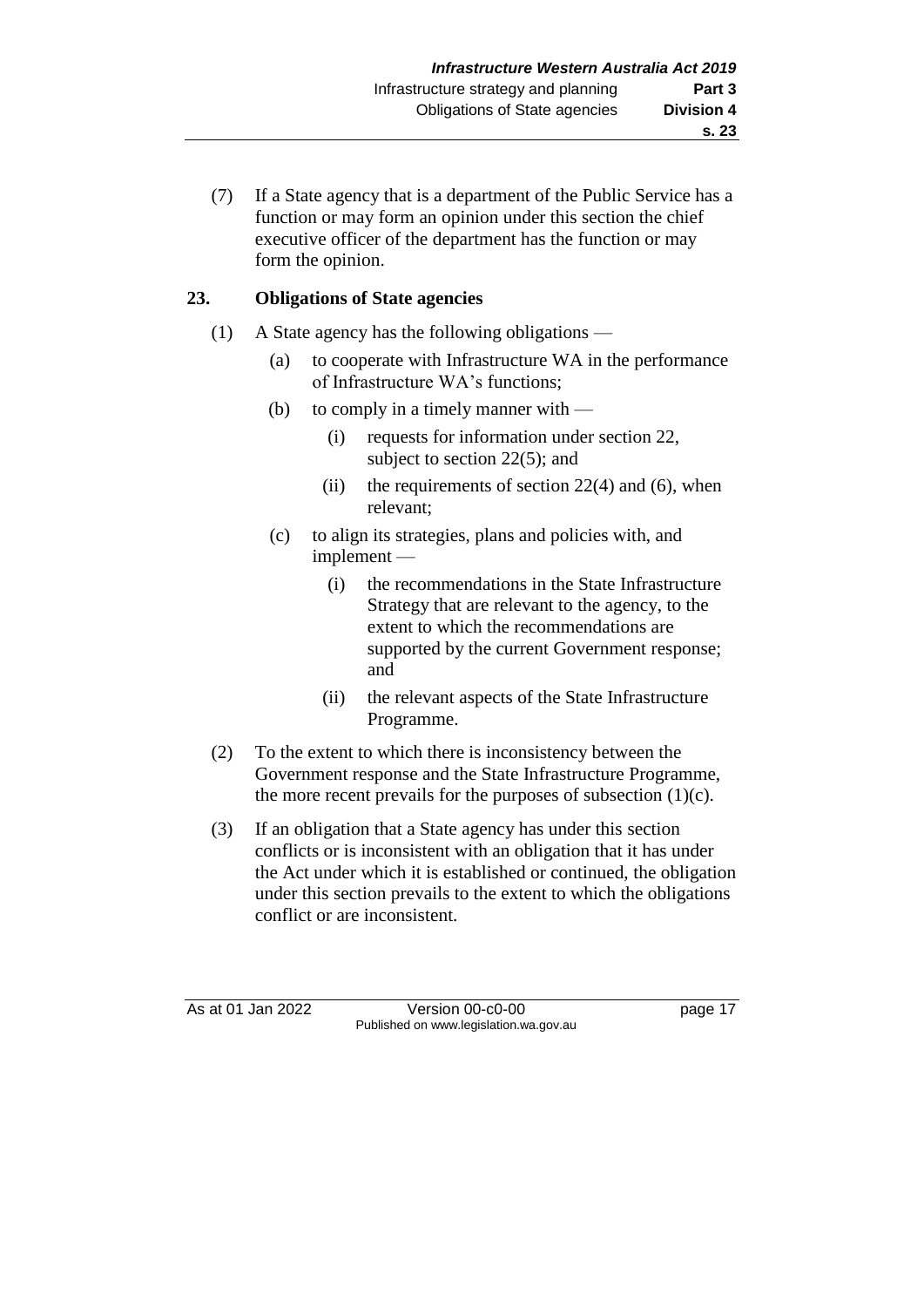- (4) If a State agency that is a department of the Public Service has an obligation under this section the chief executive officer of the department has the obligation.
- (5) No civil or criminal liability attaches to a State agency or any other person, and no invalidity arises, only because the agency or person has not complied with an obligation under this section.

## **Division 5 — Implementation of State Infrastructure Strategy**

## **24. Report on implementation of State Infrastructure Strategy**

- (1) Infrastructure WA must, in consultation with relevant State agencies, prepare annual reports on the Government's progress in implementing the recommendations in the State Infrastructure Strategy, taking into account the current Government response and the State Infrastructure Programme.
- (2) Infrastructure WA must make the reports publicly available.

page 18 Version 00-c0-00 As at 01 Jan 2022 Published on www.legislation.wa.gov.au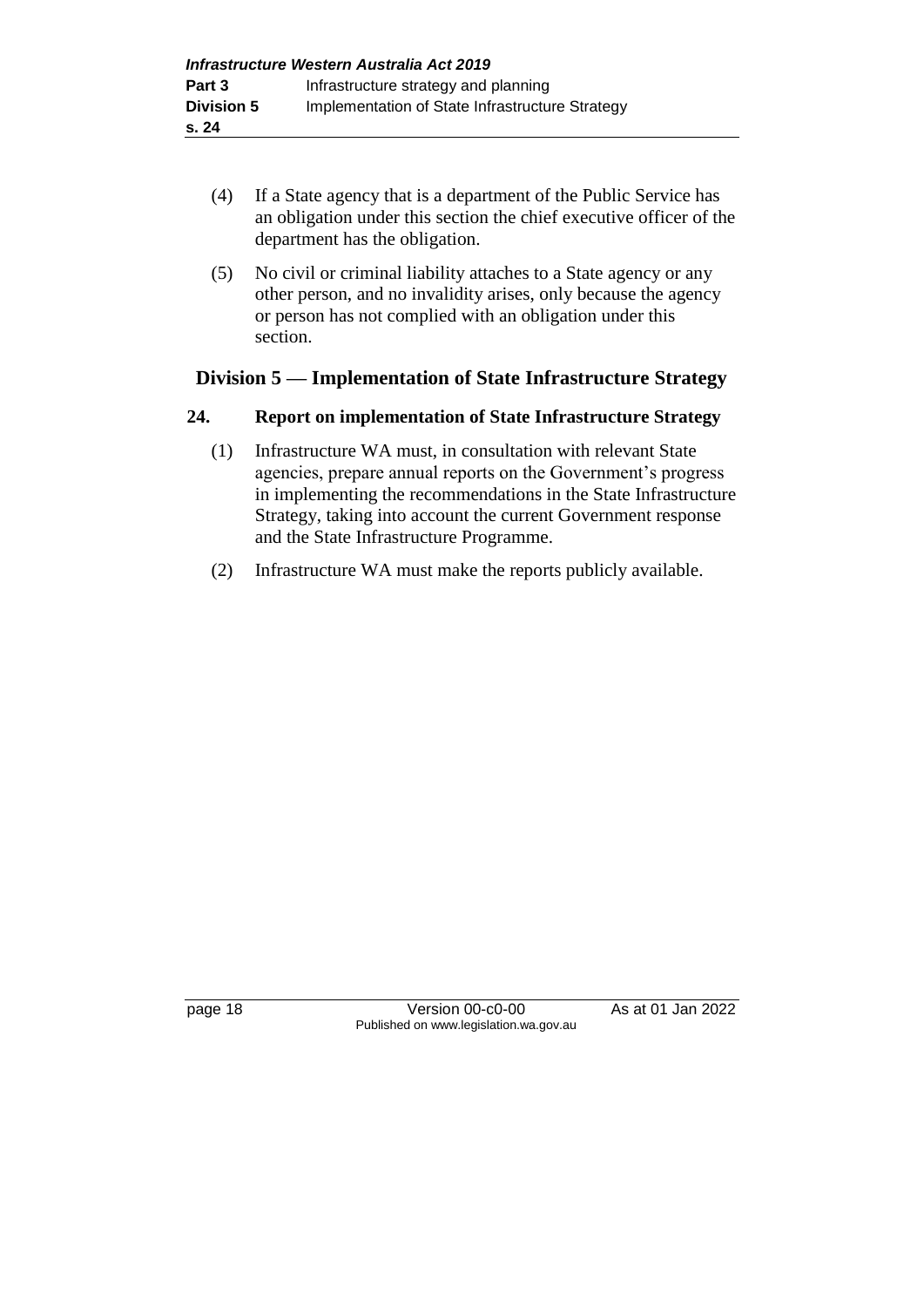## **Part 4 — Governance and administration**

## **Division 1 — The Board**

**Subdivision 1 — Board constituted**

## **25. Board is governing body of Infrastructure WA**

- (1) Infrastructure WA is to have a board.
- (2) The Board is Infrastructure WA's governing body and, in the name of Infrastructure WA, is to perform its functions.

#### **26. Board membership**

- (1) The Board consists of up to 10 members.
- (2) The Governor may, on the Premier's recommendation, appoint up to 7 members.
- (3) The following are members of the Board
	- (a) the chief executive officer of the Department of the Premier and Cabinet;
	- (b) the Under Treasurer (that is, the chief executive officer of the department of the Public Service principally assisting in the administration of the *Financial Management Act 2006*);
	- (c) the chief executive officer of the department of the Public Service principally assisting in the administration of the *Planning and Development Act 2005*.
- (4) The Premier must ensure that the number of Board members who are government employees does not exceed the number of Board members who are not government employees.
- (5) The Premier must ensure that the Board members have, between them, expertise across a broad range of infrastructure sectors.

As at 01 Jan 2022 Version 00-c0-00 page 19 Published on www.legislation.wa.gov.au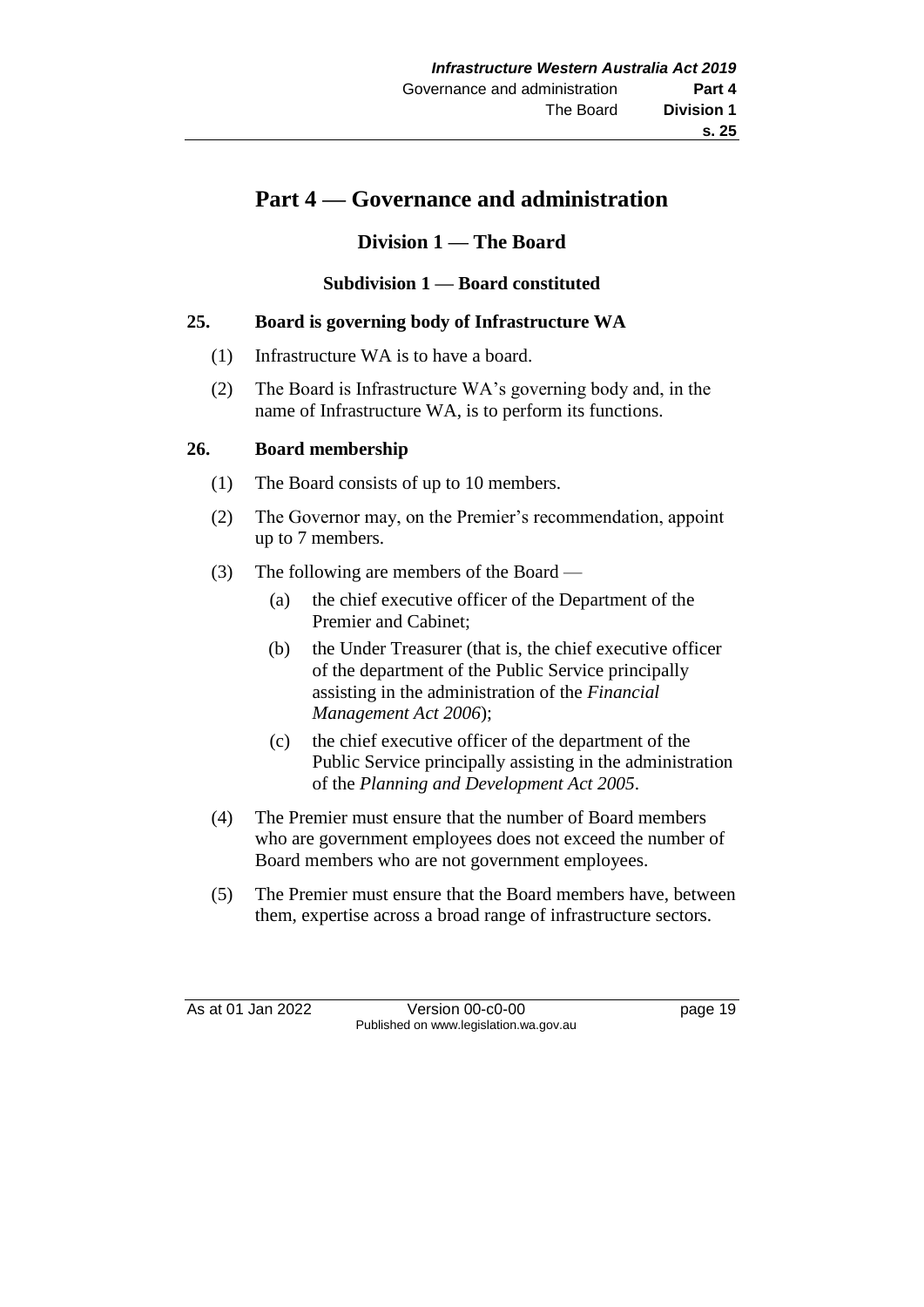- (6) Before recommending a person who is not a government employee, the Premier must be satisfied that the person has appropriate expertise in the areas of infrastructure policy, planning, strategy, funding, financing or delivery.
- (7) A person who is a staff member cannot be appointed as a Board member.
- (8) A person who is or has been within the preceding 3 years a member of the Parliament of the Commonwealth or any State or Territory cannot be appointed as a Board member.

#### **27. Chairperson and deputy chairperson**

- (1) The Governor, on the Premier's recommendation, must designate a Board member to be the chairperson of the Board and another to be the deputy chairperson of the Board.
- (2) Neither the chairperson nor the deputy chairperson can be a government employee.
- (3) If the chairperson is unable to act or the position of chairperson is vacant, the deputy chairperson is to act in the chairperson's place.
- (4) An act or omission of the deputy chairperson acting in the chairperson's place cannot be questioned on the ground that the occasion for acting had not arisen or had ceased.

#### **28. Terms and conditions of appointment**

- (1) The chairperson may be appointed on a full-time or part-time basis.
- (2) An appointed Board member, other than the chairperson, is to be appointed on a part-time basis.
- (3) An appointed Board member
	- (a) holds office for the period, not exceeding 5 years, specified in the instrument of appointment; and

page 20 Version 00-c0-00 As at 01 Jan 2022 Published on www.legislation.wa.gov.au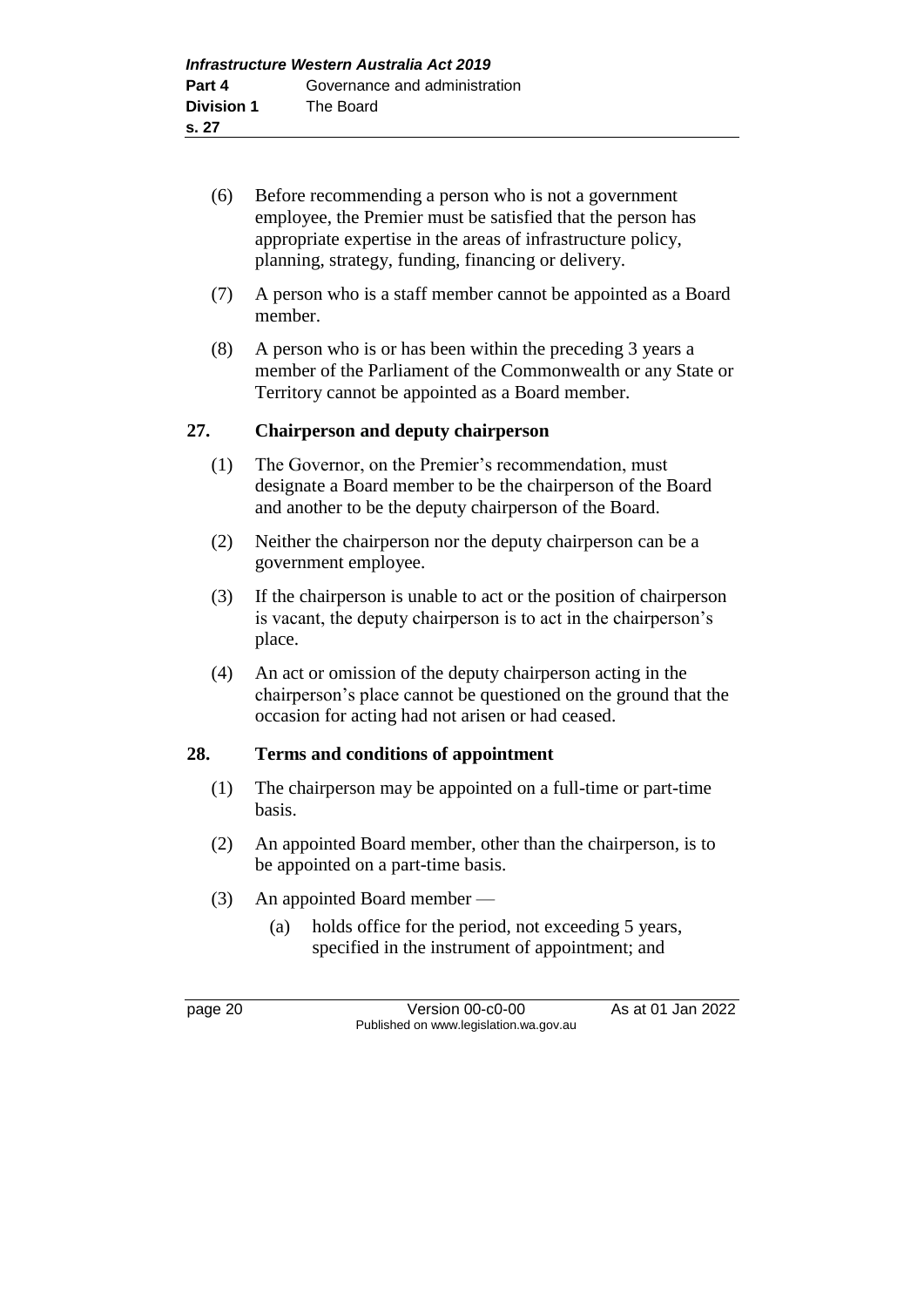- (b) is eligible for reappointment but cannot hold office for more than 10 consecutive years.
- (4) Subject to this Subdivision, an appointed Board member holds office on the terms and conditions of appointment determined by the Premier.

## **29. Remuneration and expenses**

- (1) A Board member who is not a government employee is entitled to the remuneration determined by the Premier from time to time on the recommendation of the Public Sector Commissioner.
- (2) A Board member may be reimbursed expenses reasonably incurred in the performance of their functions as a Board member, as determined by the Premier from time to time on the recommendation of the Public Sector Commissioner.

## **30. Casual vacancies**

- (1) The office of a Board member becomes vacant if the member
	- (a) dies, resigns under this section or is removed from office under this section; or
	- (b) is, according to the *Interpretation Act 1984* section 13D, a bankrupt or a person whose affairs are under insolvency laws; or
	- (c) is convicted of an offence punishable by imprisonment for more than 12 months; or
	- (d) is convicted of an offence under section 45(1) or (2).
- (2) An appointed Board member may at any time resign from office by writing signed and given to the Premier.
- (3) The resignation takes effect on the later of  $-$ 
	- (a) receipt by the Premier;
	- (b) the day specified in the resignation.

As at 01 Jan 2022 Version 00-c0-00 page 21 Published on www.legislation.wa.gov.au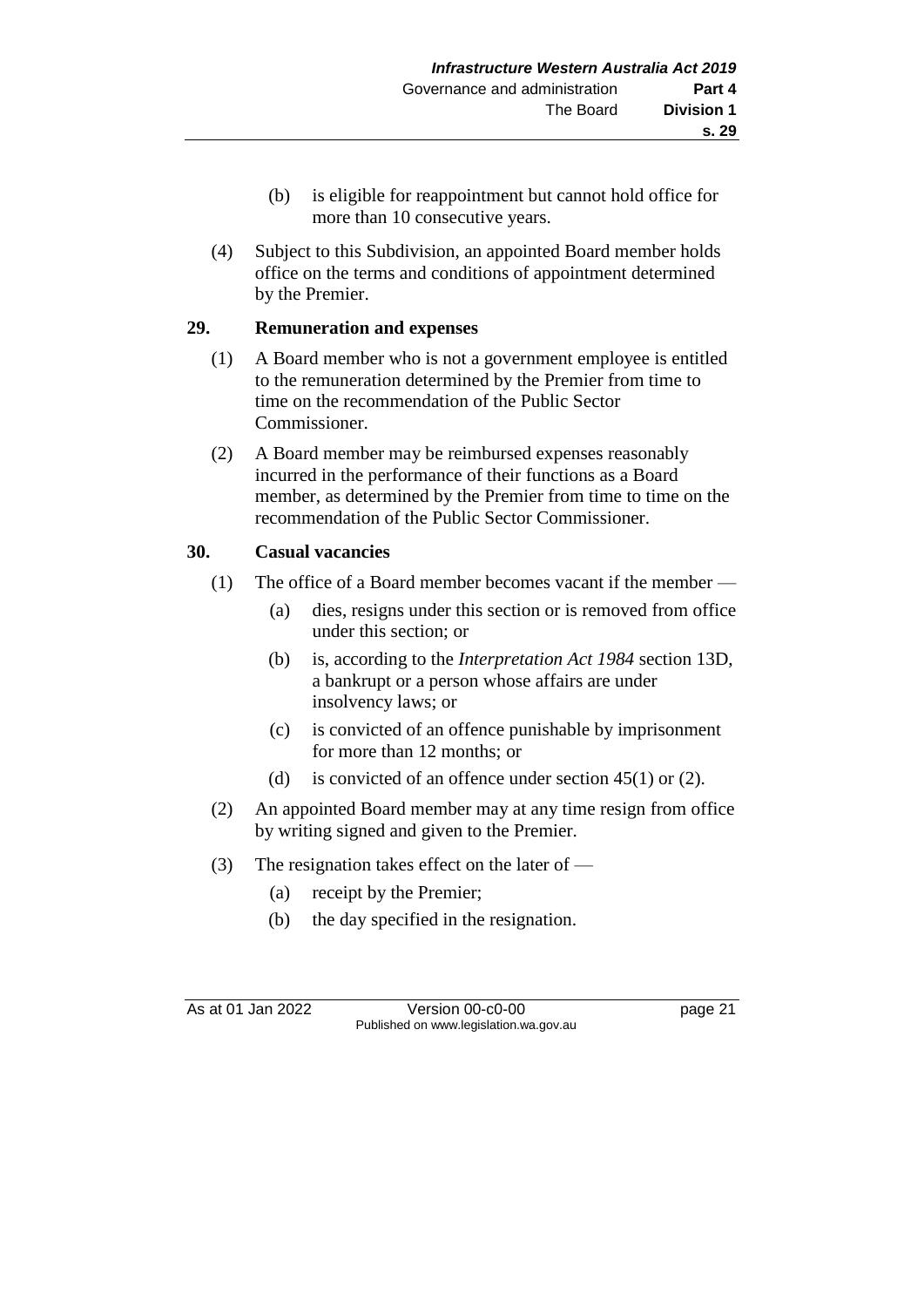- (4) The Governor, on the Premier's recommendation, may suspend or remove an appointed Board member from office —
	- (a) on the grounds of  $-$ 
		- (i) neglect of duty; or
		- (ii) misconduct or incompetence; or
		- (iii) mental or physical incapacity, other than temporary illness, impairing the performance of the member's duties; or
		- (iv) absence, without leave, from 3 consecutive meetings of the Board of which the member has had notice;
		- or
	- (b) for any other reasonable cause.
- (5) The Premier may remove an appointed Board member who is a government employee on the grounds of —
	- (a) the member ceasing to be a government employee; or
	- (b) the member commencing to perform functions that are not, in the Premier's opinion, compatible with their functions as a Board member.
- (6) If a Board member is suspended or removed from office under subsection (4), the Premier must cause a statement of the grounds for suspension or removal to be laid before each House of Parliament within 14 days after the day on which the member was suspended or removed.

#### **31. Extension of term of office**

- (1) If the office of a Board member becomes vacant because the member's term of office expires by effluxion of time, the member continues to be a Board member during that vacancy until the earlier of —
	- (a) the end of the period of 6 months immediately following the expiry of the term of office;

page 22 Version 00-c0-00 As at 01 Jan 2022 Published on www.legislation.wa.gov.au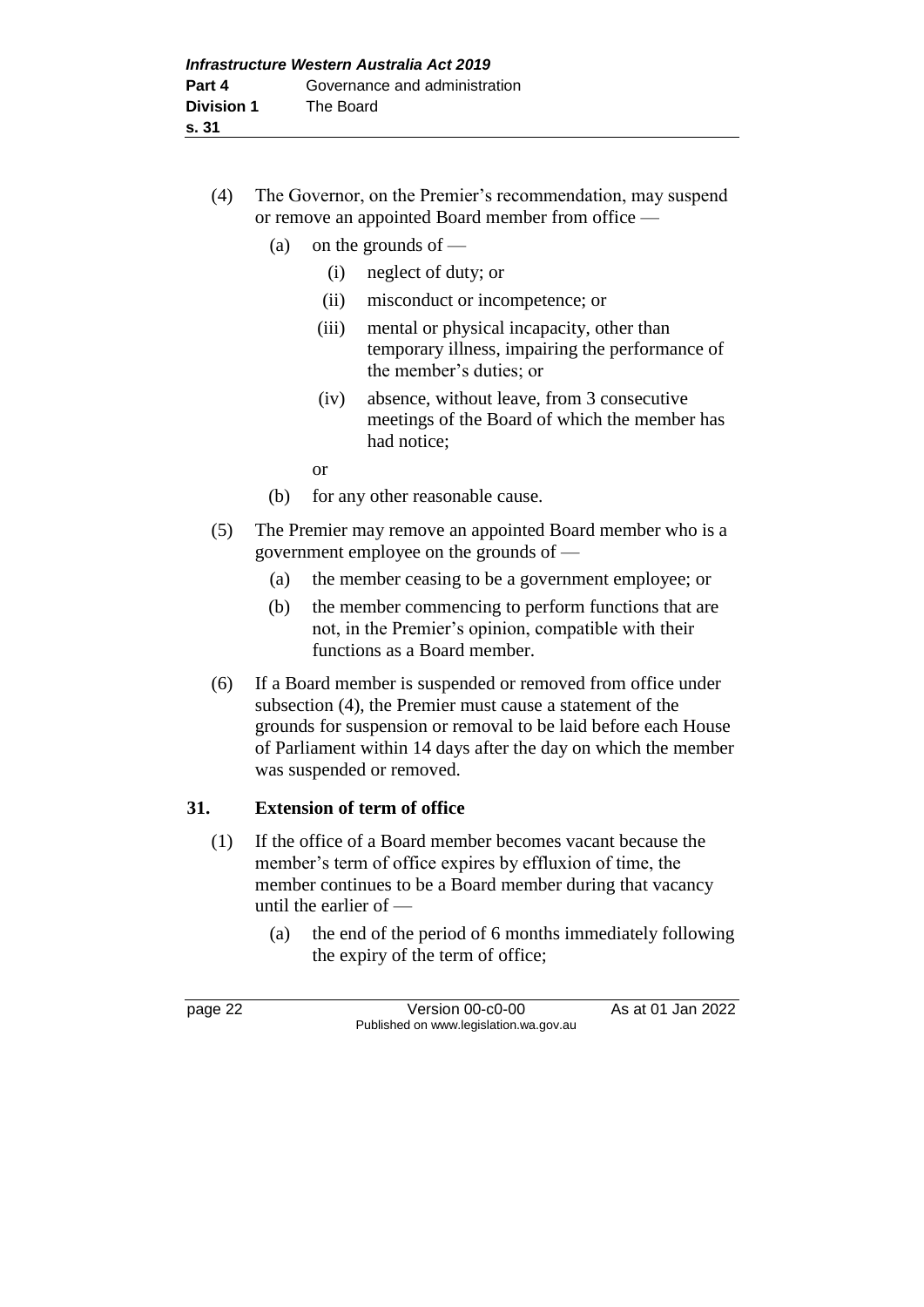- (b) the vacancy being filled;
- (c) the member resigning;
- (d) the member being removed from office under section 30.
- (2) This section has effect despite the limit in section 28(3)(b).

## **32. Leave of absence**

- (1) The Premier may, on any terms and conditions the Premier considers appropriate, grant the chairperson leave to be absent from office.
- (2) The chairperson may, on any terms and conditions the chairperson considers appropriate, grant a Board member leave to be absent from office.

## **33. Alternate members**

- (1) If a Board member is unable to act, the Premier may appoint another person as an alternate member to act temporarily in the member's place.
- (2) Section 26(4) to (8) apply, with the necessary modifications, to the appointment of an alternate member under subsection (1).
- (3) Subsection (1) does not apply in relation to the chairperson or an ex-officio Board member.
- (4) If the deputy chairperson is acting in the chairperson's place, the Premier may, under subsection (1), appoint another person as an alternate member to act temporarily in the deputy chairperson's place.
- (5) While acting in accordance with their appointment, an alternate member is taken to be a Board member and to have the equivalent entitlements (if any) of the Board member in whose place they are acting.

As at 01 Jan 2022 Version 00-c0-00 Page 23 Published on www.legislation.wa.gov.au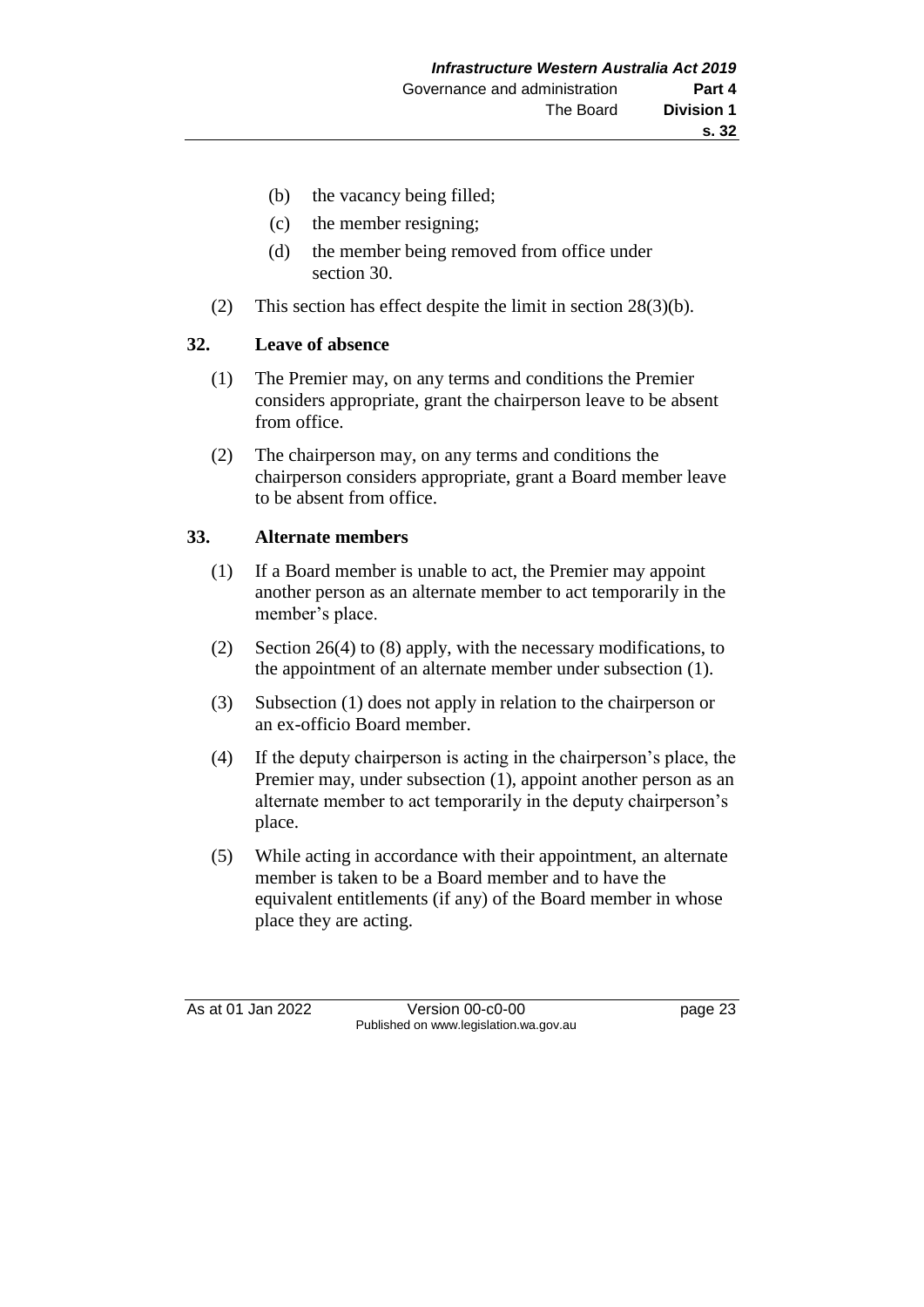(6) An act or omission of an alternate member cannot be questioned on the ground that the occasion for the appointment or acting had not arisen or had ceased.

### **Subdivision 2 — Board procedures**

#### **34. Holding meetings**

- (1) The first Board meeting is to be convened by the chairperson, and subsequent meetings are to be held at times and places determined by the Board.
- (2) The Board is to meet at least 4 times a year.
- (3) A special Board meeting
	- (a) may be convened by the chairperson at any time; and
	- (b) must be convened by the chairperson if 3 or more Board members request the chairperson to do so.

#### **35. Quorum**

The quorum for a Board meeting is one half of the number of Board members.

#### **36. Balance of members at meetings**

A Board meeting cannot proceed if the number of members present who are government employees exceeds the number of members present who are not government employees.

## **37. Presiding members**

- (1) The chairperson, if present, must preside at a Board meeting.
- (2) If neither the chairperson, nor the deputy chairperson acting as the chairperson, is presiding under subsection (1), the members present at the meeting are to elect one of their number who is not a government employee to preside.

page 24 Version 00-c0-00 As at 01 Jan 2022 Published on www.legislation.wa.gov.au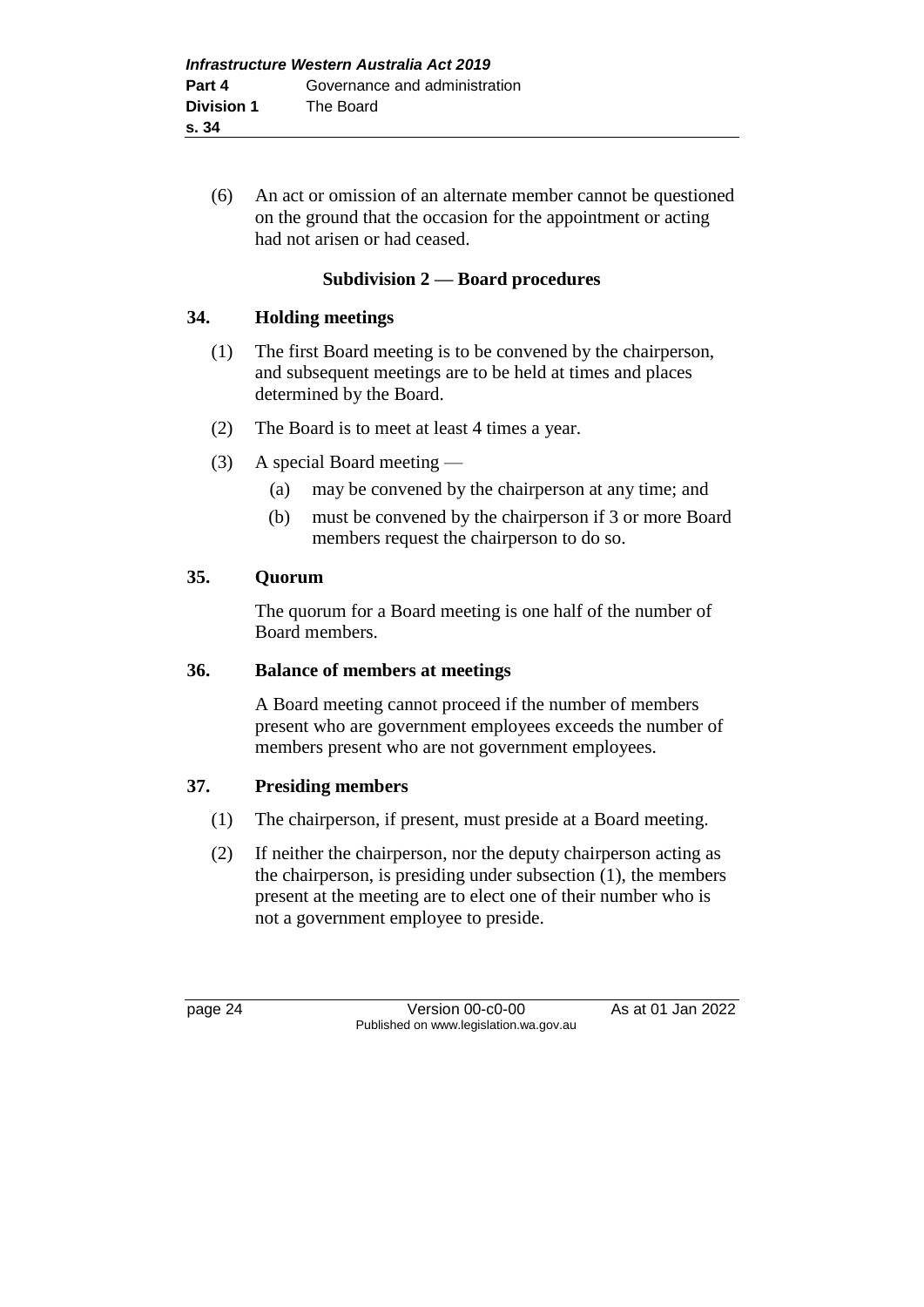### **38. Procedure at meetings**

The Board is to determine its own meeting procedures to the extent that they are not fixed under this Act.

### **39. Holding meetings remotely**

The presence of a person at a meeting of the Board need not be by attendance in person but may be by that person and each other person at the meeting being simultaneously in contact by telephone or other means of instantaneous communication.

#### **40. Voting**

- (1) Each member present at a Board meeting has a deliberative vote unless section 46 prevents the member from voting.
- (2) In the case of an equality of votes, the member presiding has a casting vote in addition to a deliberative vote.
- (3) A question is resolved by a majority of the votes cast.

#### **41. Resolution without meeting**

A resolution in writing signed or otherwise assented to by each Board member has the same effect as if it had been passed at a Board meeting, and must be recorded in the minutes of the Board's next meeting.

## **42. Minutes to be kept**

- (1) The Board must cause accurate minutes to be kept of the proceedings at each of its meetings.
- (2) Without limiting subsection (1), the minutes are to
	- (a) record that a member abstained from voting on or voted for or against a resolution if the member so requests; and
	- (b) include a record of attendance.

As at 01 Jan 2022 Version 00-c0-00 Page 25 Published on www.legislation.wa.gov.au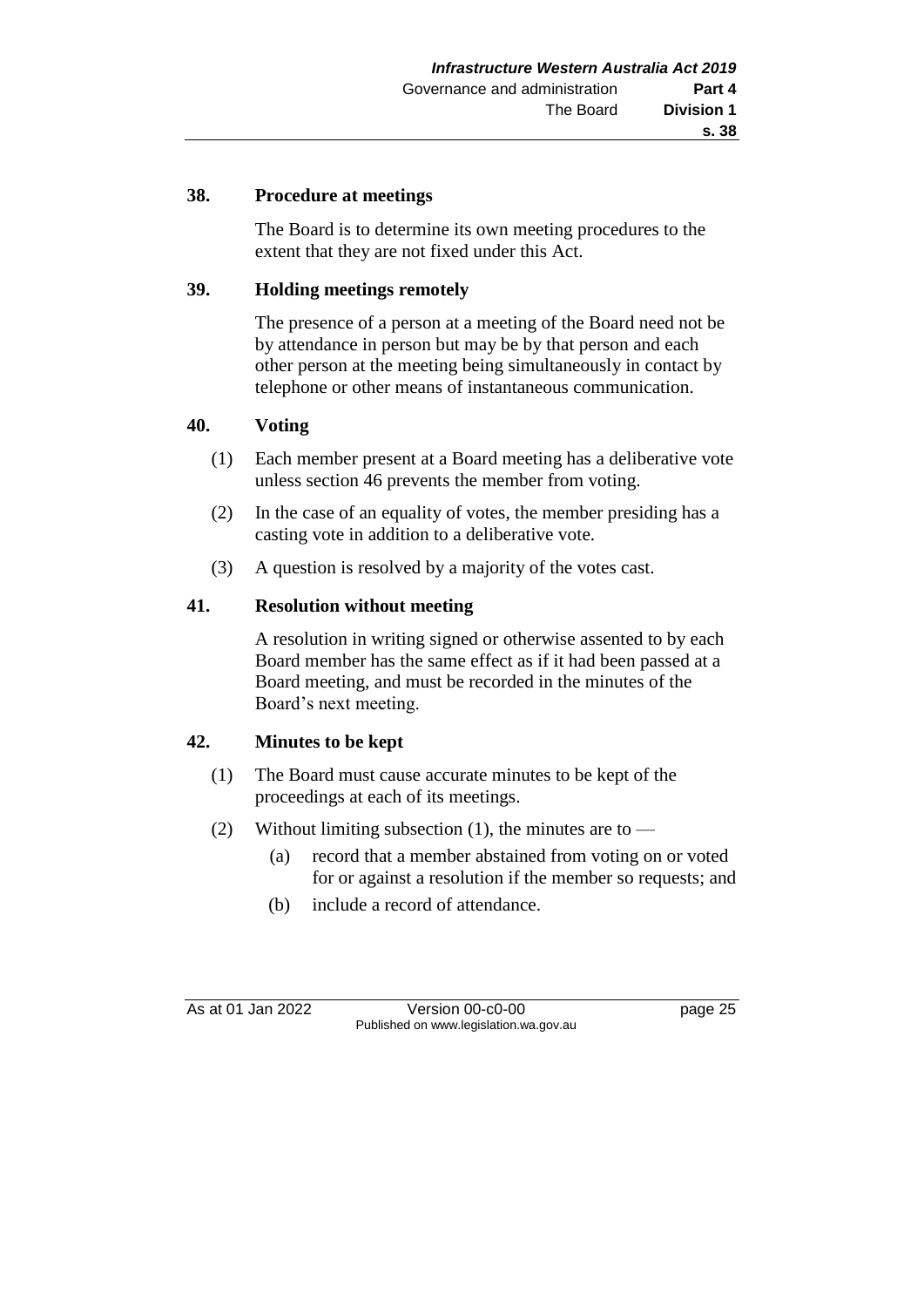#### **43. Committees**

- (1) The Board may appoint committees to assist it in the performance of its functions, and may alter or discharge any committee so appointed.
- (2) Subject to the direction of the Board, a committee may determine its own procedures.
- (3) A member of a committee who is not a government employee is entitled to the remuneration determined by the Premier from time to time on the recommendation of the Public Sector Commissioner.
- (4) A member of a committee may be reimbursed expenses reasonably incurred in the performance of their functions as a member of the committee, as determined by the Premier from time to time on the recommendation of the Public Sector Commissioner.

## **Subdivision 3 — Disclosure of interests**

## **44. Financial interest in a matter**

For the purposes of this Subdivision, a member of the Board or of a committee has a direct or indirect financial interest in a matter if it is reasonable to expect that the matter may, if dealt with by the Board or committee in a particular way, result in a financial gain, loss, benefit or detriment for the member or a person closely associated with the member.

## **45. Disclosure of material personal interests**

(1) A Board member who has a material personal interest in a matter being considered or about to be considered by the Board must, as soon as possible after the relevant facts have come to the member's knowledge, disclose the nature and extent of the interest at a Board meeting.

Penalty for this subsection: a fine of \$10 000.

page 26 Version 00-c0-00 As at 01 Jan 2022 Published on www.legislation.wa.gov.au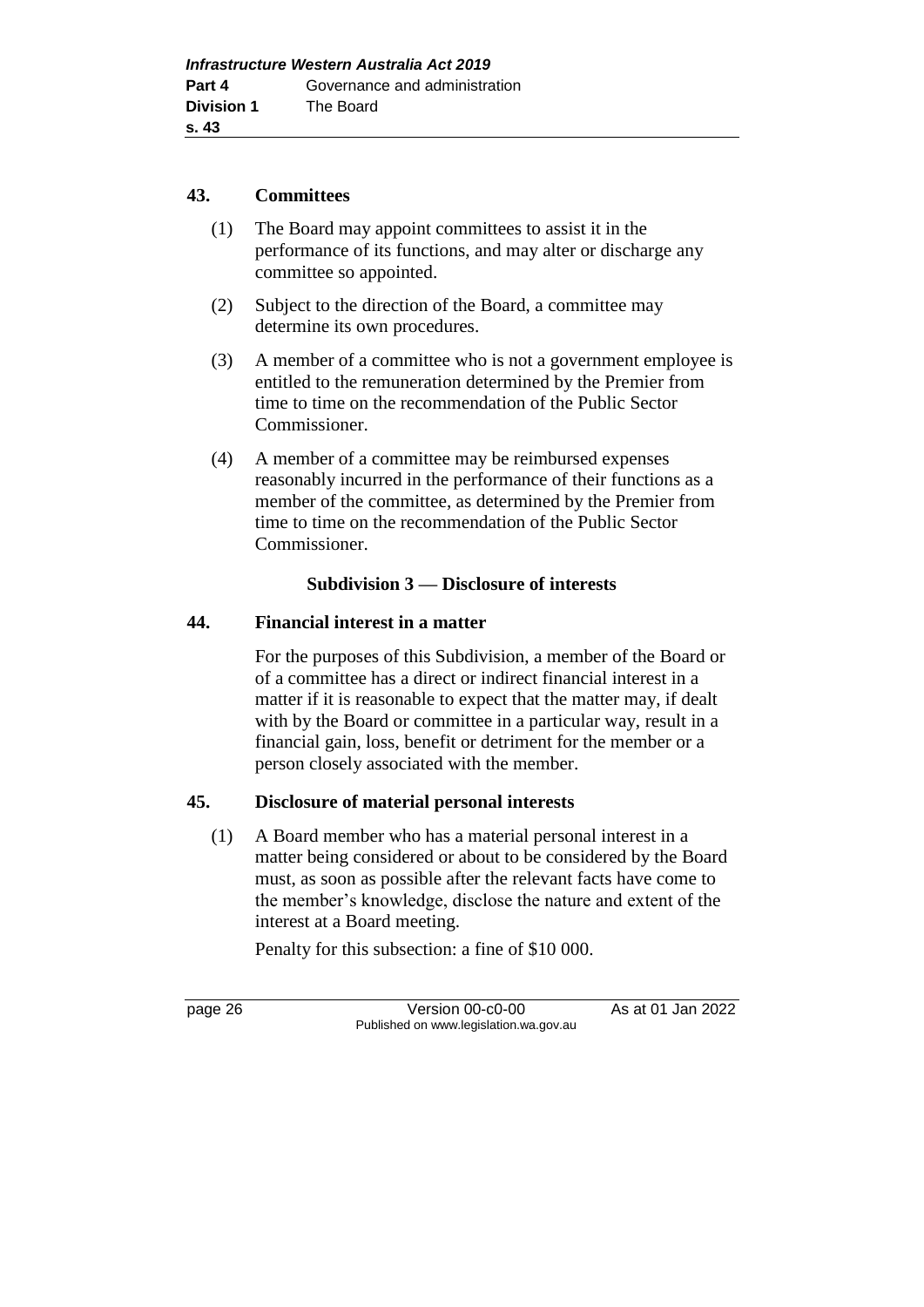(2) A member of a committee who has a material personal interest in a matter being considered or about to be considered by the committee must, as soon as possible after the relevant facts have come to the member's knowledge, disclose the nature and extent of the interest at a committee meeting.

Penalty for this subsection: a fine of \$10 000.

- (3) Both subsections (1) and (2) apply to a person who is a member of a committee and also a Board member.
- (4) If a member of the Board or of a committee has, in the opinion of the person presiding at a meeting of the Board or committee, a material personal interest in a matter being considered or about to be considered by the Board or the committee, the person presiding may call on the member to disclose the nature and extent of the interest and, in default of any such disclosure, may determine that the member has the interest.
- (5) A disclosure under subsection (1) or (2) or a determination under subsection (4) must be recorded in the minutes of the meeting.
- (6) Infrastructure WA must keep a record of each disclosure or determination under this section that relates to a direct or indirect financial interest in a matter, and make a summary of the record available, on request, for inspection.
- (7) Without limiting section 72, the regulations may provide for how the record is to be made available.

## **46. Participation by interested members**

- (1) A member of the Board or of a committee who has, or has been determined under section 45(4) to have, a material personal interest in a matter that is being considered by the Board or committee —
	- (a) must not vote (whether at a meeting or otherwise) on a resolution on the matter; and

As at 01 Jan 2022 Version 00-c0-00 page 27 Published on www.legislation.wa.gov.au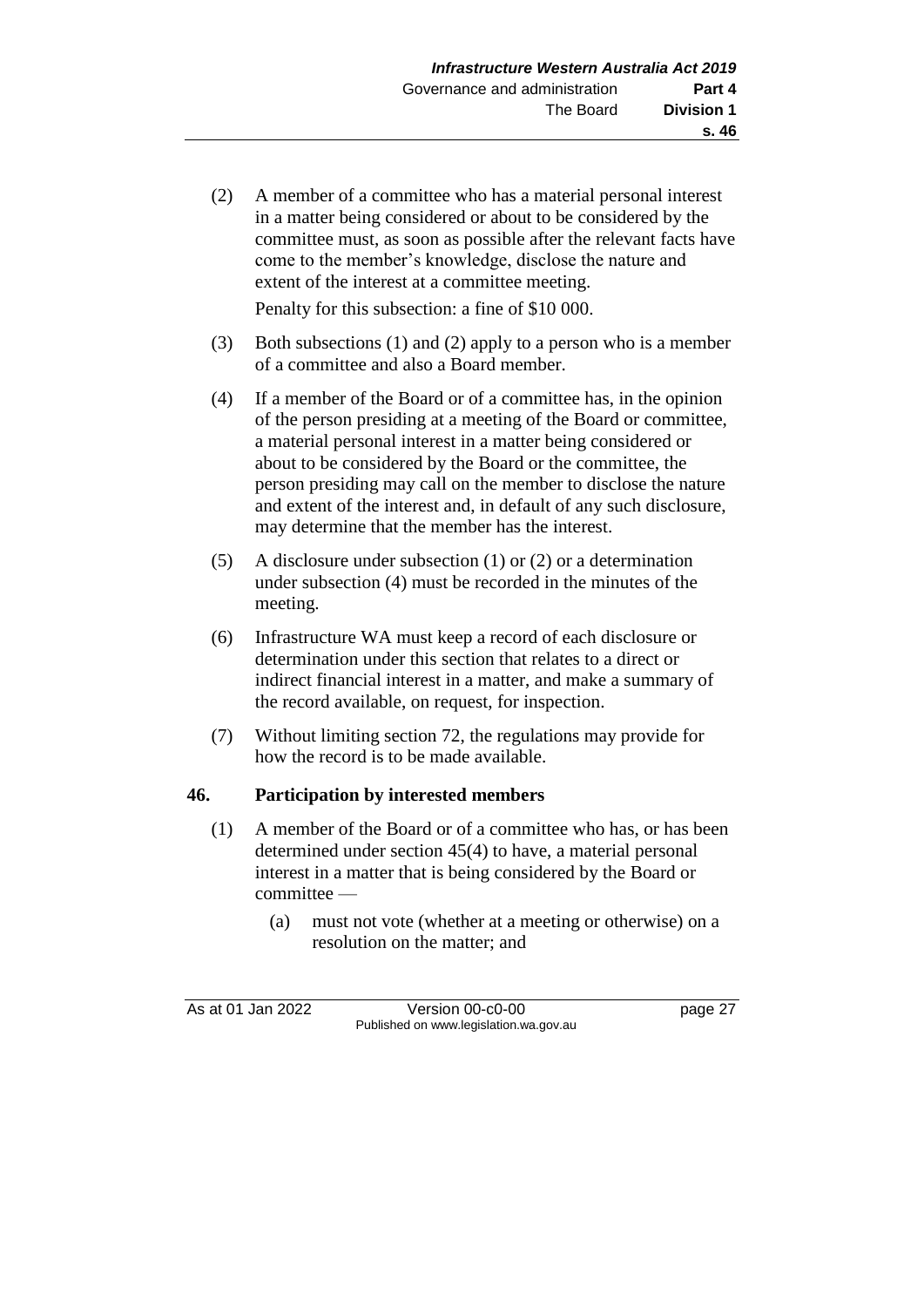- (b) must not be present (whether in person or remotely) while the matter is being considered at a meeting.
- (2) A reference in subsection  $(1)(a)$  or (b) to a matter includes a reference to a proposed resolution under section 47(1) in respect of the matter, whether relating to that member or a different member.

#### **47. Section 46 may be declared inapplicable**

- (1) Section 46 does not apply in relation to a member of the Board or of a committee if —
	- (a) the member has disclosed an interest in a matter under section 45(1) or (2) or the person presiding at a meeting of the Board or committee has determined that the member has an interest in a matter under section 45(4); and
	- (b) the Board or committee has at any time passed a resolution that —
		- (i) specifies the member, the interest and the matter; and
		- (ii) states that the members voting for the resolution are satisfied that the interest is not significant enough to be likely to unduly influence the member's conduct in considering or voting on the matter.
- (2) A resolution cannot be passed under subsection (1)(b) in relation to a member if the interest of the member is a direct or indirect financial interest in the matter.

## **48. Quorum where section 46 applies**

Despite section 35, if a Board member is unable to act in relation to a matter under section 46, a quorum is present during the consideration of the matter if the number of members

page 28 Version 00-c0-00 As at 01 Jan 2022 Published on www.legislation.wa.gov.au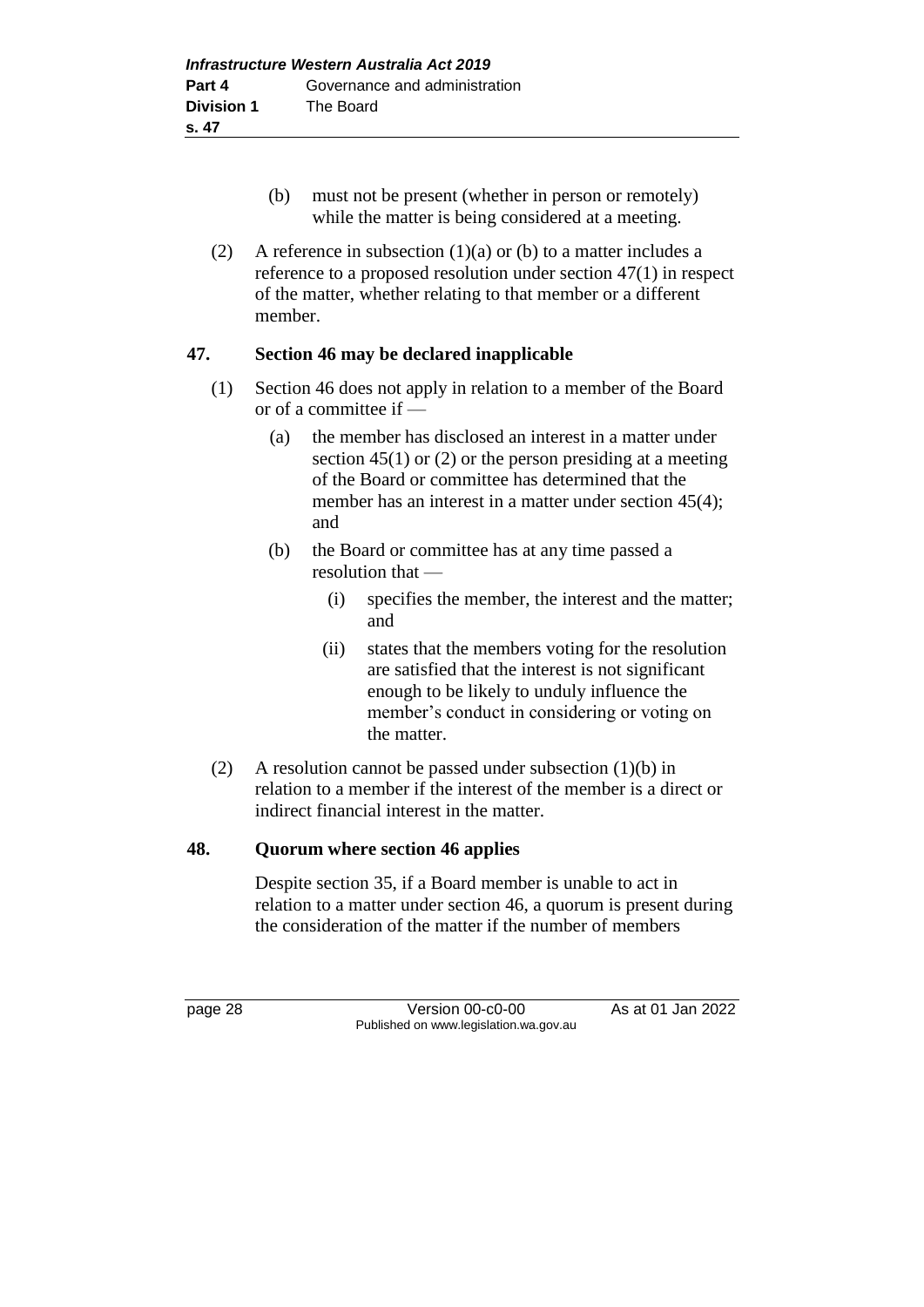present, who are entitled to vote on any motion that may be moved at the meeting in relation to the matter, is —

- (a) at least the quorum under section 35, less 1; and
- (b) not less than 3.

## **Division 2 — Staff**

#### **Subdivision 1 — CEO**

#### **49. CEO**

- (1) Infrastructure WA is to have a chief executive officer (the *CEO*).
- (2) The CEO is to administer Infrastructure WA's day-to-day operations, subject to the control of the Board.
- (3) The CEO is Infrastructure WA's chief employee for the purposes of the *Public Sector Management Act 1994*.
- (4) Subsection (3) has effect despite the *Public Sector Management Act 1994* section 44(1).
- (5) The CEO is not, and is not to become, a member of the Senior Executive Service within the meaning of the *Public Sector Management Act 1994*.
- (6) The Board is the employer of the CEO for the purposes of paragraph (b) of the definition of *employing authority* in the *Public Sector Management Act 1994* section 5(1).

#### **50. Appointment of CEO**

- (1) The CEO is to be appointed by the Governor on the Premier's recommendation.
- (2) Before making a recommendation for the purposes of subsection (1), the Premier must —
	- (a) consult with the Board; and

As at 01 Jan 2022 Version 00-c0-00 Version 00-c0-00 page 29 Published on www.legislation.wa.gov.au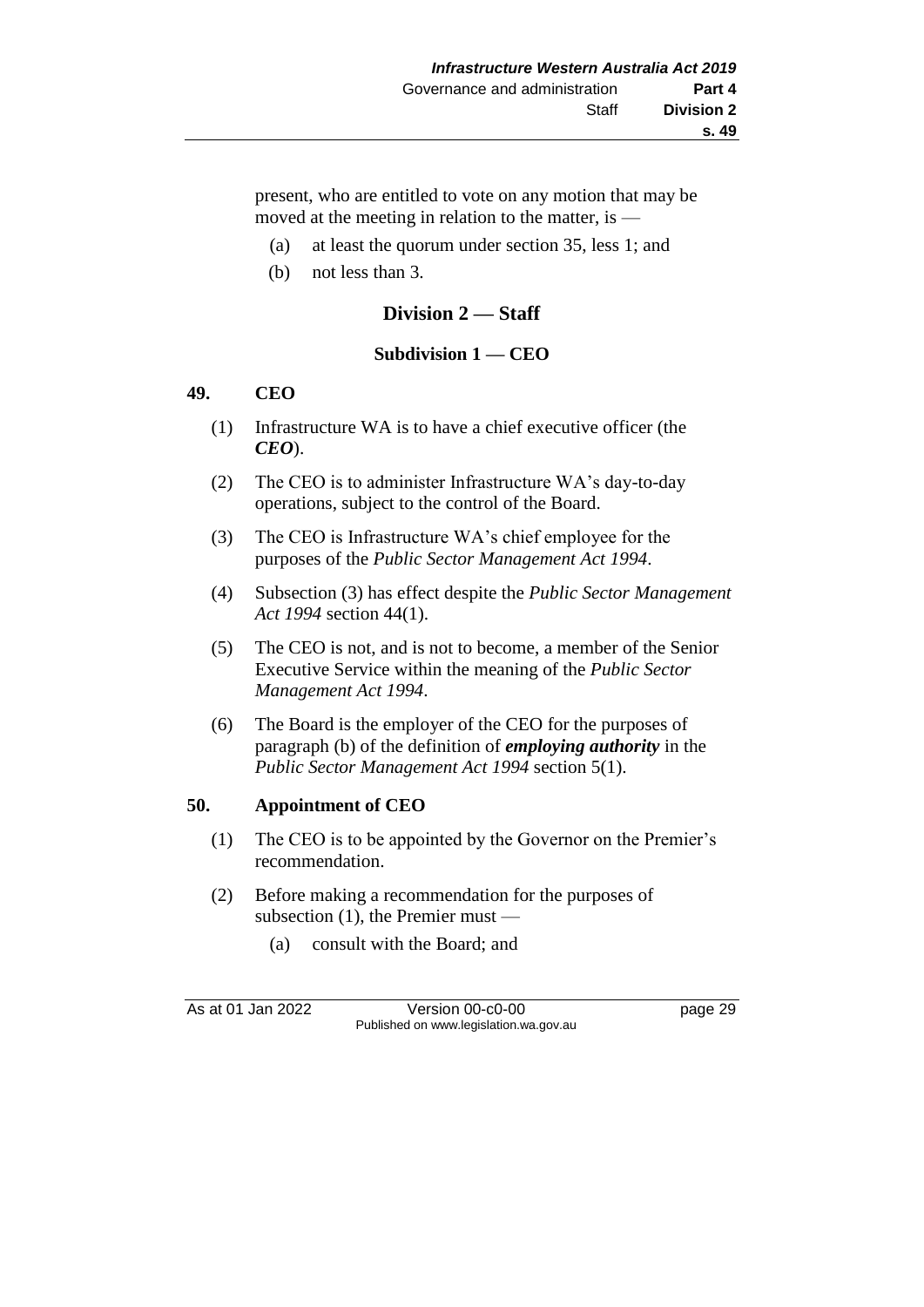- (b) request the Board to nominate one or more persons for the position of CEO.
- (3) Nominations are to be given to the Premier for consideration by Cabinet.
- (4) The Premier may make a recommendation for the purposes of subsection (1) whether or not the Board has made a nomination, or a satisfactory nomination, but not before the earlier of —
	- (a) the Board making a nomination;
	- (b) the end of the period of 3 months beginning on the day on which the Premier made the request under subsection (2).
- (5) The *Public Sector Management Act 1994* section 105 does not prevent the Premier and the Board consulting under subsection (2).

## **51. Terms and conditions of appointment**

- (1) The CEO is to be appointed on a full-time basis.
- $(2)$  The CEO
	- (a) holds office for the period, not exceeding 5 years, specified in the instrument of appointment; and
	- (b) is eligible for reappointment.
- (3) Subject to this Subdivision, the CEO holds office on the terms and conditions of appointment determined by the Board.

#### **52. Remuneration**

The CEO is entitled to the remuneration determined by the Salaries and Allowances Tribunal under the *Salaries and Allowances Act 1975* and, for the purposes of that Act and any other written law, the office of the CEO is taken to be prescribed under section 6(1)(e) of that Act for the purposes of that section.

page 30 Version 00-c0-00 As at 01 Jan 2022 Published on www.legislation.wa.gov.au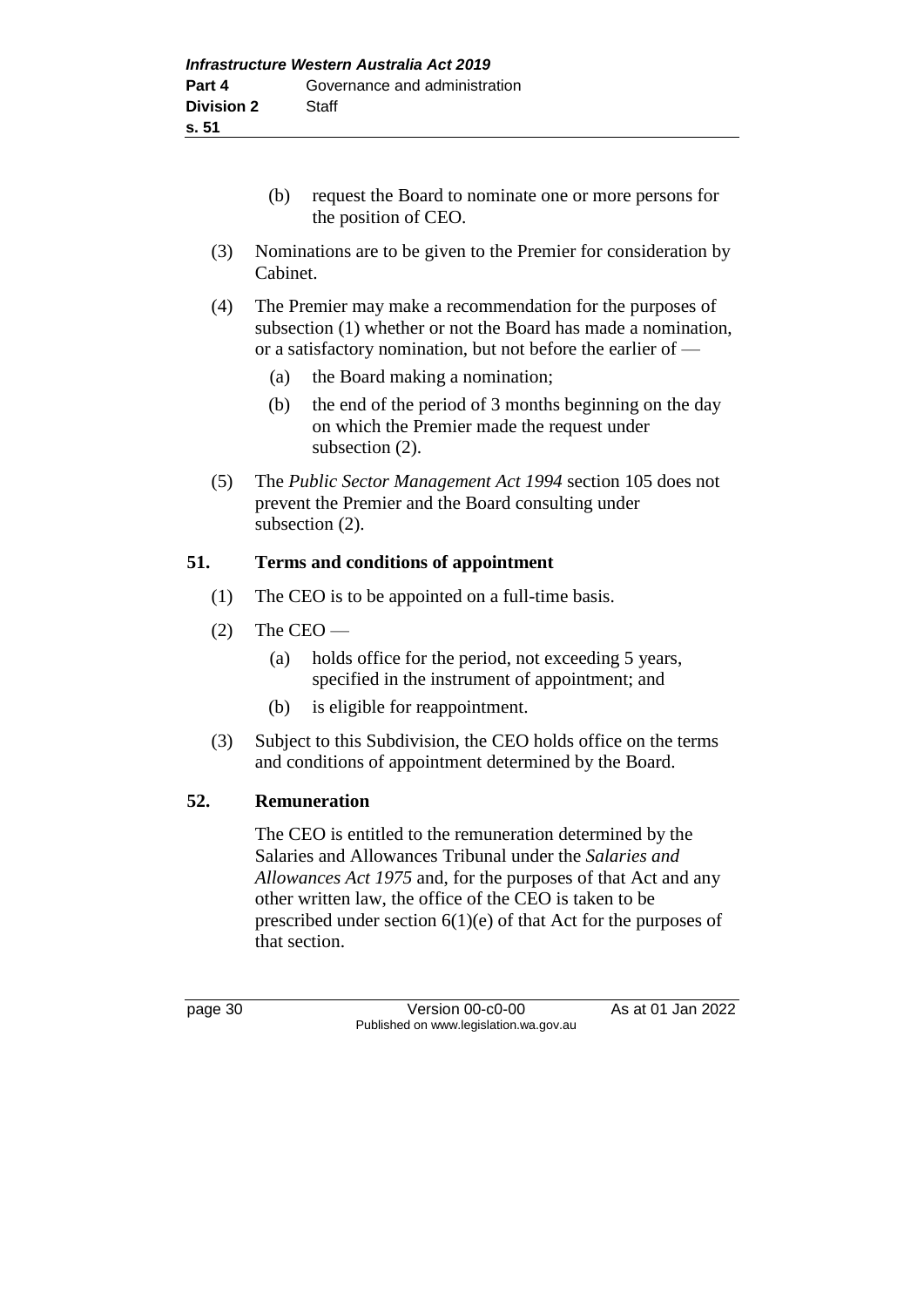## **53. Casual vacancies**

- (1) The office of CEO becomes vacant if the CEO
	- (a) dies, resigns under this section or is removed from office under this section; or
	- (b) is, according to the *Interpretation Act 1984* section 13D, a bankrupt or a person whose affairs are under insolvency laws; or
	- (c) is convicted of an offence punishable by imprisonment for more than 12 months; or
	- (d) is convicted of an offence under section 54(1).
- (2) The CEO may at any time resign from office by writing signed and given to the chairperson of the Board.
- (3) The resignation takes effect on the later of
	- (a) receipt by the chairperson;
	- (b) the day specified in the resignation.
- (4) The Governor, on the Premier's recommendation, may suspend or remove the CEO from office —
	- (a) on the grounds of
		- (i) neglect of duty; or
		- (ii) misconduct or incompetence; or
		- (iii) mental or physical incapacity, other than temporary illness, impairing the performance of the CEO's duties;
		- or
	- (b) for any other reasonable cause.
- (5) Before making a recommendation for the purposes of subsection (4), the Premier must consult with the chairperson of the Board.
- (6) If the CEO is suspended or removed from office under subsection (4), the Premier must cause a statement of the

As at 01 Jan 2022 Version 00-c0-00 page 31 Published on www.legislation.wa.gov.au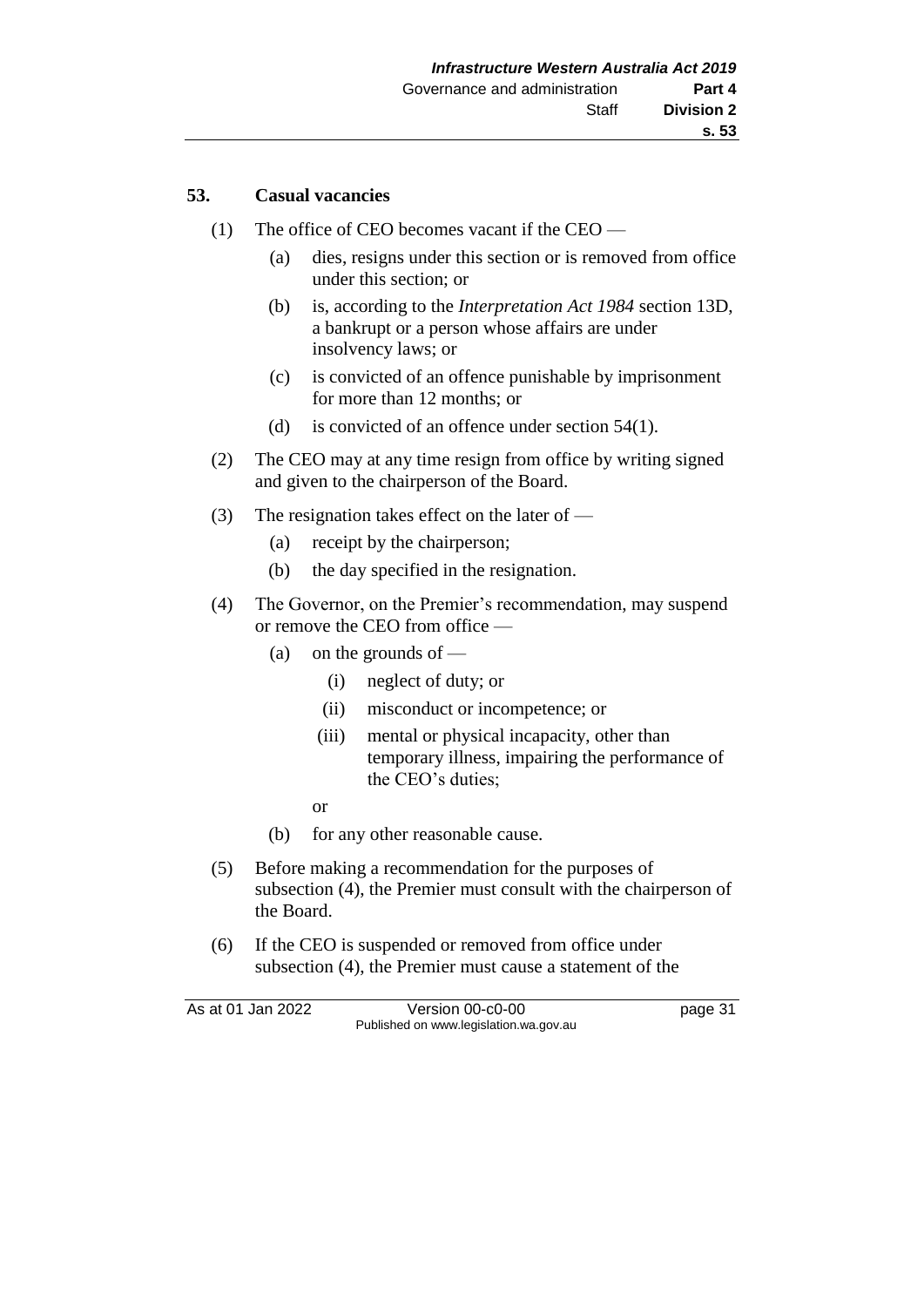grounds for suspension or removal to be laid before each House of Parliament within 14 days after the day on which the CEO was suspended or removed.

(7) The statement in subsection (6) must also include whether the suspension or removal was supported by the chairperson of the Board.

#### **54. Disclosure of material personal interests**

- (1) If the CEO has a material personal interest in a matter that relates to Infrastructure WA's affairs, the CEO must, as soon as possible after the relevant facts have come to the CEO's knowledge —
	- (a) disclose the nature and extent of the interest to the Board; and
	- (b) not take action or further action in relation to the matter unless authorised to do so by the Board.

Penalty for this subsection: a fine of \$10 000.

- (2) The Board's authorisation may be subject to conditions and restrictions.
- (3) If the CEO is unable to act in relation to a matter, the Board may appoint another staff member to act in relation to the matter.

#### **55. Entitlements of public service officer as CEO**

- (1) If a person occupied an office in the Public Service immediately before being appointed to the office of CEO, the person retains existing and accruing entitlements as if service as the CEO were a continuation of service in the office in the Public Service.
- (2) If a person ceases to be the CEO and is appointed to an office in the Public Service, the person's service as the CEO is to be regarded as service in the Public Service for the purposes of determining the person's rights as a public service officer.

page 32 Version 00-c0-00 As at 01 Jan 2022 Published on www.legislation.wa.gov.au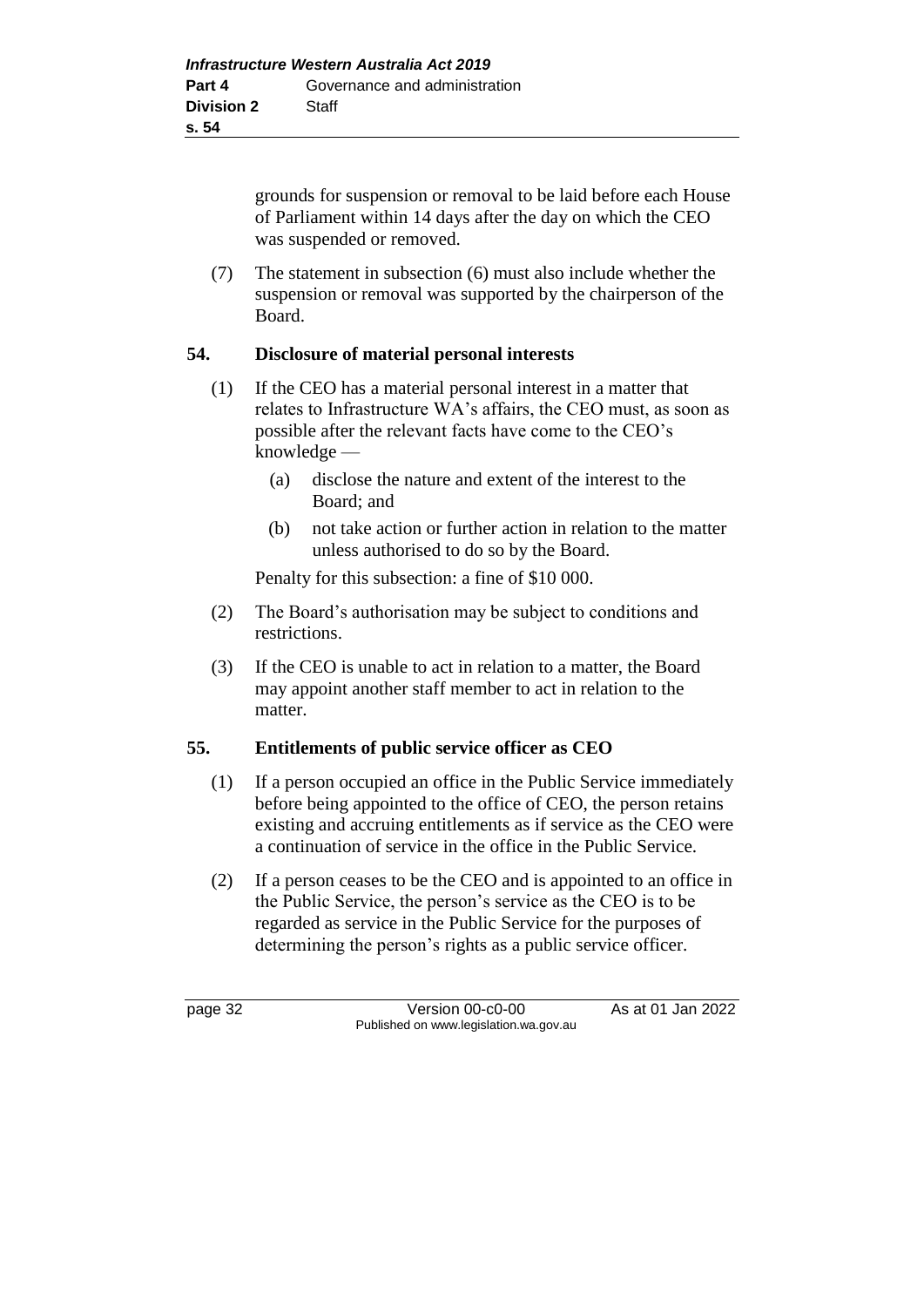#### **56. No outside employment**

The CEO must not, without the Board's written approval —

- (a) engage in paid employment outside the duties of the office of CEO; or
- (b) actively take part in  $-$ 
	- (i) the activities of a business; or
	- (ii) the management of a body corporate carrying on business.

## **57. Acting CEO**

- (1) If the CEO is unable to act or the position of CEO is vacant, the Board may appoint a person to act as the CEO.
- (2) A person cannot act in the office of CEO for a continuous period of more than 12 months.
- (3) Section 49(5) does not limit who may be appointed to act as the CEO.
- (4) A person acting as the CEO holds office on the terms and conditions of appointment, including as to remuneration, determined by the Board.
- (5) The remuneration of a person acting as the CEO cannot exceed that of the holder of the office or, if the position is vacant, the most recent holder of the office.
- (6) An act or omission of a person acting as the CEO cannot be questioned on the ground that the occasion for the appointment or acting had not arisen or had ceased.

As at 01 Jan 2022 Version 00-c0-00 page 33 Published on www.legislation.wa.gov.au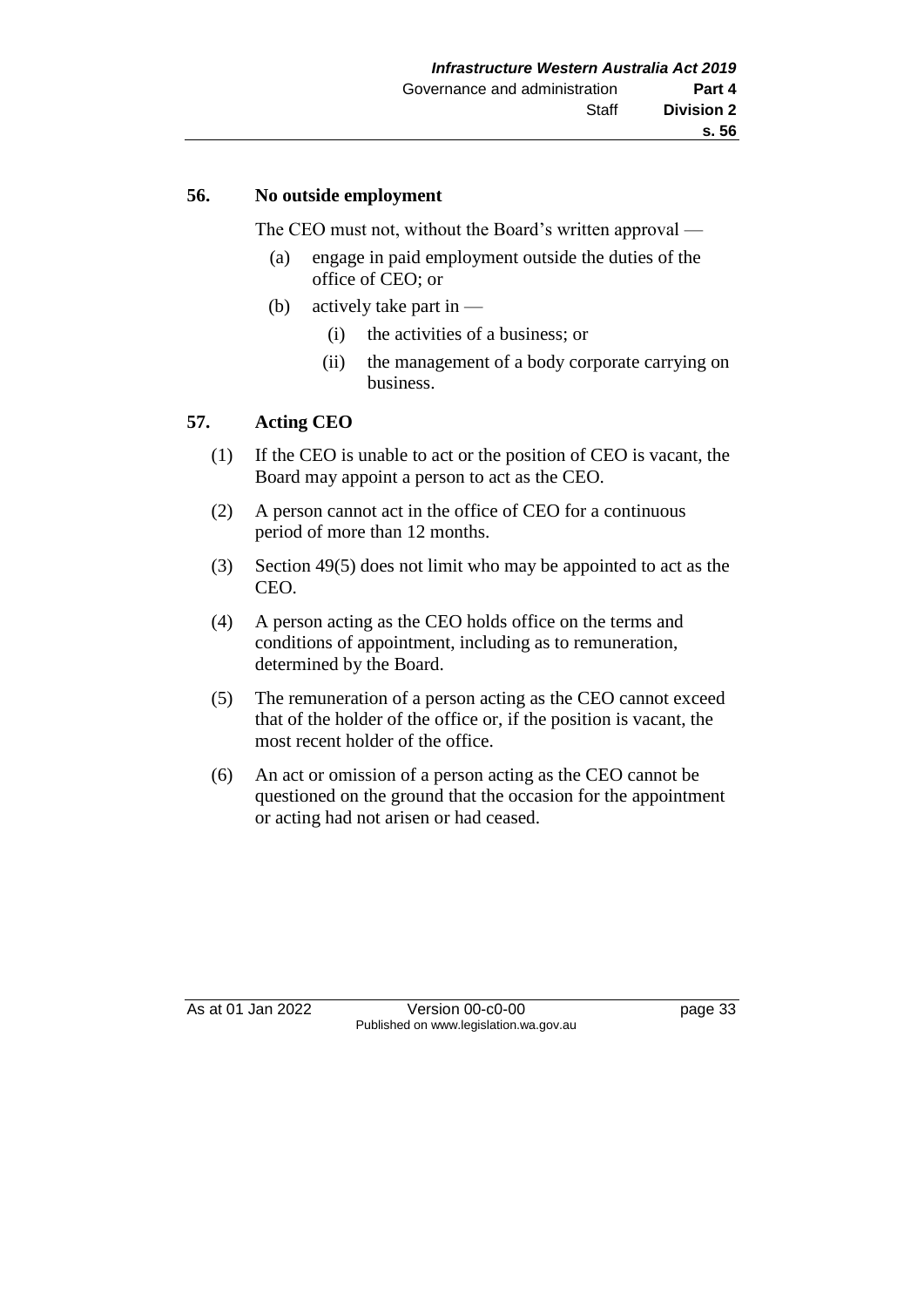### **Subdivision 2 — Other staff**

#### **58. Other staff**

- (1) Public service officers may be appointed under the *Public Sector Management Act 1994* Part 3 to enable Infrastructure WA to perform its functions.
- (2) Infrastructure WA may, subject to any relevant written law or any binding award, order or industrial agreement under the *Industrial Relations Act 1979*, employ or engage and manage staff otherwise than under the *Public Sector Management Act 1994* Part 3.
- (3) This section does not detract from the power that the *Public Sector Management Act 1994* section 100 gives Infrastructure WA to engage a person under a contract for services or appoint a person on a casual employment basis.

#### **59. Use of government staff and facilities**

- (1) Infrastructure WA may by arrangement with the relevant employing authority make use, either full-time or part-time, of the services of any officer or employee —
	- (a) in a State agency; or
	- (b) otherwise in the service of the Crown.
- (2) Infrastructure WA may by arrangement make use of a State agency's facilities.
- (3) An arrangement under subsection (1) or (2) is to be made on terms agreed to by the parties.

## **Division 3 — Accountability and financial provisions**

#### **60. Premier may give directions**

(1) The Premier may give written directions to Infrastructure WA about the performance of its functions, and Infrastructure WA must give effect to the directions.

page 34 Version 00-c0-00 As at 01 Jan 2022 Published on www.legislation.wa.gov.au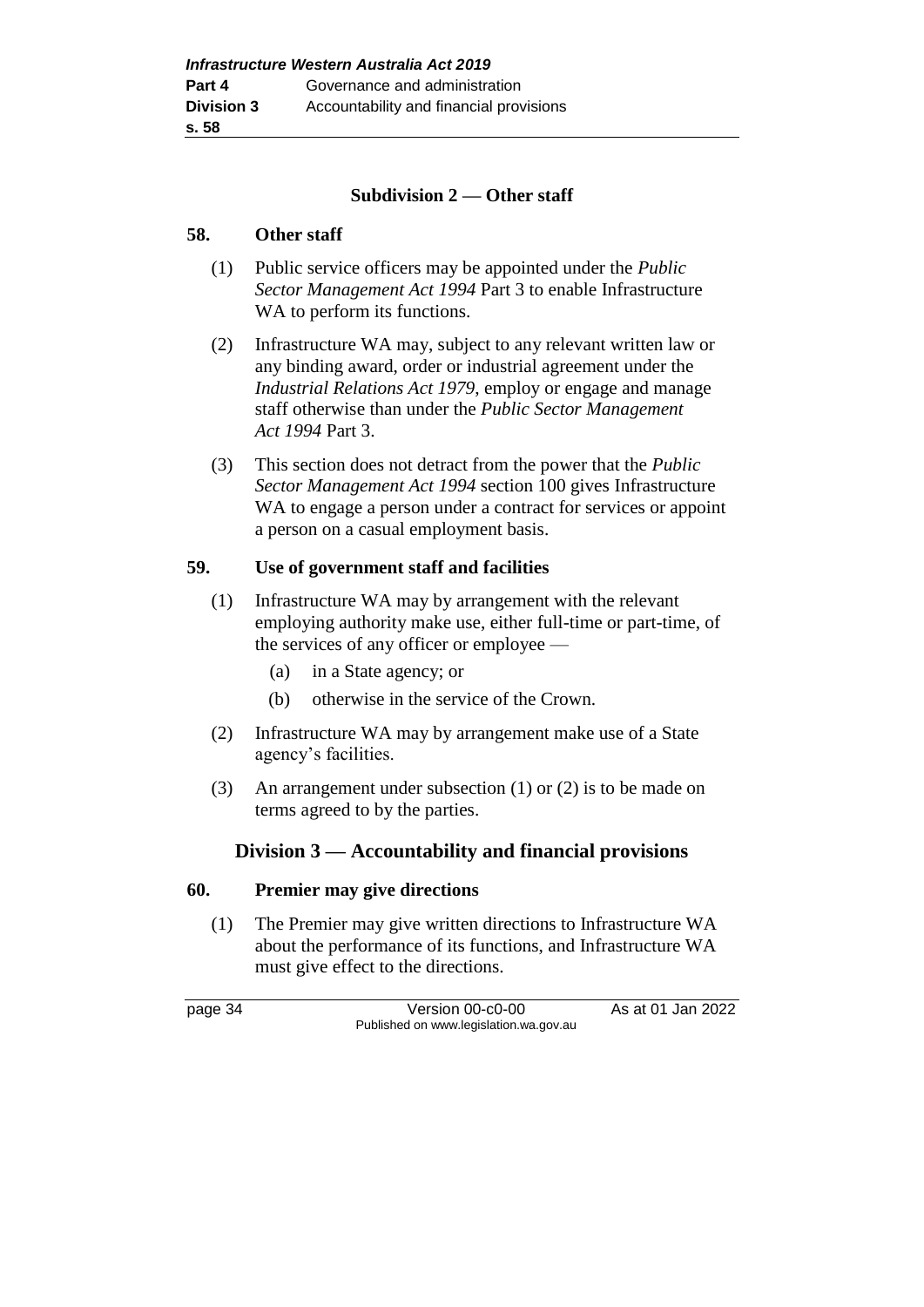- (2) A direction under this section cannot be about the particular performance of a function or relate to the content of any strategy, advice, report, guideline or other document prepared by Infrastructure WA.
- (3) The Premier must cause a direction under this section to be laid before each House of Parliament within 14 days after the day on which the direction is given.
- (4) The text of a direction under this section must be included in Infrastructure WA's annual report under the *Financial Management Act 2006* Part 5.

#### **61. Premier to have access to information**

 $(1)$  In this section —

*document* includes any tape, disk or other device or medium on which information is recorded or stored mechanically, photographically, electronically or otherwise;

*information* means information specified, or of a description specified, by the Premier that relates to Infrastructure WA's functions.

- (2) The Premier is entitled
	- (a) to have information in Infrastructure WA's possession; and
	- (b) if the information is in or on a document, to have, and make and retain copies of, that document.
- (3) For the purposes of subsection (2), the Premier may
	- (a) request Infrastructure WA to give information to the Premier; and
	- (b) request Infrastructure WA to give the Premier access to information; and
	- (c) for the purposes of paragraph (b), make use of Infrastructure WA's staff to obtain the information and give it to the Premier.

As at 01 Jan 2022 Version 00-c0-00 Page 35 Published on www.legislation.wa.gov.au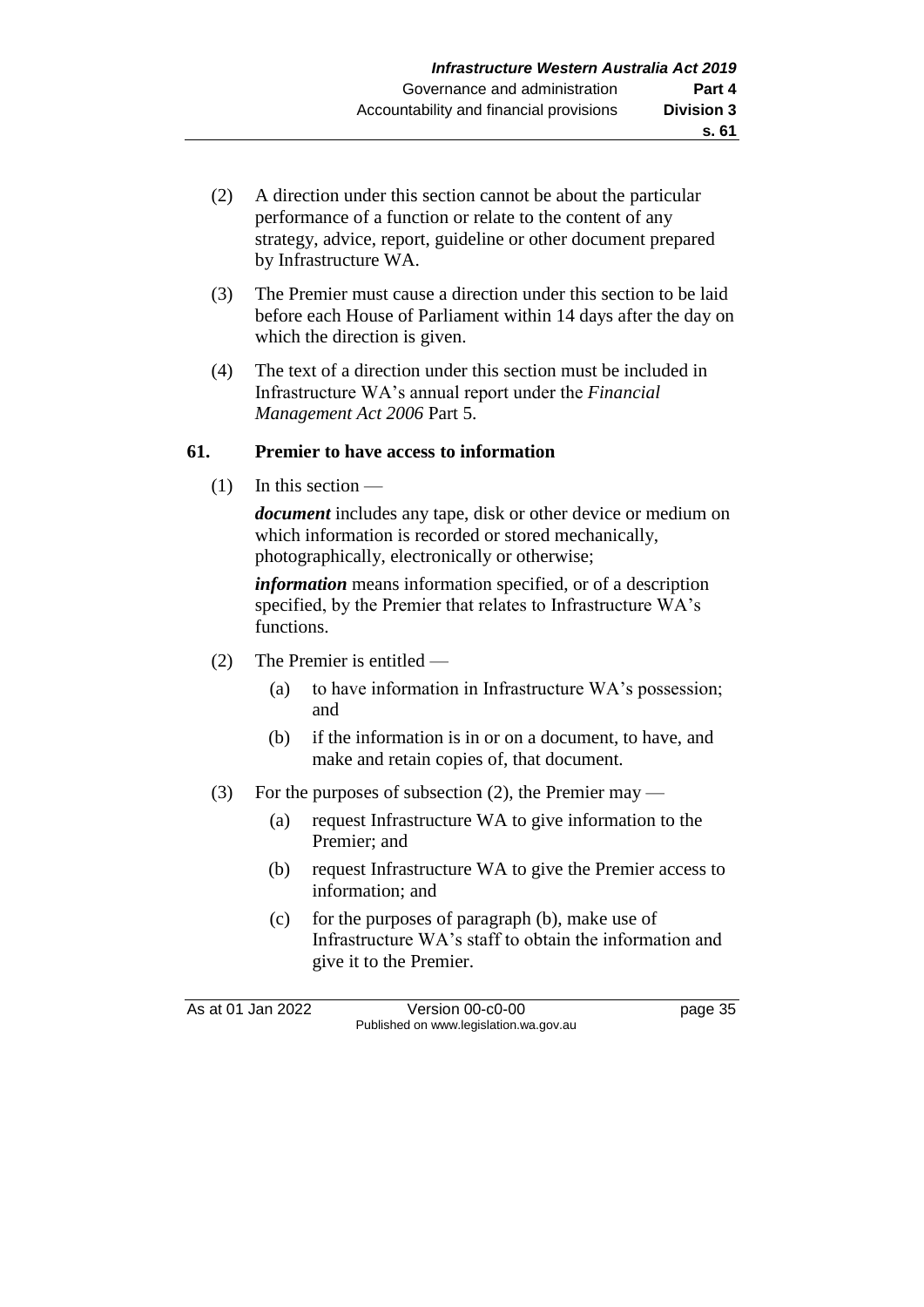(4) Infrastructure WA must comply with a request under subsection (3) and make staff and facilities available to the Premier for obtaining information under subsection (3)(c).

## **62. Application of** *Financial Management Act 2006* **and** *Auditor General Act 2006*

The provisions of the *Financial Management Act 2006* and the *Auditor General Act 2006* regulating the financial administration, audit and reporting of statutory authorities apply to and in relation to Infrastructure WA and its operations.

## **63. Infrastructure WA's funds**

- (1) An account called the Infrastructure WA Account is established for Infrastructure WA.
- (2) The account is an agency special purpose account under the *Financial Management Act 2006* section 16.
- (3) Money received by Infrastructure WA must be credited to, and money paid by Infrastructure WA must be debited to, the account.
- (4) The funds available for the purpose of enabling Infrastructure WA to perform its functions consist of money that is lawfully received by, or made available to, Infrastructure WA.

## **64. Protection for disclosure or compliance with directions**

Infrastructure WA or another person performing a function under this Act is not liable —

- (a) in respect of any claim arising as a consequence of the disclosure of information or documents under section 61 or a duty imposed by the *Financial Management Act 2006* or the *Auditor General Act 2006*; or
- (b) for the fact of having done or omitted a thing that is required to be done or omitted by a direction given under this Act.

page 36 Version 00-c0-00 As at 01 Jan 2022 Published on www.legislation.wa.gov.au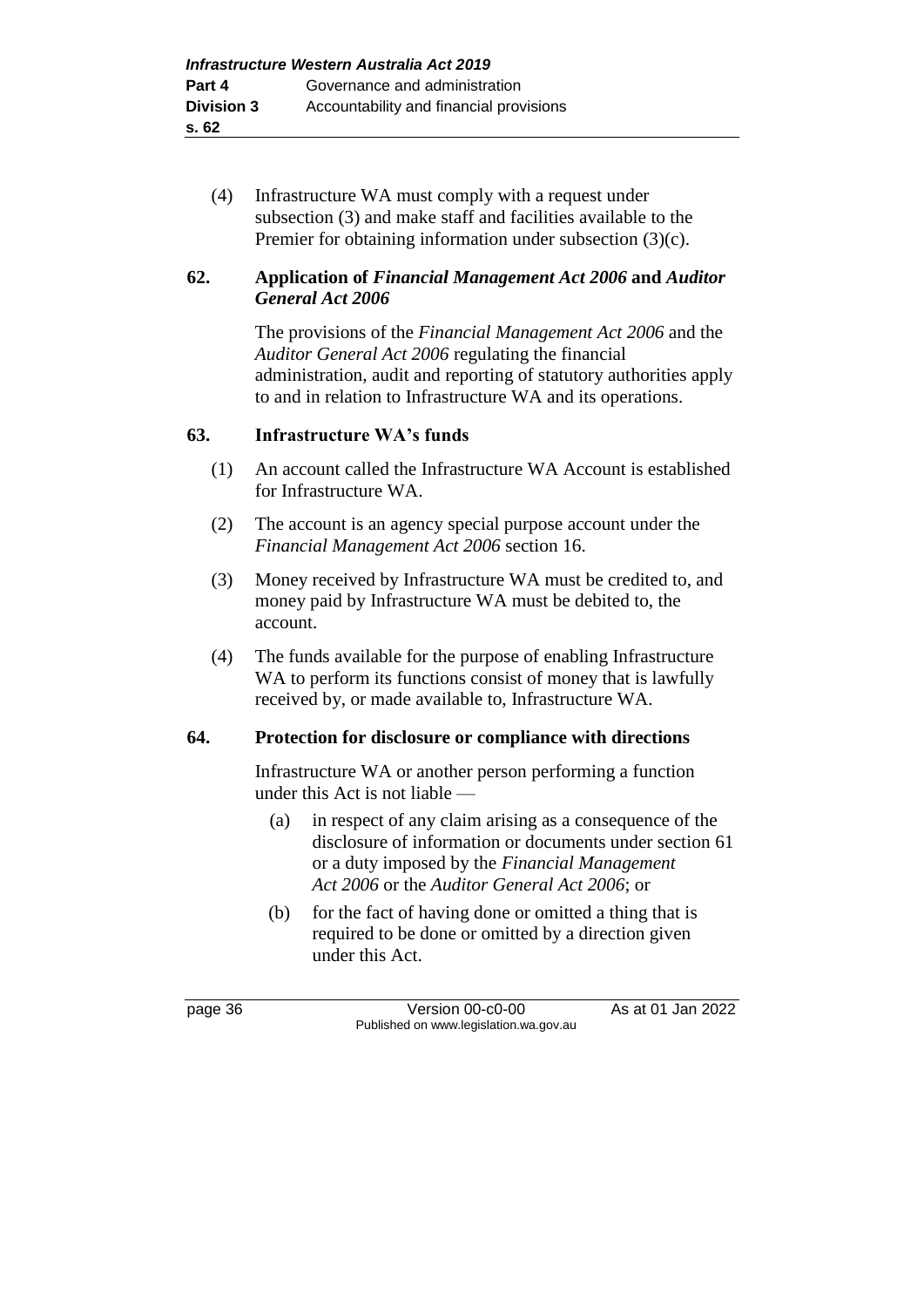## **Part 5 — General**

## **Division 1 — Protection of information**

## **65. Confidentiality**

- (1) A person must not, directly or indirectly, use or disclose any information obtained by the person because of —
	- (a) the person's office, position, employment or engagement under or for the purposes of this Act; or
	- (b) any disclosure made to the person under or for the purposes of this Act.

Penalty for this subsection: a fine of \$10 000.

- (2) Subsection (1) does not apply in relation to the use or disclosure of information that is already in the public domain.
- (3) A person does not commit an offence under subsection (1) if the use or disclosure of the information is authorised under section  $66(1)$ .

#### **66. Authorised use or disclosure of information**

- (1) For the purposes of this Act, the use or disclosure of information is authorised if the information is used or disclosed in good faith in any of the following circumstances —
	- (a) for the purpose of, or in connection with, performing a function under this or any other Act;
	- (b) as otherwise authorised or required under or for the purposes of this Act;
	- (c) under another law;
	- (d) to a court or other person or body acting judicially in the course of proceedings before the court, person or body;
	- (e) under an order of a court or other person or body acting judicially;

As at 01 Jan 2022 Version 00-c0-00 page 37 Published on www.legislation.wa.gov.au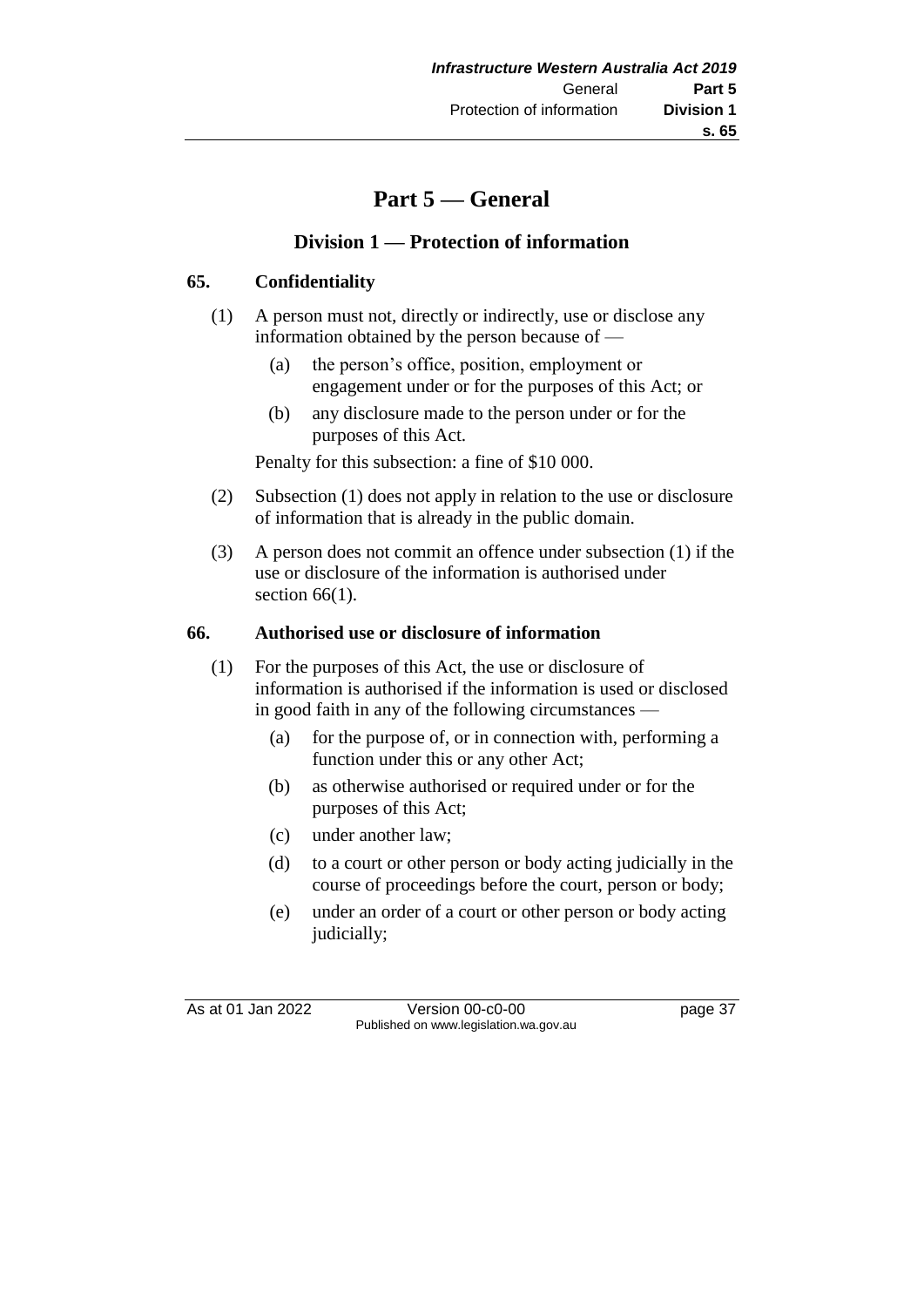- (f) any other circumstances prescribed for the purposes of this subsection.
- (2) If the use or disclosure of information is authorised under subsection  $(1)$  —
	- (a) no civil or criminal liability is incurred in respect of the use or disclosure; and
	- (b) the use or disclosure is not to be regarded as  $-$ 
		- (i) a breach of any duty of confidentiality or secrecy imposed by law; or
		- (ii) a breach of professional ethics or standards or any principles of conduct applicable to a person's employment; or
		- (iii) unprofessional conduct.

## **67. Restrictions on disclosure of sensitive information**

(1) In this section —

*private sensitive information* means sensitive information relating to a person who or that is not a State agency or public authority;

*sensitive information* means information that has been identified under section 22(3) as being the subject of a duty of confidentiality or secrecy or of a commercially sensitive nature.

- (2) This section qualifies section  $66(1)(a)$  and (b).
- (3) Infrastructure WA must not make sensitive information publicly available and, without limitation, must not include sensitive information in the following —
	- (a) a State Infrastructure Strategy;
	- (b) a summary of a report given to the Premier under section 19;
	- (c) a report under section 24;

page 38 Version 00-c0-00 As at 01 Jan 2022 Published on www.legislation.wa.gov.au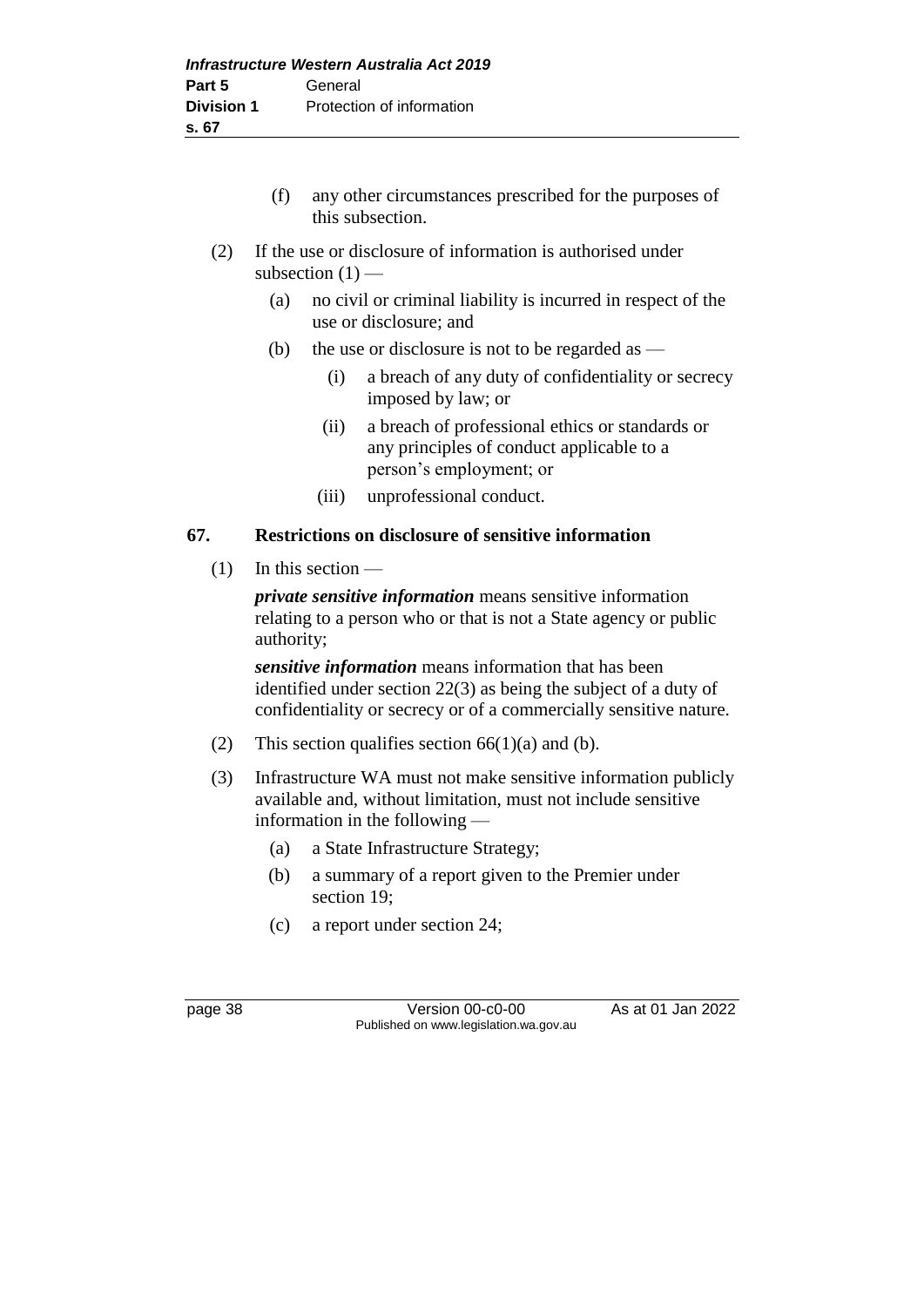- (d) advice or other reports or documents that are to be made publicly available.
- (4) The Premier must not make private sensitive information publicly available.
- (5) This section does not prevent Infrastructure WA or the Premier from making a document from which sensitive information or private sensitive information has been removed publicly available.
- (6) This section does not apply to the extent to which
	- (a) the information is already in the public domain; or
	- (b) the information is in a statistical form that could not reasonably be expected to enable it to be related to the person in relation to whom or which the duty is owed or the information is of a commercially sensitive nature; or
	- (c) the disclosure of the information is with the consent of each person to whom or which it relates.

## **Division 2 — Miscellaneous**

#### **68. Execution of documents**

- (1) A document is duly executed by Infrastructure WA if
	- (a) Infrastructure WA's common seal is affixed to it in accordance with subsections (2) and (3); or
	- (b) it is signed on Infrastructure WA's behalf by a person or persons authorised to do so under subsection (4).
- (2) Infrastructure WA's common seal is not to be affixed to any document except as authorised by Infrastructure WA.
- (3) Infrastructure WA's common seal is to be affixed to a document in the presence of the chairperson of the Board and another Board member, or the chairperson and the CEO, each of whom must sign the document to attest that the common seal was so affixed.

As at 01 Jan 2022 Version 00-c0-00 Page 39 Published on www.legislation.wa.gov.au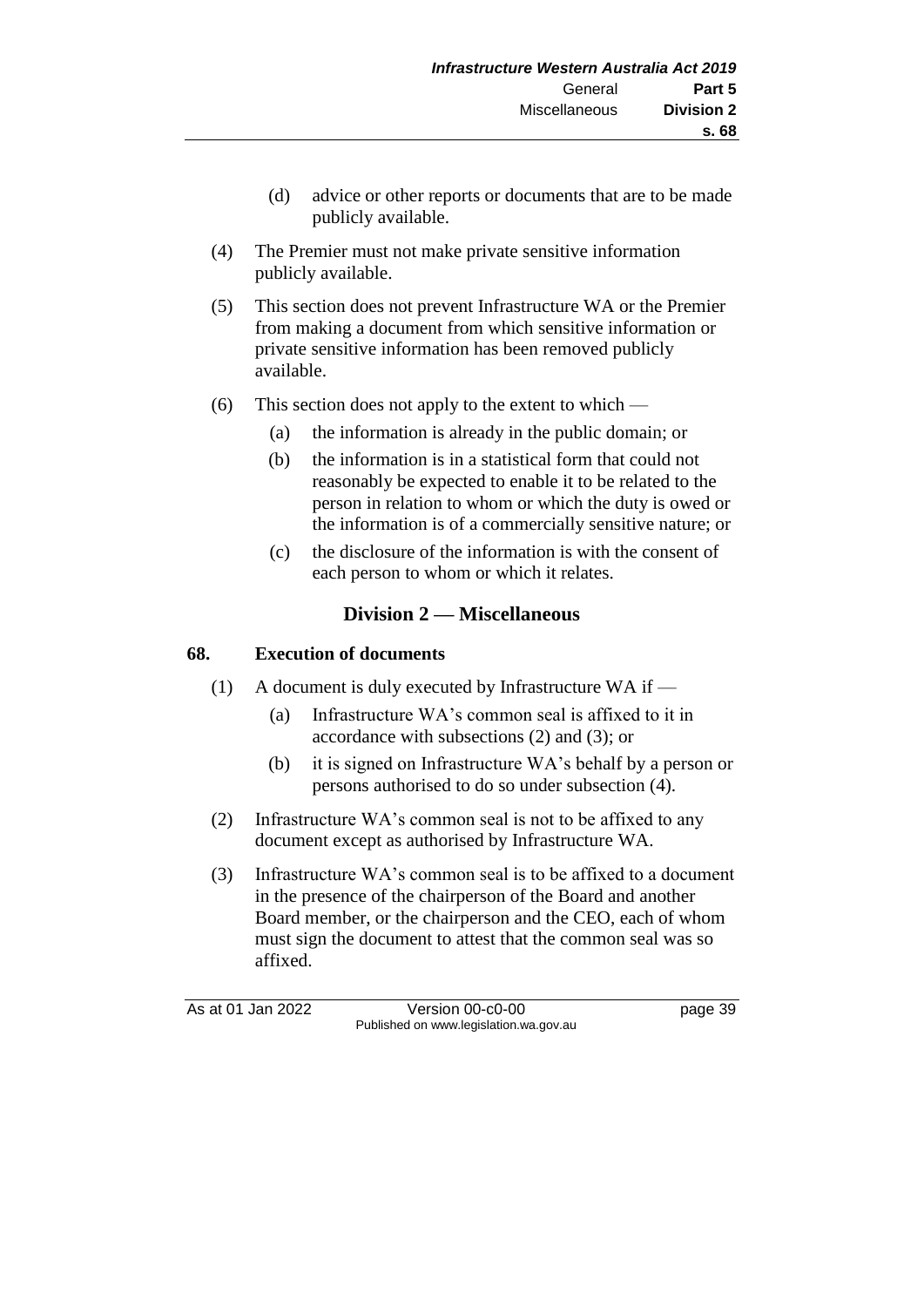- (4) Infrastructure WA may, by writing under its common seal, authorise one or more Board members or one or more staff members to sign documents on Infrastructure WA's behalf, either generally or subject to the conditions or restrictions specified in the authorisation.
- (5) A document purporting to be executed in accordance with this section must be presumed to be duly executed unless the contrary is shown.
- (6) When a document is produced bearing a seal purporting to be Infrastructure WA's common seal, it must be presumed that the seal is Infrastructure WA's common seal unless the contrary is shown.

## **69. Protection from liability for wrongdoing**

- (1) No action or claim for damages lies against a person other than Infrastructure WA for anything that the person has done, in good faith, in the performance or purported performance of a function under this Act.
- (2) The protection given by subsection (1) applies even though the thing done as described in that subsection may have been capable of being done whether or not this Act had been enacted.
- (3) Despite subsection (1), neither Infrastructure WA nor the Crown is relieved of any liability that it might have for another person having done anything as described in that subsection.
- (4) In this section, a reference to the doing of anything includes a reference to the omission to do anything.

## **70. Making certain things publicly available**

A requirement under this Act to make a strategy, response, programme or other thing publicly available may be satisfied by publishing it on a website maintained by or on behalf of the Department of the Premier and Cabinet or Infrastructure WA.

page 40 Version 00-c0-00 As at 01 Jan 2022 Published on www.legislation.wa.gov.au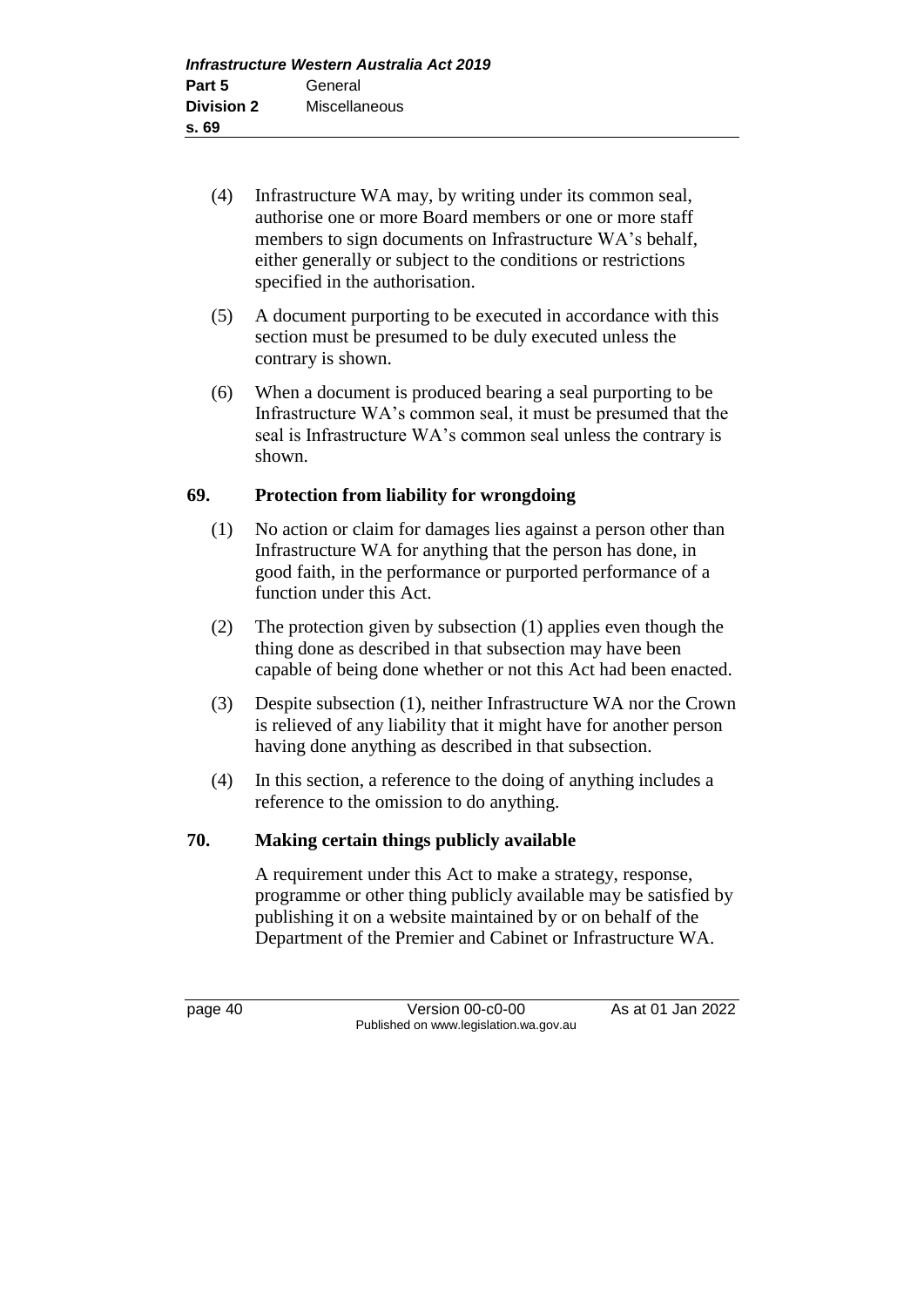## **71. Laying documents before Parliament not sitting**

- (1) If a provision of this Act requires the Premier to cause a document to be laid before a House of Parliament and the House is not sitting, the Premier may give the document to the Clerk of the House.
- (2) A document given to the Clerk of a House under subsection (1) is taken to have been laid before the House.
- (3) The laying of a document before a House that is taken to have occurred under subsection (2) must be recorded in the Minutes, or Votes and Proceedings, of the House on the first sitting day of the House after the Clerk receives the document.

## **72. Regulations**

- (1) The Governor may make regulations prescribing all matters that are required or permitted by this Act to be prescribed, or are necessary or convenient to be prescribed for giving effect to the purposes of this Act.
- (2) The regulations may deal with the following
	- (a) Infrastructure WA recovering from a State agency
		- (i) the costs of it assessing and reporting on a major infrastructure proposal of a State agency;
		- (ii) the costs of it preparing, at the request of the Premier, a strategy, plan or policy on behalf of a State agency;
		- (iii) the costs of it providing advice to a State agency on the preparation of an infrastructure proposal;
	- (b) Infrastructure WA's capacity to exempt a major infrastructure proposal from the application of section 19, including by providing for the circumstances in which an exemption may be given and for conditions to be imposed on exemptions;

As at 01 Jan 2022 Version 00-c0-00 page 41 Published on www.legislation.wa.gov.au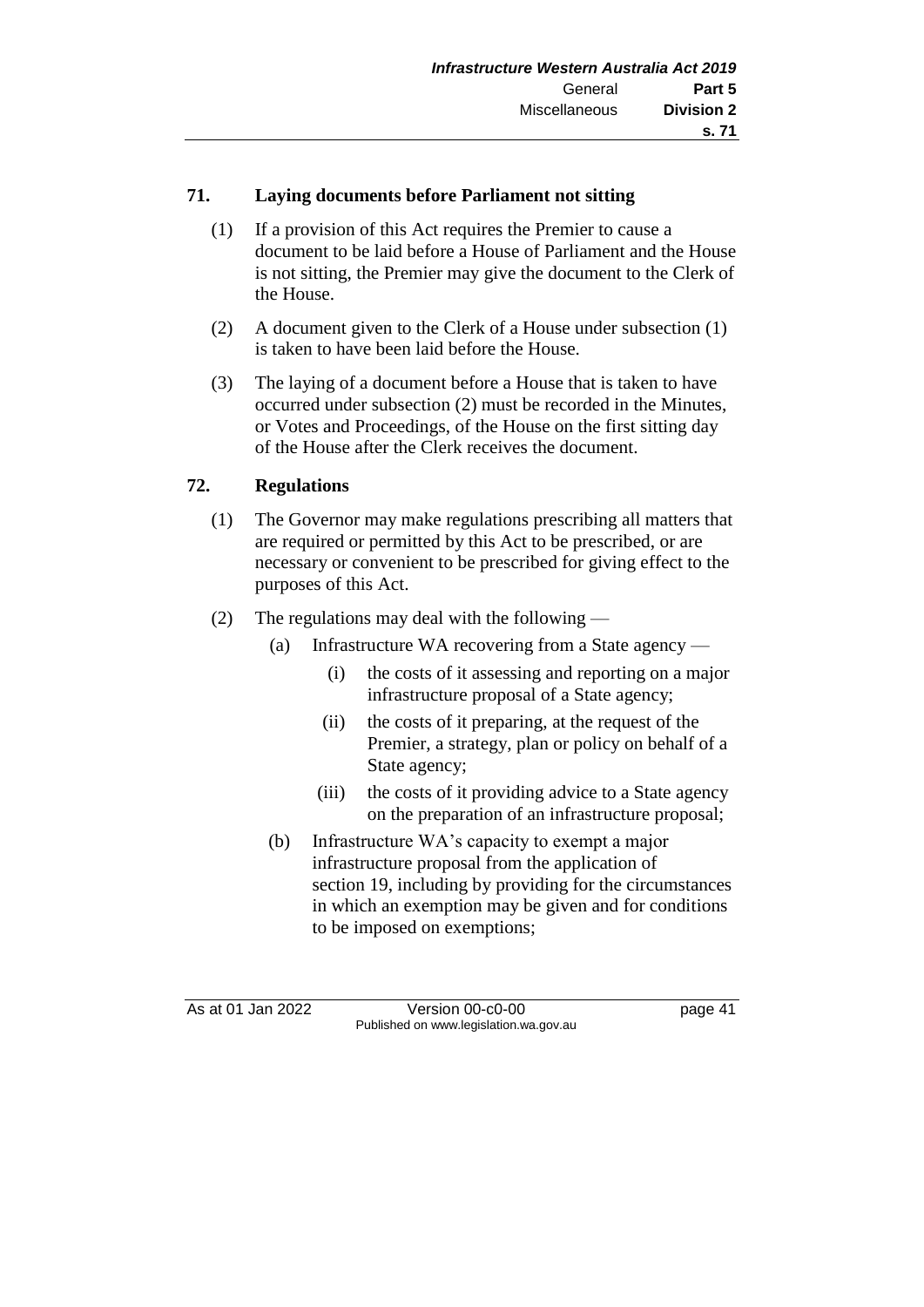|                                                        | (c)                                                                                                                                                                                                         | matters relating to consultation to be undertaken by<br>Infrastructure WA, including the extent of consultation;                                                               |  |  |
|--------------------------------------------------------|-------------------------------------------------------------------------------------------------------------------------------------------------------------------------------------------------------------|--------------------------------------------------------------------------------------------------------------------------------------------------------------------------------|--|--|
|                                                        | (d)                                                                                                                                                                                                         | the disclosure of material personal interests for the<br>purposes of Part 4 Division 1 Subdivision 3 or<br>section 54, including by providing for -                            |  |  |
|                                                        |                                                                                                                                                                                                             | (i)<br>what is or is not a material personal interest;                                                                                                                         |  |  |
|                                                        |                                                                                                                                                                                                             | who is or is not a person closely associated with<br>(ii)<br>a member;                                                                                                         |  |  |
|                                                        | (e)                                                                                                                                                                                                         | matters that are to be included in Infrastructure WA's<br>annual report under the Financial Management Act 2006<br>Part 5 in addition to the requirements under that Act.      |  |  |
| (3)                                                    |                                                                                                                                                                                                             | Regulations made for the purposes of subsection $(2)(a)$ have<br>effect despite anything in the written law under which the<br>agency is established or continued or governed. |  |  |
|                                                        |                                                                                                                                                                                                             | <b>Review of Act</b>                                                                                                                                                           |  |  |
| (1)<br>Act, and prepare a report based on the review — |                                                                                                                                                                                                             | The Premier must review the operation and effectiveness of this                                                                                                                |  |  |
|                                                        | (a)                                                                                                                                                                                                         | as soon as practicable after the $5th$ anniversary of the day<br>on which this section comes into operation; and                                                               |  |  |
|                                                        | (b)                                                                                                                                                                                                         | after that, at intervals of not more than 5 years.                                                                                                                             |  |  |
| (2)                                                    |                                                                                                                                                                                                             | The obligation under subsection $(1)$ is limited to 3 occasions.                                                                                                               |  |  |
| (3)                                                    | The Premier must cause each report to be laid before each<br>House of Parliament as soon as practicable after the report is<br>prepared, but not later than 12 months after the 5 <sup>th</sup> anniversary |                                                                                                                                                                                |  |  |

**73. Review of Act**

page 42 Version 00-c0-00 As at 01 Jan 2022 Published on www.legislation.wa.gov.au

or the expiry of the period of 5 years (whichever is relevant).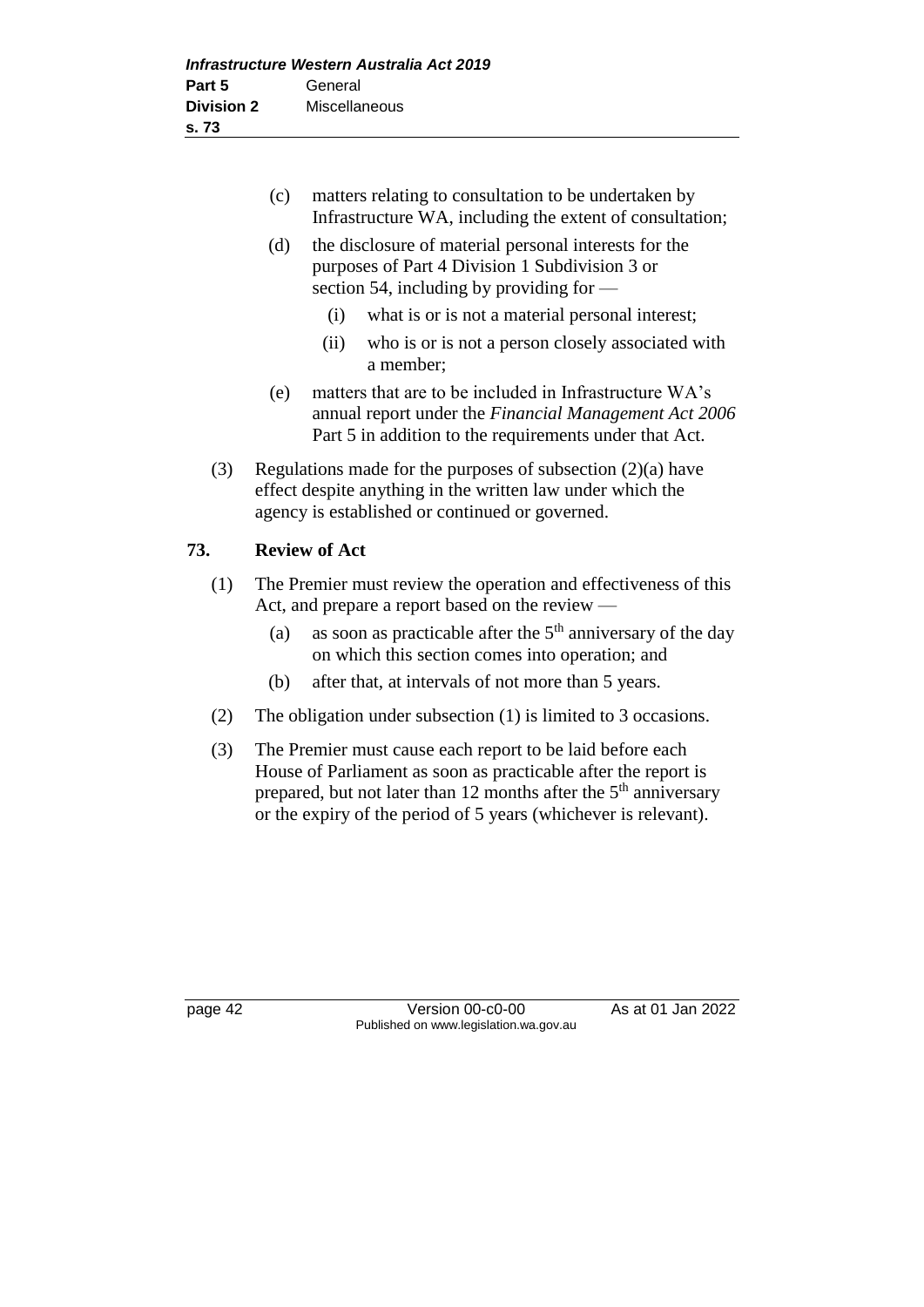## **Part 6 — Consequential amendments to other Acts**

#### **74.** *Constitution Acts Amendment Act 1899* **amended**

- (1) This section amends the *Constitution Acts Amendment Act 1899*.
- (2) In Schedule V Part 3 before the item for the board of the Minerals Research Institute of Western Australia insert:

The board of Infrastructure WA established under the *Infrastructure Western Australia Act 2019*.

#### **75.** *Financial Management Act 2006* **amended**

- (1) This section amends the *Financial Management Act 2006*.
- (2) In Schedule 1 after the item for the Housing Authority insert:

Infrastructure WA

#### **76.** *Planning and Development Act 2005* **amended**

- (1) This section amends the *Planning and Development Act 2005*.
- (2) Delete Schedule 2 clause 6.

#### **77.** *Public Sector Management Act 1994* **amended**

- (1) This section amends the *Public Sector Management Act 1994*.
- (2) In Schedule 2 before item 19A insert:
- 19 Infrastructure WA, established under the *Infrastructure Western Australia Act 2019*

As at 01 Jan 2022 Version 00-c0-00 Version 00-c0-00 Page 43 Published on www.legislation.wa.gov.au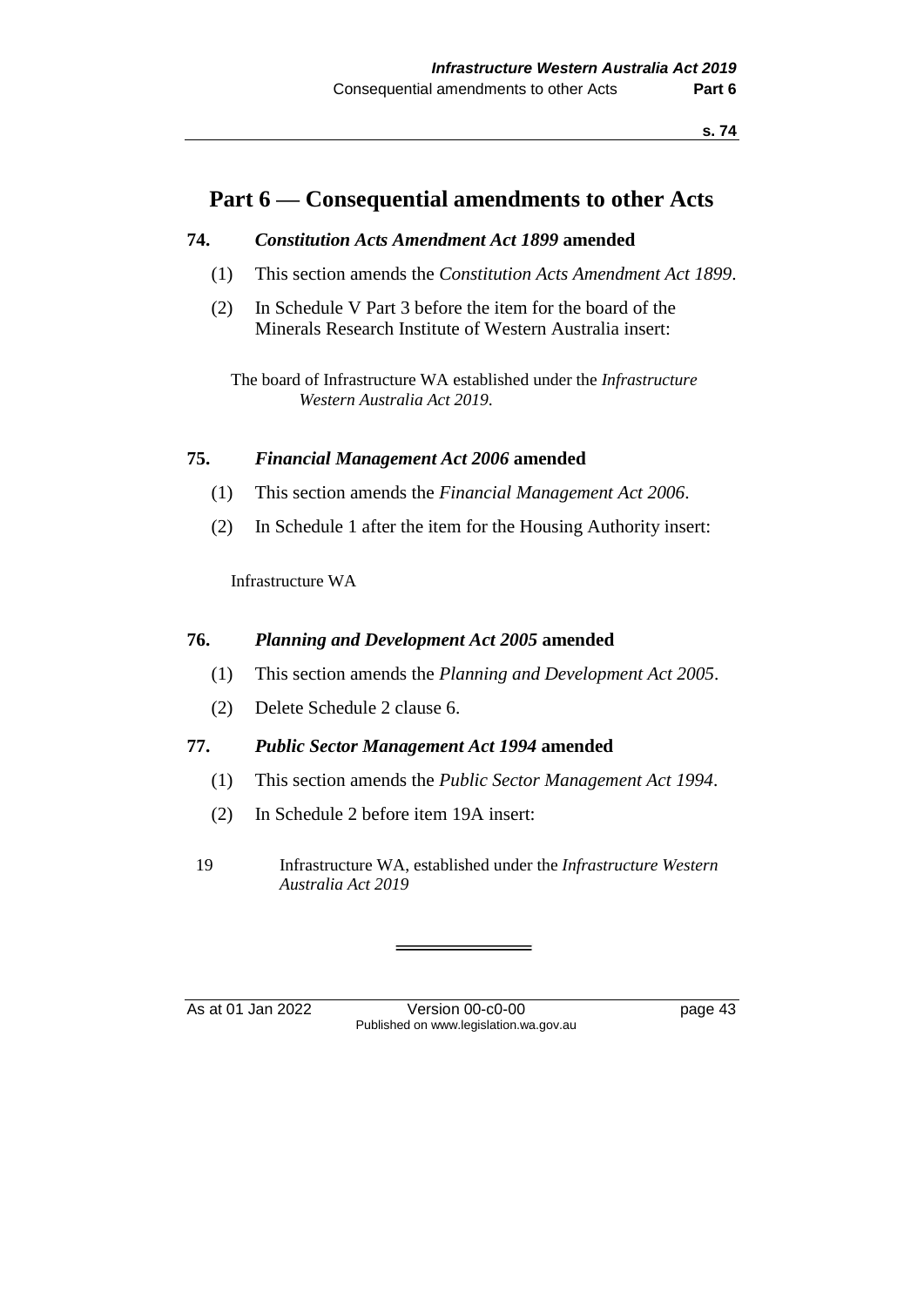## **Notes**

This is a compilation of the *Infrastructure Western Australia Act 2019*. For provisions that have come into operation see the compilation table. For provisions that have not yet come into operation see the uncommenced provisions table.

## **Compilation table**

| <b>Short title</b>                                                                   | <b>Number</b><br>and year | Assent      | <b>Commencement</b>                                                                                                                                                                                                                         |
|--------------------------------------------------------------------------------------|---------------------------|-------------|---------------------------------------------------------------------------------------------------------------------------------------------------------------------------------------------------------------------------------------------|
| Infrastructure Western<br>Australia Act 2019 (other<br>than Pt. $3 \text{ Div. } 2)$ | 13 of 2019                | 24 Jun 2019 | Pt. 1: 24 Jun 2019 (see s. 2(a));<br>Act other than Pt. 1, s. $8(1)(b)$<br>and Pt. $3 \text{ Div. } 2$ and $3$ :<br>24 Jul 2019 (see s. $2(c)$ );<br>s. $8(1)(b)$ and Pt. 3 Div. 3:<br>1 Jan 2022 (see s. 2(b) and<br>SL 2021/145 cl. 2(a); |

## **Uncommenced provisions table**

To view the text of the uncommenced provisions see *Acts as passed* on the WA Legislation website.

| <b>Short title</b>                                           | <b>Number</b><br>and year | Assent | <b>Commencement</b>                                                   |
|--------------------------------------------------------------|---------------------------|--------|-----------------------------------------------------------------------|
| Infrastructure Western<br>Australia Act 2019 Pt. 3<br>Div. 2 | 13 of 2019                |        | 24 Jun 2019 1 Jan 2023 (see s. 2(b) and<br>SL $2021/145$ cl. $2(b)$ ) |

page 44 Version 00-c0-00 As at 01 Jan 2022 Published on www.legislation.wa.gov.au